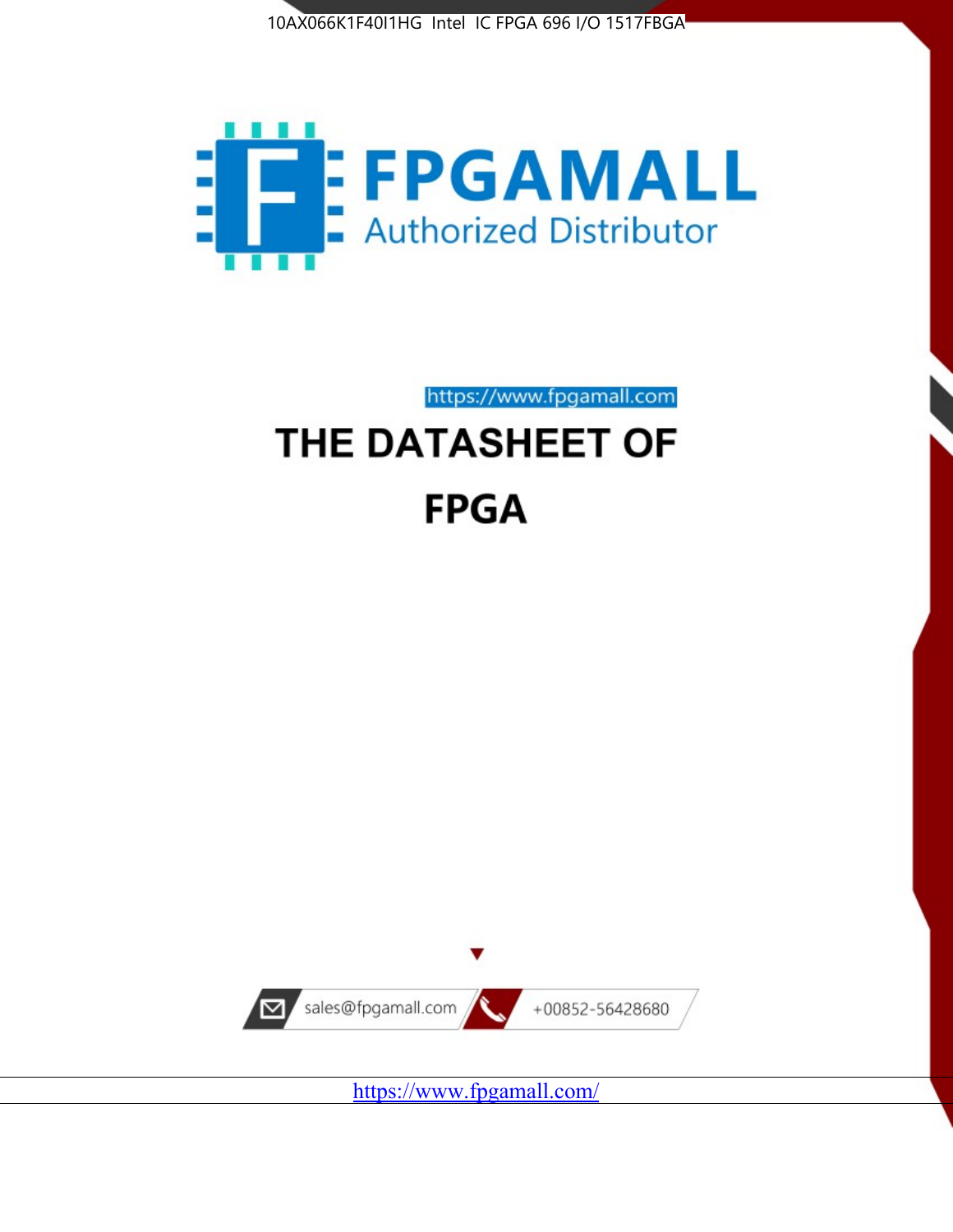

# **Intel® Arria® 10 Device Overview**



**A10-OVERVIEW | 2018.12.06** Latest document on the web: **[PDF](https://www.intel.com/content/dam/www/programmable/us/en/pdfs/literature/hb/arria-10/a10_overview.pdf)** | **[HTML](https://www.intel.com/content/www/us/en/programmable/documentation/sam1403480274650.html)**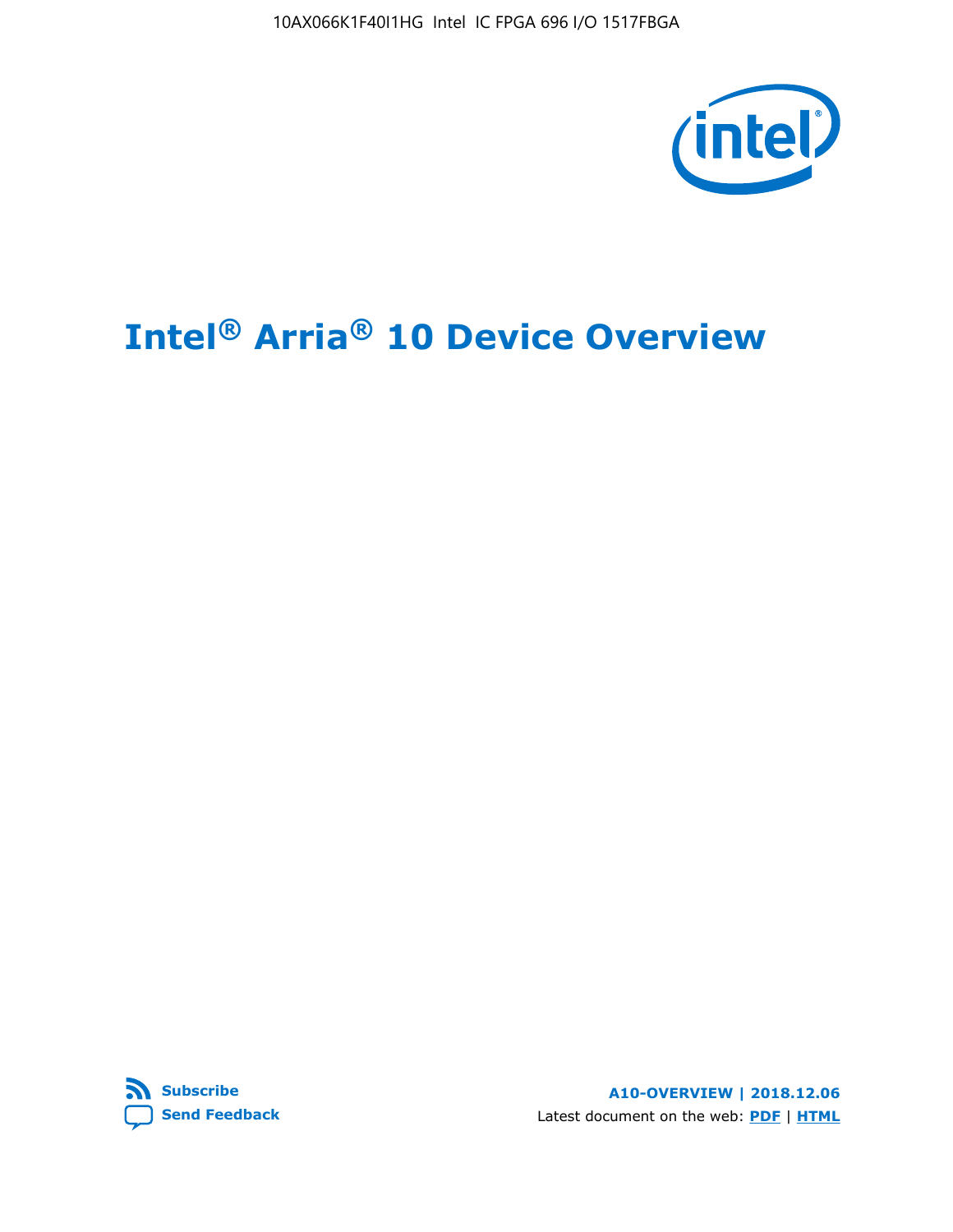

**Contents** 

# **Contents**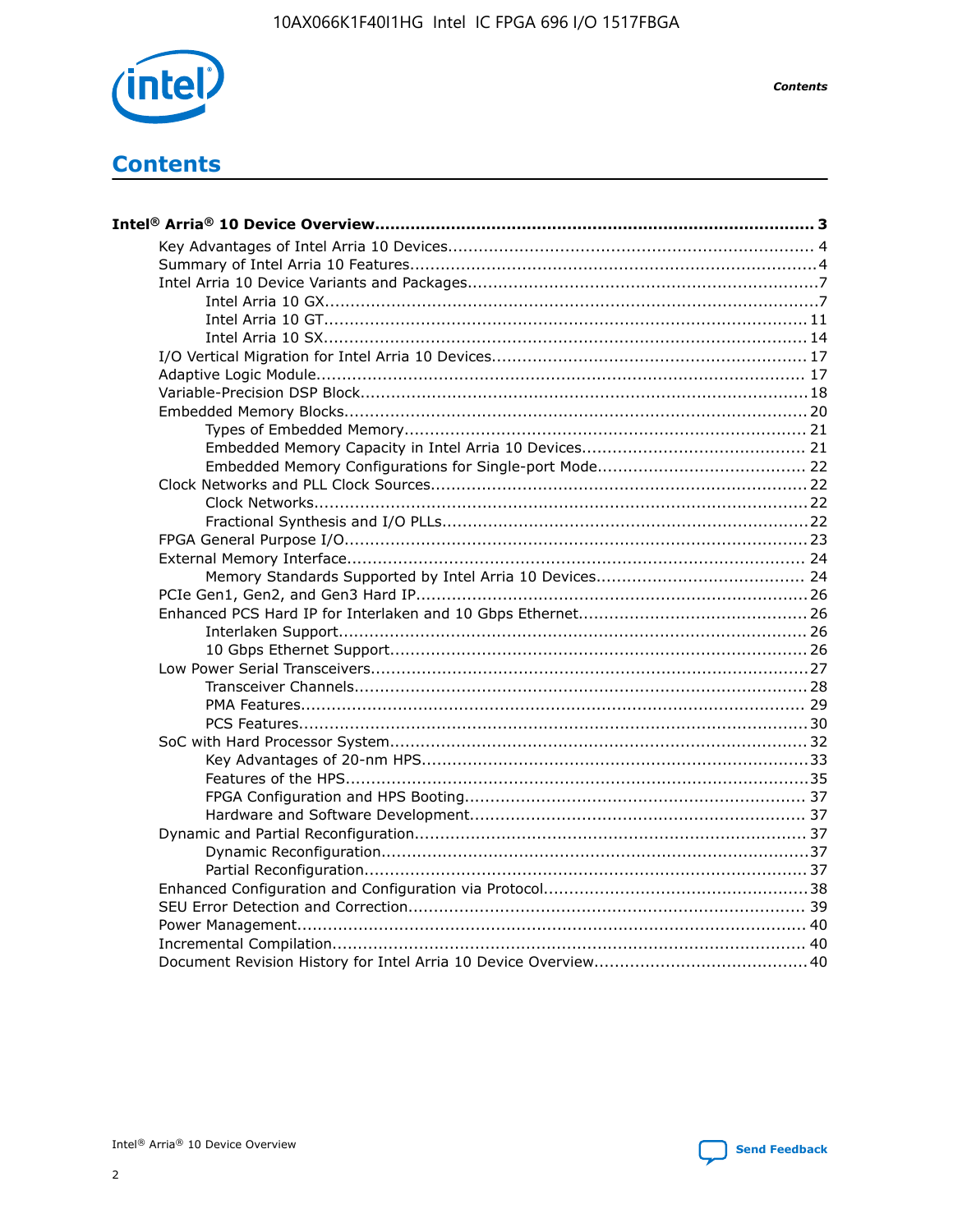**A10-OVERVIEW | 2018.12.06**

**[Send Feedback](mailto:FPGAtechdocfeedback@intel.com?subject=Feedback%20on%20Intel%20Arria%2010%20Device%20Overview%20(A10-OVERVIEW%202018.12.06)&body=We%20appreciate%20your%20feedback.%20In%20your%20comments,%20also%20specify%20the%20page%20number%20or%20paragraph.%20Thank%20you.)**



# **Intel® Arria® 10 Device Overview**

The Intel<sup>®</sup> Arria<sup>®</sup> 10 device family consists of high-performance and power-efficient 20 nm mid-range FPGAs and SoCs.

Intel Arria 10 device family delivers:

- Higher performance than the previous generation of mid-range and high-end FPGAs.
- Power efficiency attained through a comprehensive set of power-saving technologies.

The Intel Arria 10 devices are ideal for high performance, power-sensitive, midrange applications in diverse markets.

| <b>Market</b>         | <b>Applications</b>                                                                                                       |
|-----------------------|---------------------------------------------------------------------------------------------------------------------------|
| Wireless              | Channel and switch cards in remote radio heads<br>$\bullet$<br>Mobile backhaul<br>٠                                       |
| Wireline              | 40G/100G muxponders and transponders<br>٠<br>100G line cards<br>$\bullet$<br><b>Bridging</b><br>٠<br>Aggregation<br>٠     |
| <b>Broadcast</b>      | Studio switches<br>$\bullet$<br>Servers and transport<br>٠<br>Videoconferencing<br>٠<br>Professional audio and video<br>٠ |
| Computing and Storage | Flash cache<br>٠<br>Cloud computing servers<br>٠<br>Server acceleration<br>٠                                              |
| Medical               | Diagnostic scanners<br>٠<br>Diagnostic imaging<br>٠                                                                       |
| Military              | Missile guidance and control<br>٠<br>Radar<br>٠<br>Electronic warfare<br>٠<br>Secure communications<br>٠                  |

#### **Table 1. Sample Markets and Ideal Applications for Intel Arria 10 Devices**

#### **Related Information**

- [Intel Arria 10 Device Handbook: Known Issues](http://www.altera.com/support/kdb/solutions/rd07302013_646.html) Lists the planned updates to the *Intel Arria 10 Device Handbook* chapters.
- [Intel Arria 10 GX/GT Device Errata and Design Recommendations](https://www.intel.com/content/www/us/en/programmable/documentation/agz1493851706374.html#yqz1494433888646)
- [Intel Arria 10 SX Device Errata and Design Recommendations](https://www.intel.com/content/www/us/en/programmable/documentation/cru1462832385668.html#cru1462832558642)

Intel Corporation. All rights reserved. Intel, the Intel logo, Altera, Arria, Cyclone, Enpirion, MAX, Nios, Quartus and Stratix words and logos are trademarks of Intel Corporation or its subsidiaries in the U.S. and/or other countries. Intel warrants performance of its FPGA and semiconductor products to current specifications in accordance with Intel's standard warranty, but reserves the right to make changes to any products and services at any time without notice. Intel assumes no responsibility or liability arising out of the application or use of any information, product, or service described herein except as expressly agreed to in writing by Intel. Intel customers are advised to obtain the latest version of device specifications before relying on any published information and before placing orders for products or services. \*Other names and brands may be claimed as the property of others.

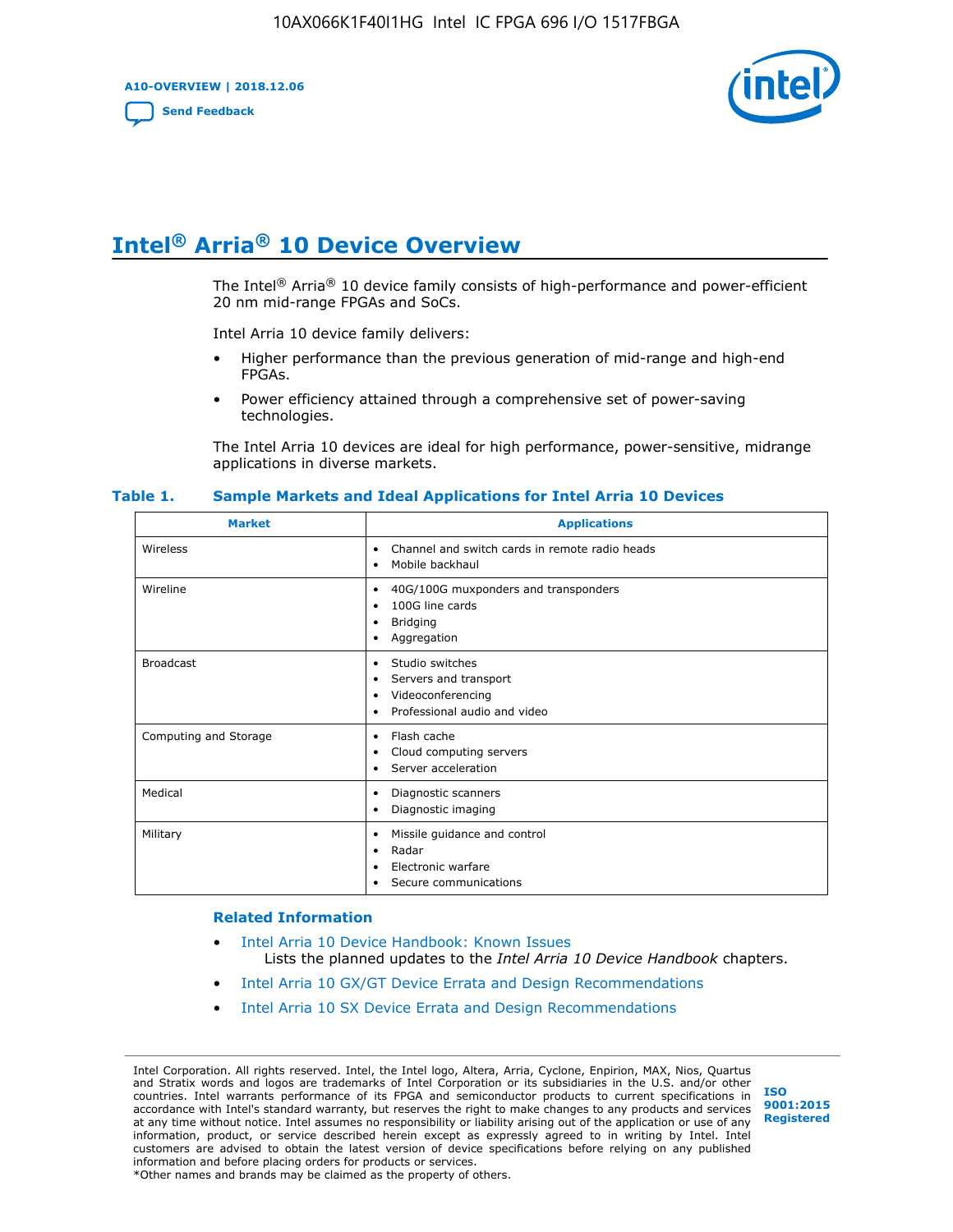

# **Key Advantages of Intel Arria 10 Devices**

# **Table 2. Key Advantages of the Intel Arria 10 Device Family**

| <b>Advantage</b>                                                                                          | <b>Supporting Feature</b>                                                                                                                                                                                                                                                                                                     |
|-----------------------------------------------------------------------------------------------------------|-------------------------------------------------------------------------------------------------------------------------------------------------------------------------------------------------------------------------------------------------------------------------------------------------------------------------------|
| Enhanced core architecture                                                                                | Built on TSMC's 20 nm process technology<br>٠<br>60% higher performance than the previous generation of mid-range FPGAs<br>٠<br>15% higher performance than the fastest previous-generation FPGA                                                                                                                              |
| High-bandwidth integrated<br>transceivers                                                                 | Short-reach rates up to 25.8 Gigabits per second (Gbps)<br>٠<br>Backplane capability up to 12.5 Gbps<br>٠<br>Integrated 10GBASE-KR and 40GBASE-KR4 Forward Error Correction (FEC)<br>٠                                                                                                                                        |
| Improved logic integration and<br>hard IP blocks                                                          | 8-input adaptive logic module (ALM)<br>٠<br>Up to 65.6 megabits (Mb) of embedded memory<br>٠<br>Variable-precision digital signal processing (DSP) blocks<br>Fractional synthesis phase-locked loops (PLLs)<br>٠<br>Hard PCI Express Gen3 IP blocks<br>Hard memory controllers and PHY up to 2,400 Megabits per second (Mbps) |
| Second generation hard<br>processor system (HPS) with<br>integrated ARM* Cortex*-A9*<br>MPCore* processor | Tight integration of a dual-core ARM Cortex-A9 MPCore processor, hard IP, and an<br>٠<br>FPGA in a single Intel Arria 10 system-on-a-chip (SoC)<br>Supports over 128 Gbps peak bandwidth with integrated data coherency between<br>$\bullet$<br>the processor and the FPGA fabric                                             |
| Advanced power savings                                                                                    | Comprehensive set of advanced power saving features<br>٠<br>Power-optimized MultiTrack routing and core architecture<br>٠<br>Up to 40% lower power compared to previous generation of mid-range FPGAs<br>٠<br>Up to 60% lower power compared to previous generation of high-end FPGAs                                         |

# **Summary of Intel Arria 10 Features**

## **Table 3. Summary of Features for Intel Arria 10 Devices**

| <b>Feature</b>                  | <b>Description</b>                                                                                                                                                                                                                                                                                                                                                                                 |
|---------------------------------|----------------------------------------------------------------------------------------------------------------------------------------------------------------------------------------------------------------------------------------------------------------------------------------------------------------------------------------------------------------------------------------------------|
| Technology                      | TSMC's 20-nm SoC process technology<br>Allows operation at a lower $V_{\text{CC}}$ level of 0.82 V instead of the 0.9 V standard $V_{\text{CC}}$ core voltage                                                                                                                                                                                                                                      |
| Packaging                       | 1.0 mm ball-pitch Fineline BGA packaging<br>٠<br>0.8 mm ball-pitch Ultra Fineline BGA packaging<br>Multiple devices with identical package footprints for seamless migration between different<br><b>FPGA</b> densities<br>Devices with compatible package footprints allow migration to next generation high-end<br>Stratix $@10$ devices<br>RoHS, leaded $(1)$ , and lead-free (Pb-free) options |
| High-performance<br>FPGA fabric | Enhanced 8-input ALM with four registers<br>Improved multi-track routing architecture to reduce congestion and improve compilation time<br>Hierarchical core clocking architecture<br>Fine-grained partial reconfiguration                                                                                                                                                                         |
| Internal memory<br>blocks       | M20K-20-Kb memory blocks with hard error correction code (ECC)<br>Memory logic array block (MLAB)-640-bit memory                                                                                                                                                                                                                                                                                   |
|                                 | continued                                                                                                                                                                                                                                                                                                                                                                                          |



<sup>(1)</sup> Contact Intel for availability.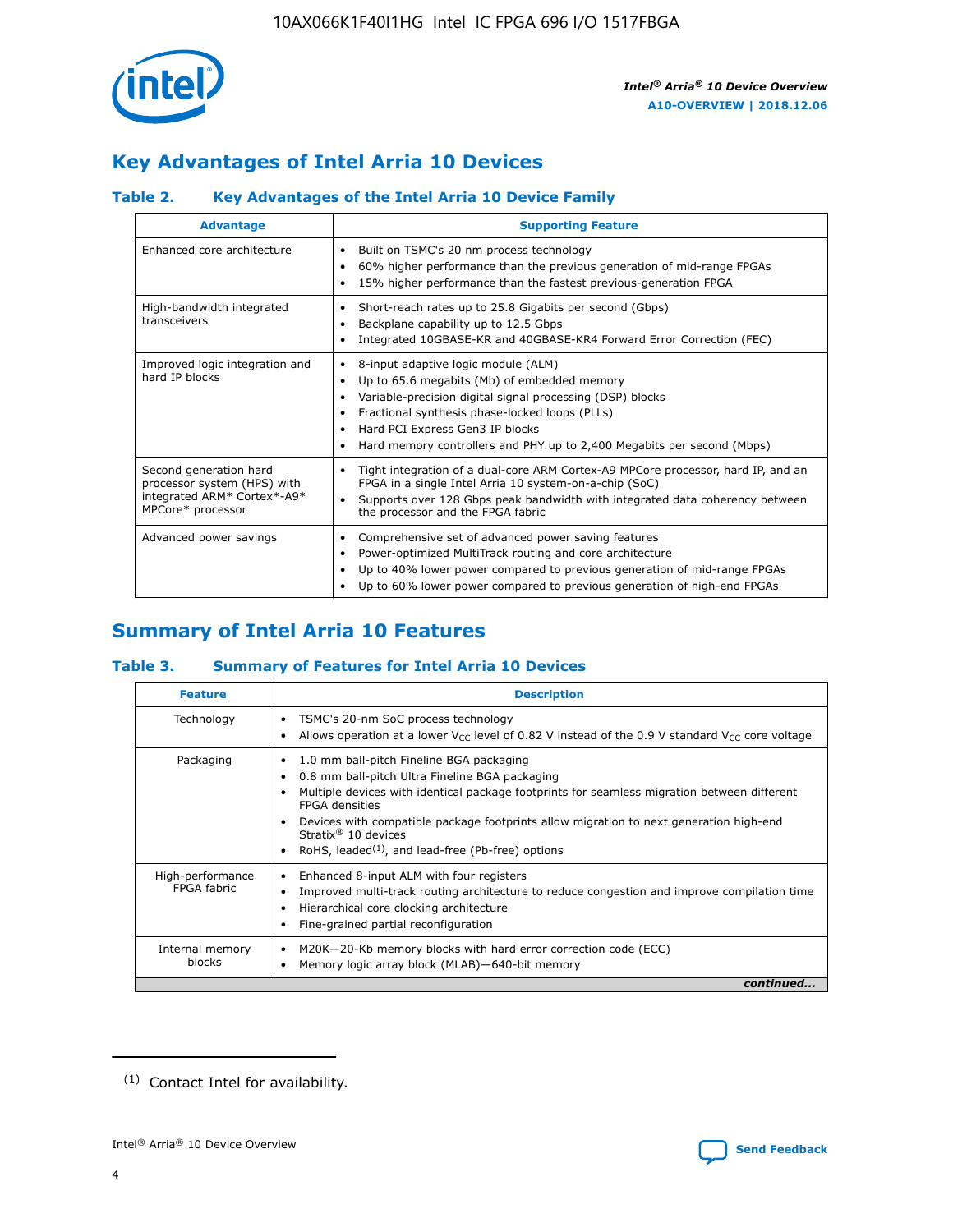r



| <b>Feature</b>                         | <b>Description</b>                                                                                             |                                                                                                                                                                                                                                                                                                                                                                                                                                                                                                                                                                                                                                                                                                                                                                                                                                        |  |  |  |  |  |
|----------------------------------------|----------------------------------------------------------------------------------------------------------------|----------------------------------------------------------------------------------------------------------------------------------------------------------------------------------------------------------------------------------------------------------------------------------------------------------------------------------------------------------------------------------------------------------------------------------------------------------------------------------------------------------------------------------------------------------------------------------------------------------------------------------------------------------------------------------------------------------------------------------------------------------------------------------------------------------------------------------------|--|--|--|--|--|
| Embedded Hard IP<br>blocks             | Variable-precision DSP                                                                                         | Native support for signal processing precision levels from $18 \times 19$ to<br>54 x 54<br>Native support for 27 x 27 multiplier mode<br>64-bit accumulator and cascade for systolic finite impulse responses<br>(FIRs)<br>Internal coefficient memory banks<br>$\bullet$<br>Preadder/subtractor for improved efficiency<br>Additional pipeline register to increase performance and reduce<br>power<br>Supports floating point arithmetic:<br>- Perform multiplication, addition, subtraction, multiply-add,<br>multiply-subtract, and complex multiplication.<br>- Supports multiplication with accumulation capability, cascade<br>summation, and cascade subtraction capability.<br>- Dynamic accumulator reset control.<br>- Support direct vector dot and complex multiplication chaining<br>multiply floating point DSP blocks. |  |  |  |  |  |
|                                        | Memory controller                                                                                              | DDR4, DDR3, and DDR3L                                                                                                                                                                                                                                                                                                                                                                                                                                                                                                                                                                                                                                                                                                                                                                                                                  |  |  |  |  |  |
|                                        | PCI Express*                                                                                                   | PCI Express (PCIe*) Gen3 (x1, x2, x4, or x8), Gen2 (x1, x2, x4, or x8)<br>and Gen1 (x1, x2, x4, or x8) hard IP with complete protocol stack,<br>endpoint, and root port                                                                                                                                                                                                                                                                                                                                                                                                                                                                                                                                                                                                                                                                |  |  |  |  |  |
|                                        | Transceiver I/O                                                                                                | 10GBASE-KR/40GBASE-KR4 Forward Error Correction (FEC)<br>PCS hard IPs that support:<br>$\bullet$<br>- 10-Gbps Ethernet (10GbE)<br>- PCIe PIPE interface<br>$-$ Interlaken<br>- Gbps Ethernet (GbE)<br>- Common Public Radio Interface (CPRI) with deterministic latency<br>support<br>- Gigabit-capable passive optical network (GPON) with fast lock-<br>time support<br>13.5G JESD204b<br>$\bullet$<br>8B/10B, 64B/66B, 64B/67B encoders and decoders<br>Custom mode support for proprietary protocols                                                                                                                                                                                                                                                                                                                               |  |  |  |  |  |
| Core clock networks                    | $\bullet$<br>$\bullet$                                                                                         | Up to 800 MHz fabric clocking, depending on the application:<br>- 667 MHz external memory interface clocking with 2,400 Mbps DDR4 interface<br>- 800 MHz LVDS interface clocking with 1,600 Mbps LVDS interface<br>Global, regional, and peripheral clock networks<br>Clock networks that are not used can be gated to reduce dynamic power                                                                                                                                                                                                                                                                                                                                                                                                                                                                                            |  |  |  |  |  |
| Phase-locked loops<br>(PLLs)           | High-resolution fractional synthesis PLLs:<br>$\bullet$<br>Integer PLLs:<br>- Adjacent to general purpose I/Os | - Precision clock synthesis, clock delay compensation, and zero delay buffering (ZDB)<br>- Support integer mode and fractional mode<br>- Fractional mode support with third-order delta-sigma modulation<br>- Support external memory and LVDS interfaces                                                                                                                                                                                                                                                                                                                                                                                                                                                                                                                                                                              |  |  |  |  |  |
| FPGA General-purpose<br>$I/Os$ (GPIOs) | On-chip termination (OCT)                                                                                      | 1.6 Gbps LVDS-every pair can be configured as receiver or transmitter<br>1.2 V to 3.0 V single-ended LVTTL/LVCMOS interfacing                                                                                                                                                                                                                                                                                                                                                                                                                                                                                                                                                                                                                                                                                                          |  |  |  |  |  |
| <b>External Memory</b><br>Interface    |                                                                                                                | Hard memory controller- DDR4, DDR3, and DDR3L support<br>$-$ DDR4-speeds up to 1,200 MHz/2,400 Mbps<br>- DDR3-speeds up to 1,067 MHz/2,133 Mbps<br>Soft memory controller—provides support for RLDRAM $3^{(2)}$ , QDR IV $^{(2)}$ , and QDR II+<br>continued                                                                                                                                                                                                                                                                                                                                                                                                                                                                                                                                                                           |  |  |  |  |  |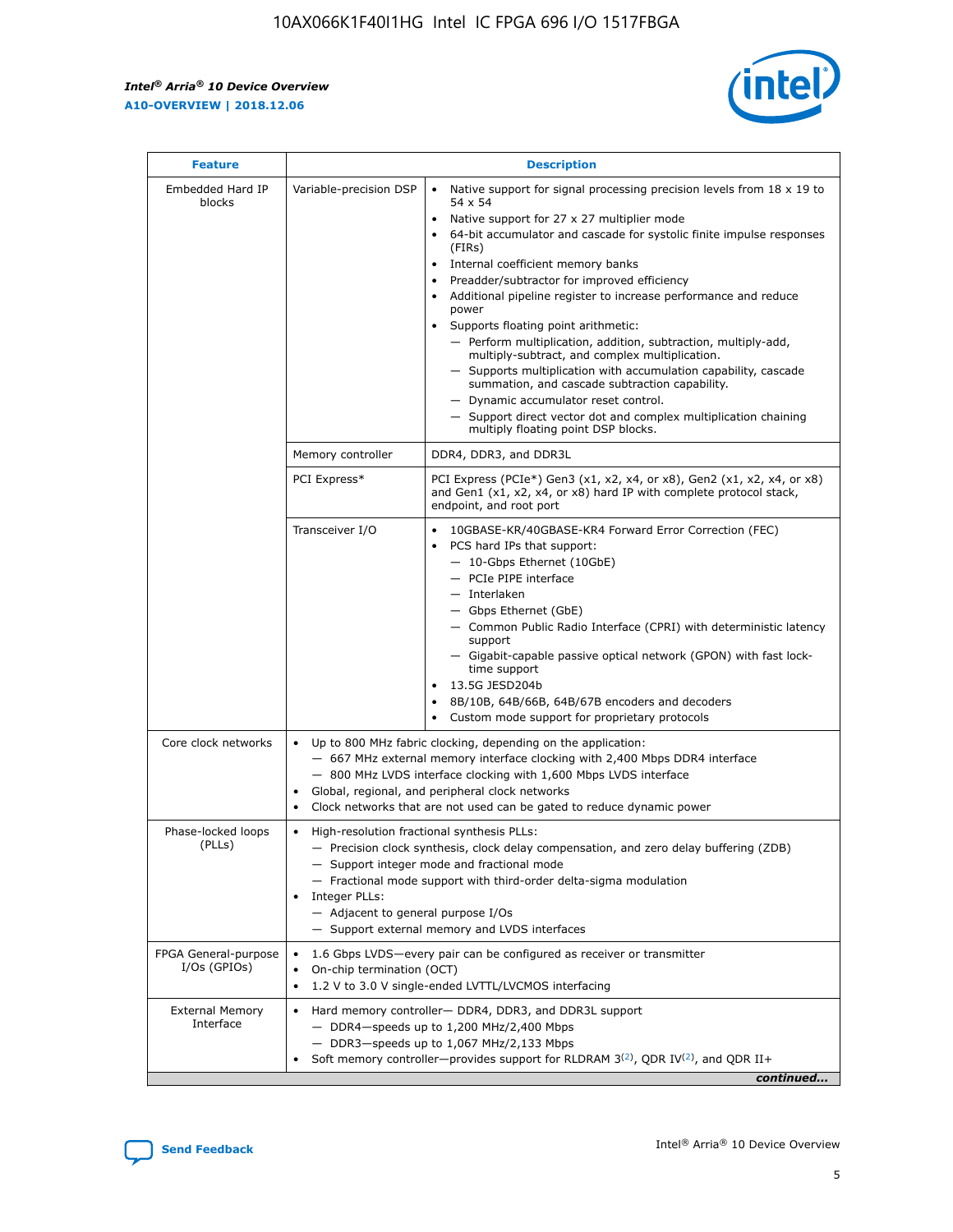

| <b>Feature</b>                                    | <b>Description</b>                                                                                                                                                                                                                                                                                                                                                                                                                                                                                                                                                                                                                                                        |
|---------------------------------------------------|---------------------------------------------------------------------------------------------------------------------------------------------------------------------------------------------------------------------------------------------------------------------------------------------------------------------------------------------------------------------------------------------------------------------------------------------------------------------------------------------------------------------------------------------------------------------------------------------------------------------------------------------------------------------------|
| Low-power serial<br>transceivers                  | • Continuous operating range:<br>- Intel Arria 10 GX-1 Gbps to 17.4 Gbps<br>$-$ Intel Arria 10 GT $-1$ Gbps to 25.8 Gbps<br>Backplane support:<br>$\bullet$<br>$-$ Intel Arria 10 GX-up to 12.5<br>$-$ Intel Arria 10 GT-up to 12.5<br>Extended range down to 125 Mbps with oversampling<br>ATX transmit PLLs with user-configurable fractional synthesis capability<br>Electronic Dispersion Compensation (EDC) support for XFP, SFP+, OSFP, and CFP optical<br>module<br>Adaptive linear and decision feedback equalization<br>$\bullet$<br>Transmitter pre-emphasis and de-emphasis<br>$\bullet$<br>Dynamic partial reconfiguration of individual transceiver channels |
| <b>HPS</b><br>(Intel Arria 10 SX<br>devices only) | Dual-core ARM Cortex-A9 MPCore processor-1.2 GHz CPU with<br>Processor and system<br>$\bullet$<br>1.5 GHz overdrive capability<br>256 KB on-chip RAM and 64 KB on-chip ROM<br>System peripherals-general-purpose timers, watchdog timers, direct<br>memory access (DMA) controller, FPGA configuration manager, and<br>clock and reset managers<br>• Security features—anti-tamper, secure boot, Advanced Encryption<br>Standard (AES) and authentication (SHA)<br>ARM CoreSight* JTAG debug access port, trace port, and on-chip<br>$\bullet$<br>trace storage                                                                                                           |
|                                                   | <b>External interfaces</b><br>Hard memory interface—Hard memory controller (2,400 Mbps DDR4,<br>and 2,133 Mbps DDR3), Quad serial peripheral interface (QSPI) flash<br>controller, NAND flash controller, direct memory access (DMA)<br>controller, Secure Digital/MultiMediaCard (SD/MMC) controller<br>Communication interface-10/100/1000 Ethernet media access<br>$\bullet$<br>control (MAC), USB On-The-GO (OTG) controllers, I <sup>2</sup> C controllers,<br>UART 16550, serial peripheral interface (SPI), and up to 62<br>HPS GPIO interfaces (48 direct-share I/Os)                                                                                             |
|                                                   | Interconnects to core<br>• High-performance ARM AMBA* AXI bus bridges that support<br>simultaneous read and write<br>HPS-FPGA bridges-include the FPGA-to-HPS, HPS-to-FPGA, and<br>$\bullet$<br>lightweight HPS-to-FPGA bridges that allow the FPGA fabric to issue<br>transactions to slaves in the HPS, and vice versa<br>Configuration bridge that allows HPS configuration manager to<br>configure the core logic via dedicated 32-bit configuration port<br>FPGA-to-HPS SDRAM controller bridge-provides configuration<br>interfaces for the multiport front end (MPFE) of the HPS SDRAM<br>controller                                                               |
| Configuration                                     | Tamper protection—comprehensive design protection to protect your valuable IP investments<br>Enhanced 256-bit advanced encryption standard (AES) design security with authentication<br>$\bullet$<br>Configuration via protocol (CvP) using PCIe Gen1, Gen2, or Gen3<br>continued                                                                                                                                                                                                                                                                                                                                                                                         |

<sup>(2)</sup> Intel Arria 10 devices support this external memory interface using hard PHY with soft memory controller.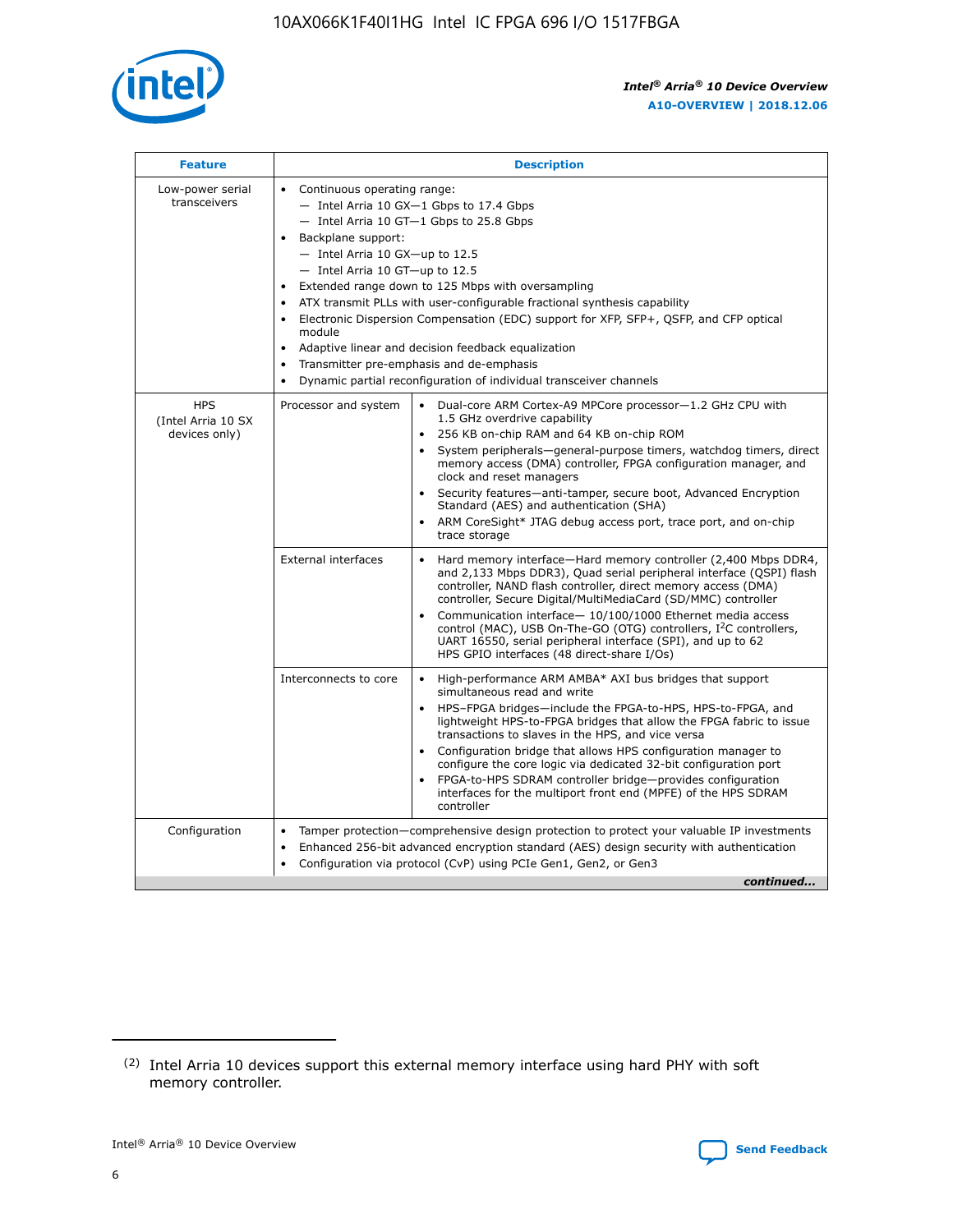

| <b>Feature</b>     | <b>Description</b>                                                                                                                                                                                               |
|--------------------|------------------------------------------------------------------------------------------------------------------------------------------------------------------------------------------------------------------|
|                    | Dynamic reconfiguration of the transceivers and PLLs<br>Fine-grained partial reconfiguration of the core fabric<br>Active Serial x4 Interface<br>$\bullet$                                                       |
| Power management   | SmartVID<br>Low static power device options<br>Programmable Power Technology<br>Intel Quartus <sup>®</sup> Prime integrated power analysis                                                                       |
| Software and tools | Intel Quartus Prime design suite<br>Transceiver toolkit<br>Platform Designer system integration tool<br>DSP Builder for Intel FPGAs<br>OpenCL <sup>™</sup> support<br>Intel SoC FPGA Embedded Design Suite (EDS) |

# **Related Information**

[Intel Arria 10 Transceiver PHY Overview](https://www.intel.com/content/www/us/en/programmable/documentation/nik1398707230472.html#nik1398706768037) Provides details on Intel Arria 10 transceivers.

# **Intel Arria 10 Device Variants and Packages**

#### **Table 4. Device Variants for the Intel Arria 10 Device Family**

| <b>Variant</b>    | <b>Description</b>                                                                                                                                                                                                     |
|-------------------|------------------------------------------------------------------------------------------------------------------------------------------------------------------------------------------------------------------------|
| Intel Arria 10 GX | FPGA featuring 17.4 Gbps transceivers for short reach applications with 12.5 backplane driving<br>capability.                                                                                                          |
| Intel Arria 10 GT | FPGA featuring:<br>17.4 Gbps transceivers for short reach applications with 12.5 backplane driving capability.<br>25.8 Gbps transceivers for supporting CAUI-4 and CEI-25G applications with CFP2 and CFP4<br>modules. |
| Intel Arria 10 SX | SoC integrating ARM-based HPS and FPGA featuring 17.4 Gbps transceivers for short reach<br>applications with 12.5 backplane driving capability.                                                                        |

# **Intel Arria 10 GX**

This section provides the available options, maximum resource counts, and package plan for the Intel Arria 10 GX devices.

The information in this section is correct at the time of publication. For the latest information and to get more details, refer to the Intel FPGA Product Selector.

#### **Related Information**

#### [Intel FPGA Product Selector](http://www.altera.com/products/selector/psg-selector.html) Provides the latest information on Intel products.

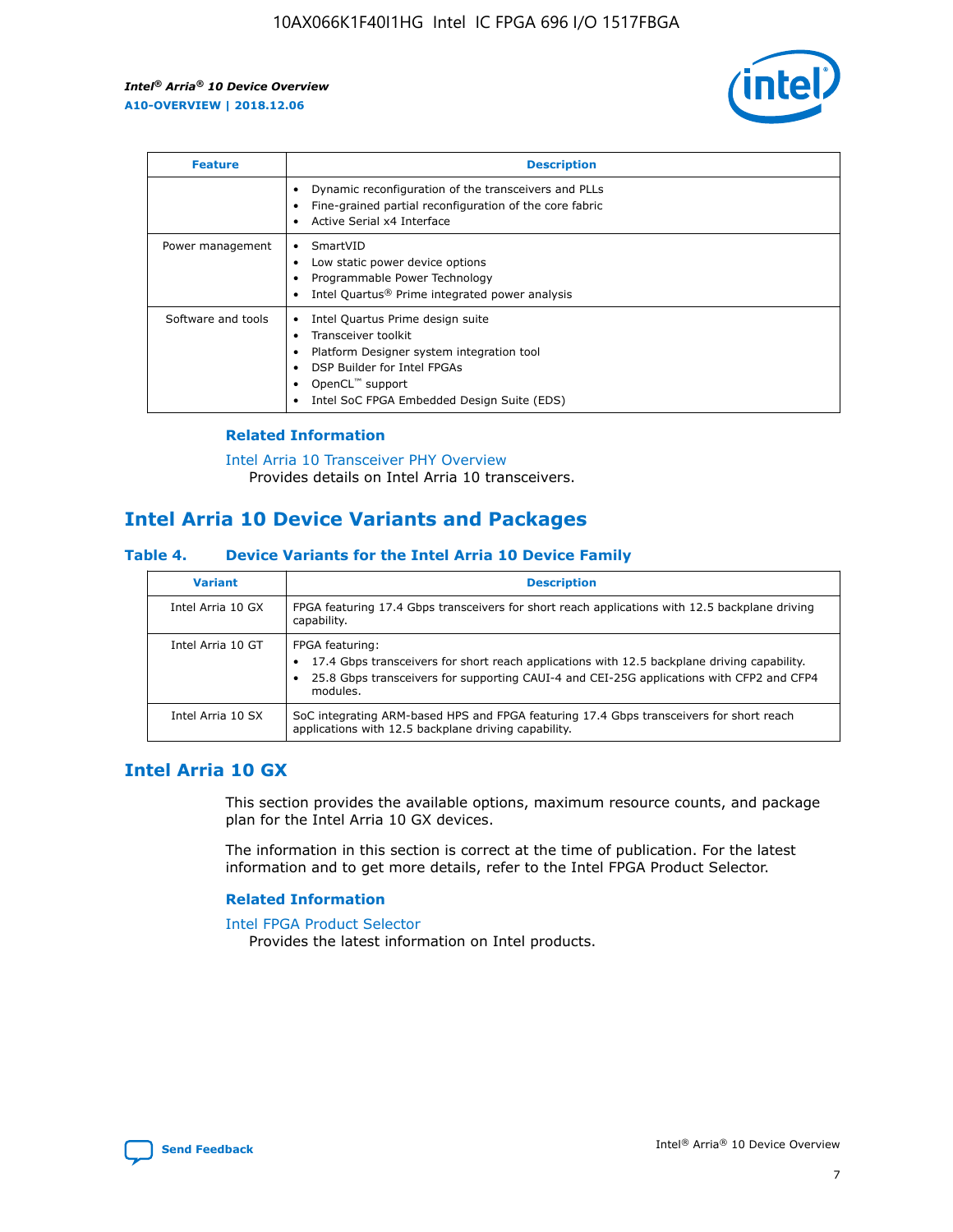

# **Available Options**





#### **Related Information**

[Transceiver Performance for Intel Arria 10 GX/SX Devices](https://www.intel.com/content/www/us/en/programmable/documentation/mcn1413182292568.html#mcn1413213965502) Provides more information about the transceiver speed grade.

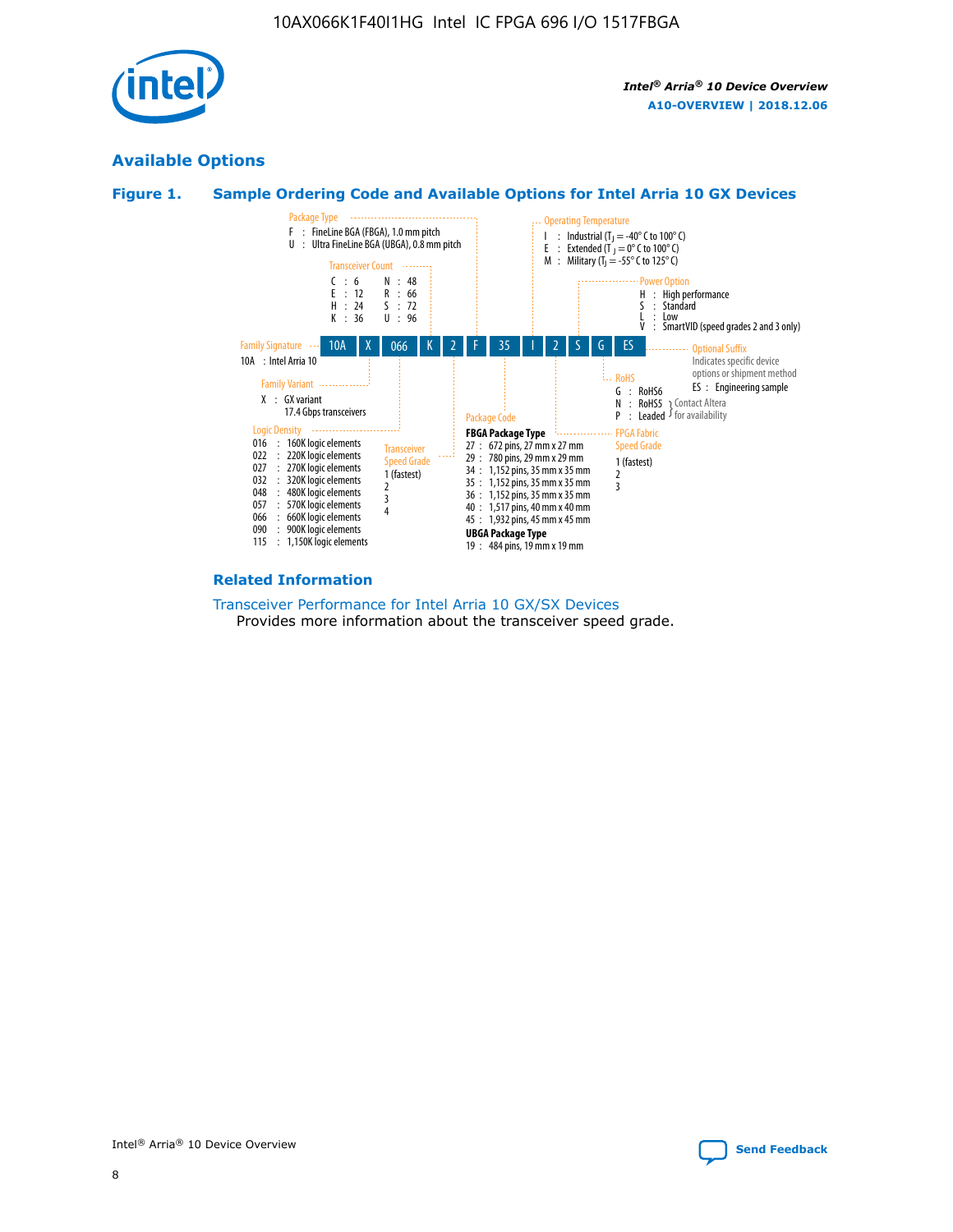

# **Maximum Resources**

#### **Table 5. Maximum Resource Counts for Intel Arria 10 GX Devices (GX 160, GX 220, GX 270, GX 320, and GX 480)**

| <b>Resource</b>         |                                                          | <b>Product Line</b> |                                                 |         |                |                |  |  |  |
|-------------------------|----------------------------------------------------------|---------------------|-------------------------------------------------|---------|----------------|----------------|--|--|--|
|                         |                                                          | <b>GX 160</b>       | <b>GX 220</b><br><b>GX 270</b><br><b>GX 320</b> |         |                | <b>GX 480</b>  |  |  |  |
| Logic Elements (LE) (K) |                                                          | 160                 | 220                                             | 270     | 320            | 480            |  |  |  |
| <b>ALM</b>              |                                                          | 61,510              | 80,330                                          | 101,620 | 119,900        | 183,590        |  |  |  |
| Register                |                                                          | 246,040             | 321,320                                         | 406,480 | 479,600        | 734,360        |  |  |  |
| Memory (Kb)             | M <sub>20</sub> K                                        | 8,800               | 11,740                                          | 15,000  | 17,820         | 28,620         |  |  |  |
| <b>MLAB</b>             |                                                          | 1,050               | 1,690                                           | 2,452   | 2,727          | 4,164          |  |  |  |
|                         | Variable-precision DSP Block<br>156<br>192<br>830<br>985 |                     |                                                 |         | 1,368          |                |  |  |  |
| 18 x 19 Multiplier      |                                                          | 312                 | 384                                             | 1,660   | 1,970          | 2,736          |  |  |  |
| PLL                     | Fractional<br>Synthesis                                  | 6                   | 6                                               | 8       | 8              | 12             |  |  |  |
|                         | I/O                                                      | 6                   | 6                                               | 8       | 8              | 12             |  |  |  |
| 17.4 Gbps Transceiver   |                                                          | 12                  | 12                                              | 24      | 24             | 36             |  |  |  |
| GPIO <sup>(3)</sup>     |                                                          | 288                 | 288                                             | 384     | 384            | 492            |  |  |  |
| LVDS Pair $(4)$         |                                                          | 120                 | 120                                             | 168     | 168            | 222            |  |  |  |
| PCIe Hard IP Block      |                                                          | 1                   | 1                                               | 2       | $\overline{2}$ | $\overline{2}$ |  |  |  |
| Hard Memory Controller  |                                                          | 6                   | 6                                               | 8       | 8              | 12             |  |  |  |

<sup>(4)</sup> Each LVDS I/O pair can be used as differential input or output.



<sup>(3)</sup> The number of GPIOs does not include transceiver I/Os. In the Intel Quartus Prime software, the number of user I/Os includes transceiver I/Os.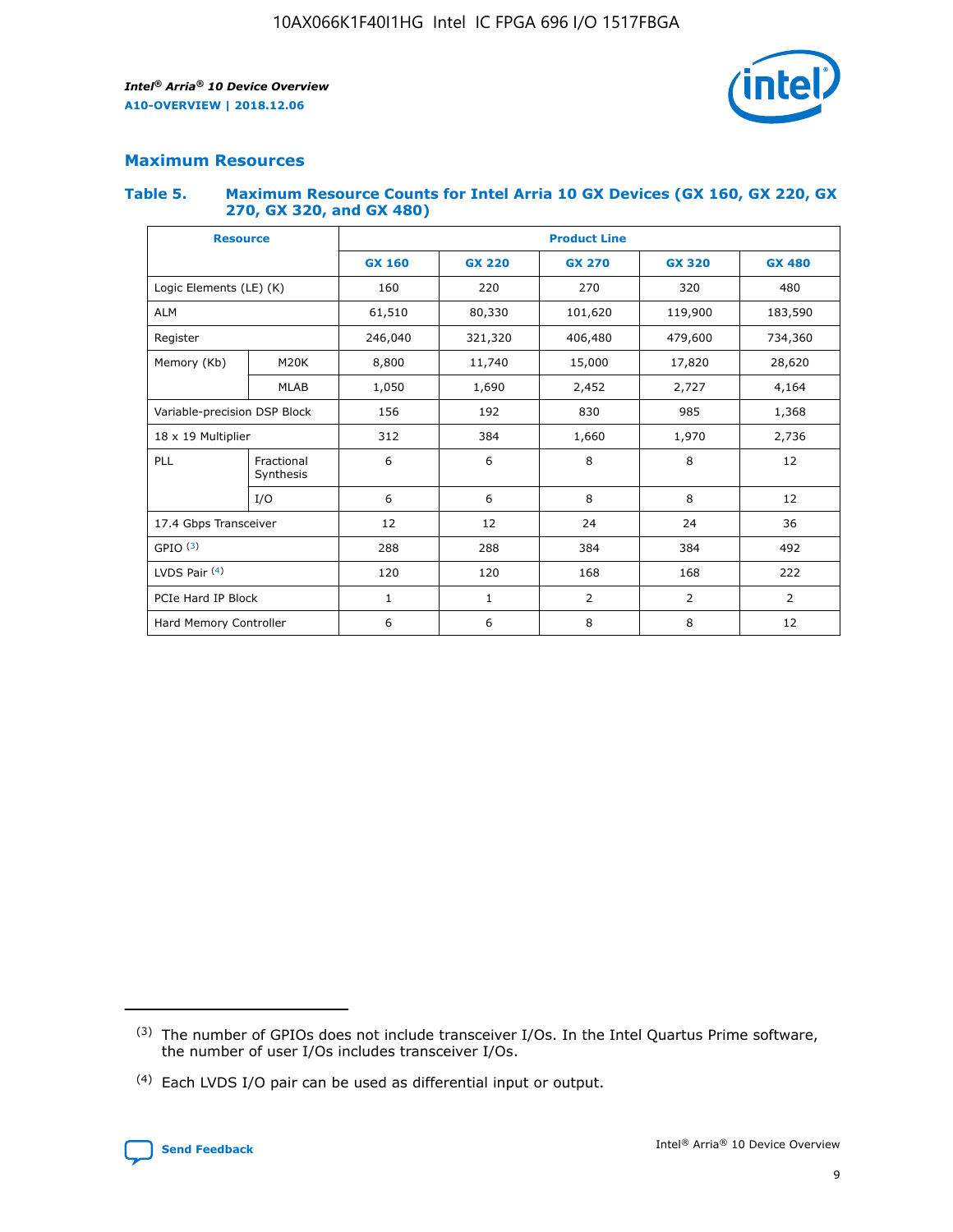

## **Table 6. Maximum Resource Counts for Intel Arria 10 GX Devices (GX 570, GX 660, GX 900, and GX 1150)**

|                              | <b>Resource</b>         | <b>Product Line</b> |                |                  |                |  |  |  |
|------------------------------|-------------------------|---------------------|----------------|------------------|----------------|--|--|--|
|                              |                         | <b>GX 570</b>       | <b>GX 660</b>  | <b>GX 900</b>    | <b>GX 1150</b> |  |  |  |
| Logic Elements (LE) (K)      |                         | 570                 | 660            | 900              | 1,150          |  |  |  |
| <b>ALM</b>                   |                         | 217,080             | 251,680        | 339,620          | 427,200        |  |  |  |
| Register                     |                         | 868,320             | 1,006,720      | 1,358,480        | 1,708,800      |  |  |  |
| Memory (Kb)                  | <b>M20K</b>             | 36,000              | 42,620         | 48,460<br>54,260 |                |  |  |  |
|                              | <b>MLAB</b>             | 5,096               | 5,788          | 9,386            | 12,984         |  |  |  |
| Variable-precision DSP Block |                         | 1,523               | 1,687          | 1,518            | 1,518          |  |  |  |
| 18 x 19 Multiplier           |                         | 3,046               | 3,374          | 3,036            | 3,036          |  |  |  |
| PLL                          | Fractional<br>Synthesis | 16                  | 16             | 32               | 32             |  |  |  |
|                              | I/O                     | 16                  | 16             | 16               | 16             |  |  |  |
| 17.4 Gbps Transceiver        |                         | 48                  | 48             | 96               | 96             |  |  |  |
| GPIO <sup>(3)</sup>          |                         | 696                 | 696            | 768              | 768            |  |  |  |
| LVDS Pair $(4)$              |                         | 324                 | 324            | 384              | 384            |  |  |  |
| PCIe Hard IP Block           |                         | 2                   | $\overline{2}$ | $\overline{4}$   | $\overline{4}$ |  |  |  |
| Hard Memory Controller       |                         | 16                  | 16             | 16               | 16             |  |  |  |

# **Package Plan**

# **Table 7. Package Plan for Intel Arria 10 GX Devices (U19, F27, and F29)**

Refer to I/O and High Speed I/O in Intel Arria 10 Devices chapter for the number of 3 V I/O, LVDS I/O, and LVDS channels in each device package.

| <b>Product Line</b> | <b>U19</b><br>$(19 \text{ mm} \times 19 \text{ mm})$<br>484-pin UBGA) |          |             |         | <b>F27</b><br>(27 mm × 27 mm,<br>672-pin FBGA) |             | <b>F29</b><br>(29 mm × 29 mm,<br>780-pin FBGA) |          |             |  |
|---------------------|-----------------------------------------------------------------------|----------|-------------|---------|------------------------------------------------|-------------|------------------------------------------------|----------|-------------|--|
|                     | 3 V I/O                                                               | LVDS I/O | <b>XCVR</b> | 3 V I/O | <b>LVDS I/O</b>                                | <b>XCVR</b> | 3 V I/O                                        | LVDS I/O | <b>XCVR</b> |  |
| GX 160              | 48                                                                    | 192      | 6           | 48      | 192                                            | 12          | 48                                             | 240      | 12          |  |
| GX 220              | 48                                                                    | 192      | 6           | 48      | 192                                            | 12          | 48                                             | 240      | 12          |  |
| GX 270              |                                                                       |          |             | 48      | 192                                            | 12          | 48                                             | 312      | 12          |  |
| GX 320              |                                                                       |          |             | 48      | 192                                            | 12          | 48                                             | 312      | 12          |  |
| GX 480              |                                                                       |          |             |         |                                                |             | 48                                             | 312      | 12          |  |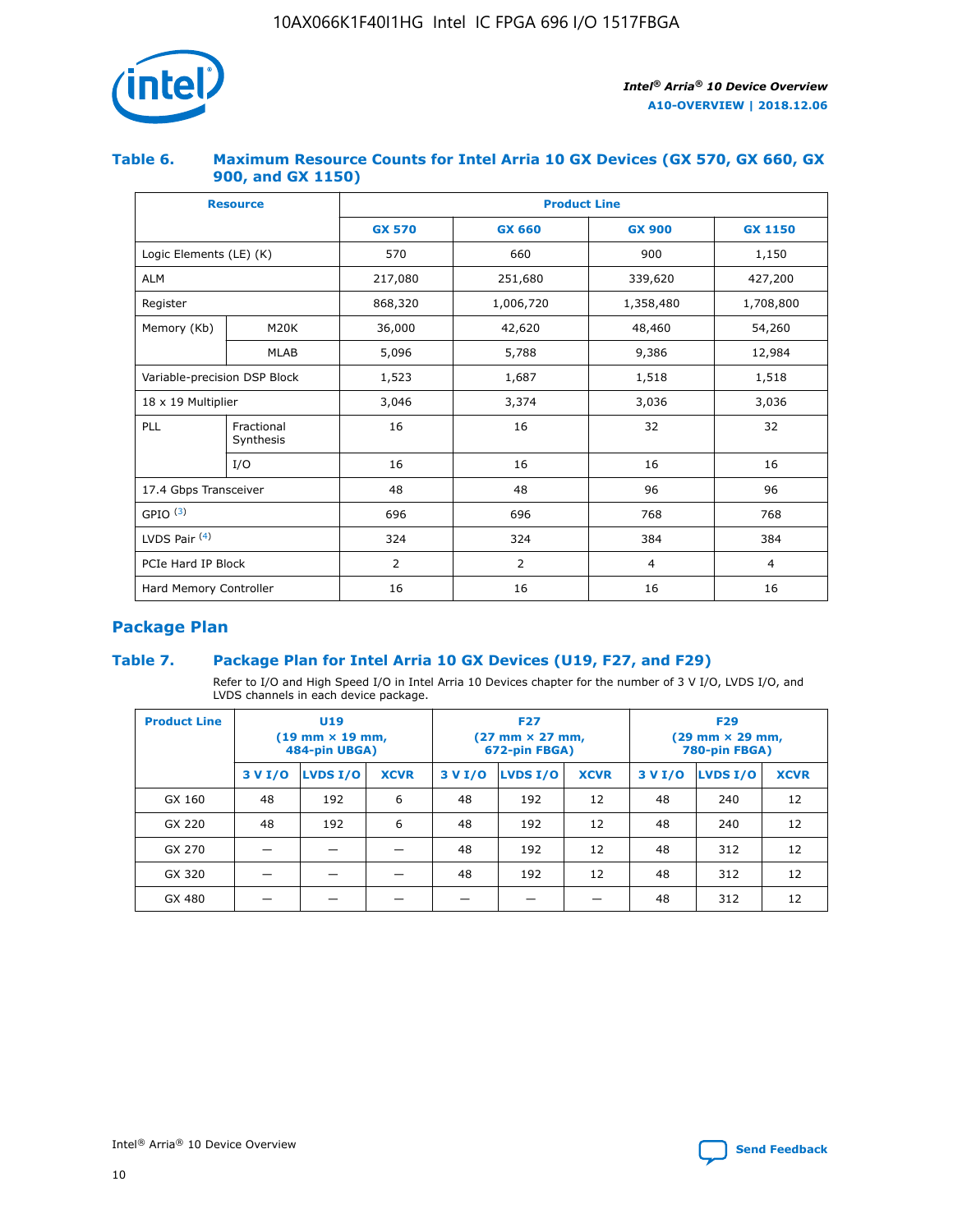

#### **Table 8. Package Plan for Intel Arria 10 GX Devices (F34, F35, NF40, and KF40)**

Refer to I/O and High Speed I/O in Intel Arria 10 Devices chapter for the number of 3 V I/O, LVDS I/O, and LVDS channels in each device package.

| <b>Product Line</b> | <b>F34</b><br>$(35 \text{ mm} \times 35 \text{ mm})$<br>1152-pin FBGA) |                    | <b>F35</b><br>$(35$ mm $\times$ 35 mm,<br><b>1152-pin FBGA)</b> |           | <b>KF40</b><br>$(40$ mm $\times$ 40 mm,<br>1517-pin FBGA) |             |           | <b>NF40</b><br>$(40 \text{ mm} \times 40 \text{ mm})$<br><b>1517-pin FBGA)</b> |             |            |                    |             |
|---------------------|------------------------------------------------------------------------|--------------------|-----------------------------------------------------------------|-----------|-----------------------------------------------------------|-------------|-----------|--------------------------------------------------------------------------------|-------------|------------|--------------------|-------------|
|                     | 3V<br>I/O                                                              | <b>LVDS</b><br>I/O | <b>XCVR</b>                                                     | 3V<br>I/O | <b>LVDS</b><br>I/O                                        | <b>XCVR</b> | 3V<br>I/O | <b>LVDS</b><br>I/O                                                             | <b>XCVR</b> | 3 V<br>I/O | <b>LVDS</b><br>I/O | <b>XCVR</b> |
| GX 270              | 48                                                                     | 336                | 24                                                              | 48        | 336                                                       | 24          |           |                                                                                |             |            |                    |             |
| GX 320              | 48                                                                     | 336                | 24                                                              | 48        | 336                                                       | 24          |           |                                                                                |             |            |                    |             |
| GX 480              | 48                                                                     | 444                | 24                                                              | 48        | 348                                                       | 36          |           |                                                                                |             |            |                    |             |
| GX 570              | 48                                                                     | 444                | 24                                                              | 48        | 348                                                       | 36          | 96        | 600                                                                            | 36          | 48         | 540                | 48          |
| GX 660              | 48                                                                     | 444                | 24                                                              | 48        | 348                                                       | 36          | 96        | 600                                                                            | 36          | 48         | 540                | 48          |
| GX 900              |                                                                        | 504                | 24                                                              | –         |                                                           |             |           |                                                                                |             |            | 600                | 48          |
| GX 1150             |                                                                        | 504                | 24                                                              |           |                                                           |             |           |                                                                                |             |            | 600                | 48          |

#### **Table 9. Package Plan for Intel Arria 10 GX Devices (RF40, NF45, SF45, and UF45)**

Refer to I/O and High Speed I/O in Intel Arria 10 Devices chapter for the number of 3 V I/O, LVDS I/O, and LVDS channels in each device package.

| <b>Product Line</b> | <b>RF40</b><br>$(40 \text{ mm} \times 40 \text{ mm})$<br>1517-pin FBGA) |                    |             | <b>NF45</b><br>$(45 \text{ mm} \times 45 \text{ mm})$<br><b>1932-pin FBGA)</b> |                    |             | <b>SF45</b><br>$(45 \text{ mm} \times 45 \text{ mm})$<br><b>1932-pin FBGA)</b> |                    |             | <b>UF45</b><br>$(45 \text{ mm} \times 45 \text{ mm})$<br>1932-pin FBGA) |                    |             |
|---------------------|-------------------------------------------------------------------------|--------------------|-------------|--------------------------------------------------------------------------------|--------------------|-------------|--------------------------------------------------------------------------------|--------------------|-------------|-------------------------------------------------------------------------|--------------------|-------------|
|                     | 3 V<br>I/O                                                              | <b>LVDS</b><br>I/O | <b>XCVR</b> | 3 V<br>I/O                                                                     | <b>LVDS</b><br>I/O | <b>XCVR</b> | 3 V<br>I/O                                                                     | <b>LVDS</b><br>I/O | <b>XCVR</b> | 3V<br>I/O                                                               | <b>LVDS</b><br>I/O | <b>XCVR</b> |
| GX 900              | _                                                                       | 342                | 66          | -                                                                              | 768                | 48          | -                                                                              | 624                | 72          | _                                                                       | 480                | 96          |
| GX 1150             |                                                                         | 342                | 66          | -                                                                              | 768                | 48          |                                                                                | 624                | 72          |                                                                         | 480                | 96          |

## **Related Information**

[I/O and High-Speed Differential I/O Interfaces in Intel Arria 10 Devices chapter, Intel](https://www.intel.com/content/www/us/en/programmable/documentation/sam1403482614086.html#sam1403482030321) [Arria 10 Device Handbook](https://www.intel.com/content/www/us/en/programmable/documentation/sam1403482614086.html#sam1403482030321)

Provides the number of 3 V and LVDS I/Os, and LVDS channels for each Intel Arria 10 device package.

# **Intel Arria 10 GT**

This section provides the available options, maximum resource counts, and package plan for the Intel Arria 10 GT devices.

The information in this section is correct at the time of publication. For the latest information and to get more details, refer to the Intel FPGA Product Selector.

#### **Related Information**

#### [Intel FPGA Product Selector](http://www.altera.com/products/selector/psg-selector.html)

Provides the latest information on Intel products.

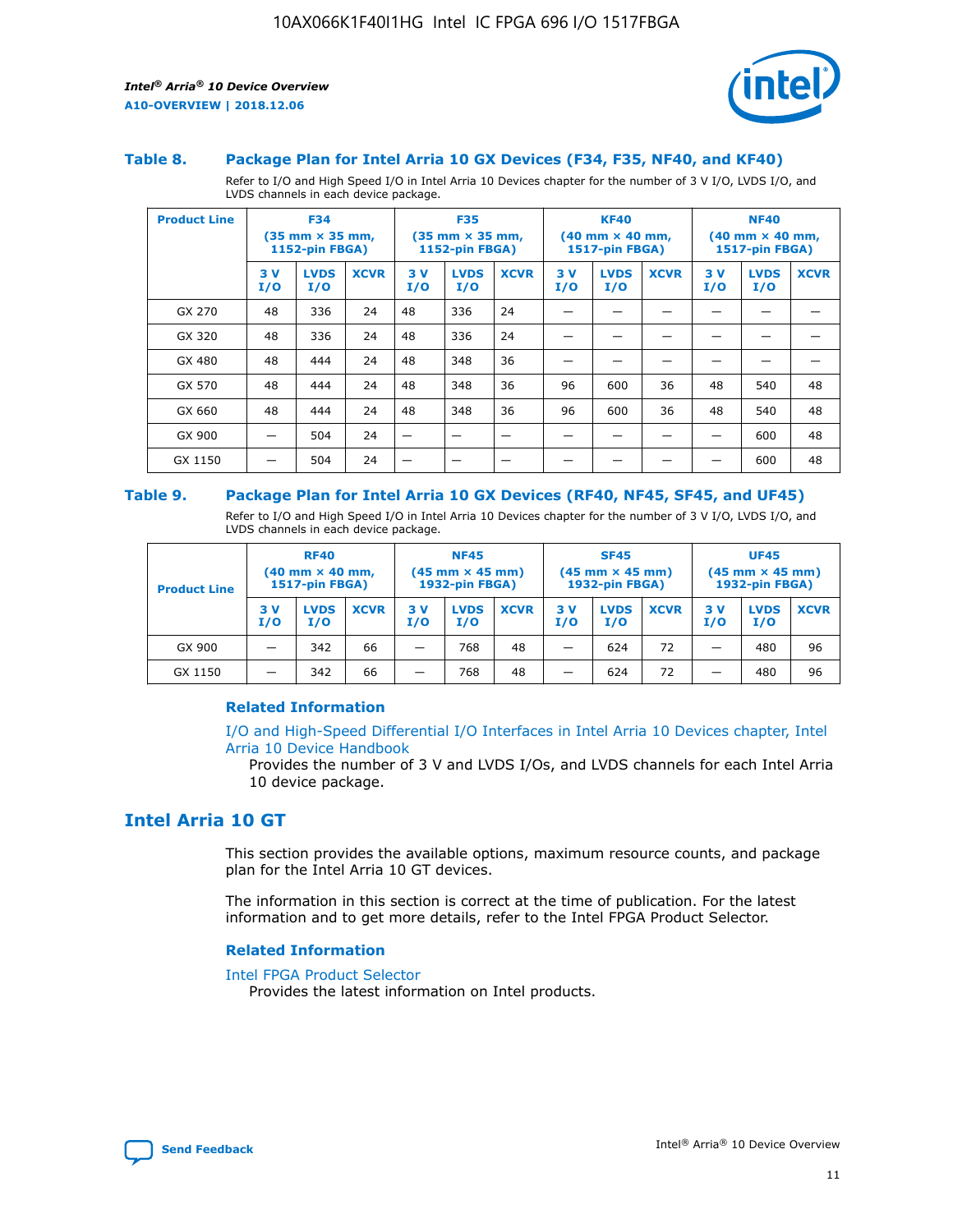

# **Available Options**

# **Figure 2. Sample Ordering Code and Available Options for Intel Arria 10 GT Devices**

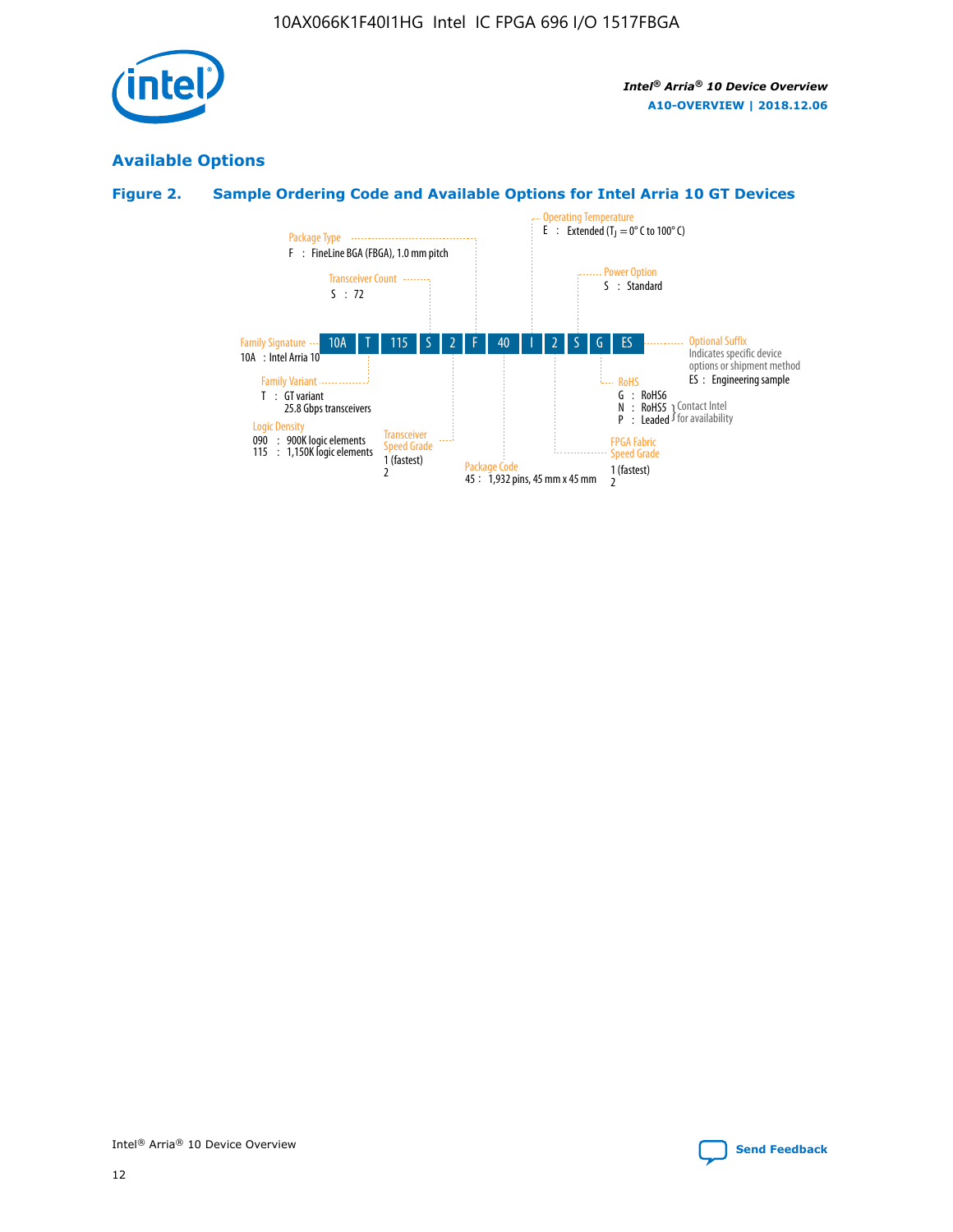

## **Maximum Resources**

#### **Table 10. Maximum Resource Counts for Intel Arria 10 GT Devices**

| <b>Resource</b>              |                      | <b>Product Line</b> |                |  |
|------------------------------|----------------------|---------------------|----------------|--|
|                              |                      | <b>GT 900</b>       | GT 1150        |  |
| Logic Elements (LE) (K)      |                      | 900                 | 1,150          |  |
| <b>ALM</b>                   |                      | 339,620             | 427,200        |  |
| Register                     |                      | 1,358,480           | 1,708,800      |  |
| Memory (Kb)                  | M <sub>20</sub> K    | 48,460              | 54,260         |  |
|                              | <b>MLAB</b>          | 9,386               | 12,984         |  |
| Variable-precision DSP Block |                      | 1,518               | 1,518          |  |
| 18 x 19 Multiplier           |                      | 3,036               | 3,036          |  |
| PLL                          | Fractional Synthesis | 32                  | 32             |  |
|                              | I/O                  | 16                  | 16             |  |
| Transceiver                  | 17.4 Gbps            | 72(5)               | 72(5)          |  |
|                              | 25.8 Gbps            | 6                   | 6              |  |
| GPIO <sup>(6)</sup>          |                      | 624                 | 624            |  |
| LVDS Pair $(7)$              |                      | 312                 | 312            |  |
| PCIe Hard IP Block           |                      | $\overline{4}$      | $\overline{4}$ |  |
| Hard Memory Controller       |                      | 16                  | 16             |  |

#### **Related Information**

#### [Intel Arria 10 GT Channel Usage](https://www.intel.com/content/www/us/en/programmable/documentation/nik1398707230472.html#nik1398707008178)

Configuring GT/GX channels in Intel Arria 10 GT devices.

## **Package Plan**

## **Table 11. Package Plan for Intel Arria 10 GT Devices**

Refer to I/O and High Speed I/O in Intel Arria 10 Devices chapter for the number of 3 V I/O, LVDS I/O, and LVDS channels in each device package.

| <b>Product Line</b> | <b>SF45</b><br>(45 mm × 45 mm, 1932-pin FBGA) |                 |             |  |  |  |
|---------------------|-----------------------------------------------|-----------------|-------------|--|--|--|
|                     | 3 V I/O                                       | <b>LVDS I/O</b> | <b>XCVR</b> |  |  |  |
| GT 900              |                                               | 624             | 72          |  |  |  |
| GT 1150             |                                               | 624             | 72          |  |  |  |

<sup>(7)</sup> Each LVDS I/O pair can be used as differential input or output.



 $(5)$  If all 6 GT channels are in use, 12 of the GX channels are not usable.

<sup>(6)</sup> The number of GPIOs does not include transceiver I/Os. In the Intel Quartus Prime software, the number of user I/Os includes transceiver I/Os.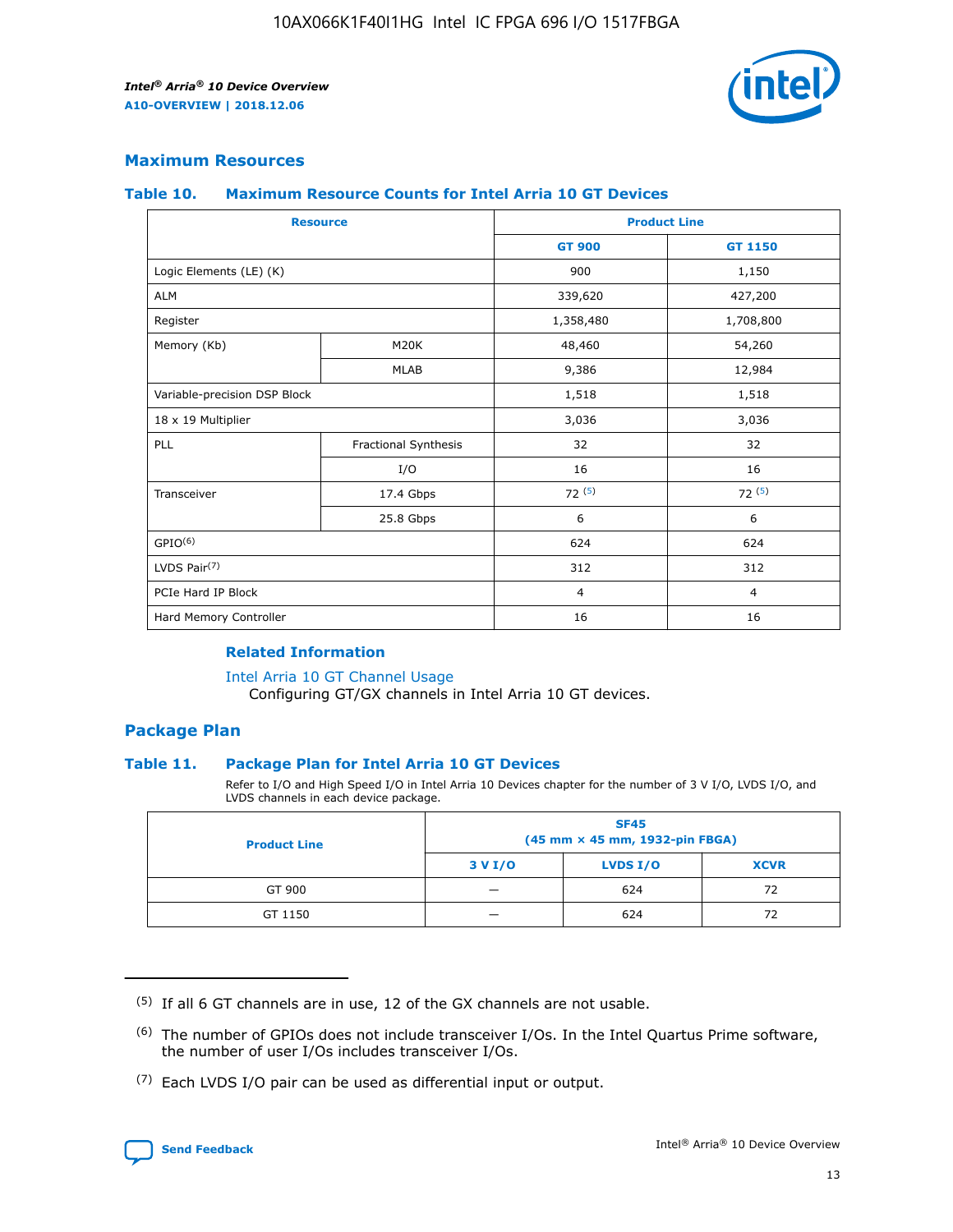

## **Related Information**

[I/O and High-Speed Differential I/O Interfaces in Intel Arria 10 Devices chapter, Intel](https://www.intel.com/content/www/us/en/programmable/documentation/sam1403482614086.html#sam1403482030321) [Arria 10 Device Handbook](https://www.intel.com/content/www/us/en/programmable/documentation/sam1403482614086.html#sam1403482030321)

Provides the number of 3 V and LVDS I/Os, and LVDS channels for each Intel Arria 10 device package.

# **Intel Arria 10 SX**

This section provides the available options, maximum resource counts, and package plan for the Intel Arria 10 SX devices.

The information in this section is correct at the time of publication. For the latest information and to get more details, refer to the Intel FPGA Product Selector.

#### **Related Information**

[Intel FPGA Product Selector](http://www.altera.com/products/selector/psg-selector.html) Provides the latest information on Intel products.

## **Available Options**

#### **Figure 3. Sample Ordering Code and Available Options for Intel Arria 10 SX Devices**



#### **Related Information**

[Transceiver Performance for Intel Arria 10 GX/SX Devices](https://www.intel.com/content/www/us/en/programmable/documentation/mcn1413182292568.html#mcn1413213965502) Provides more information about the transceiver speed grade.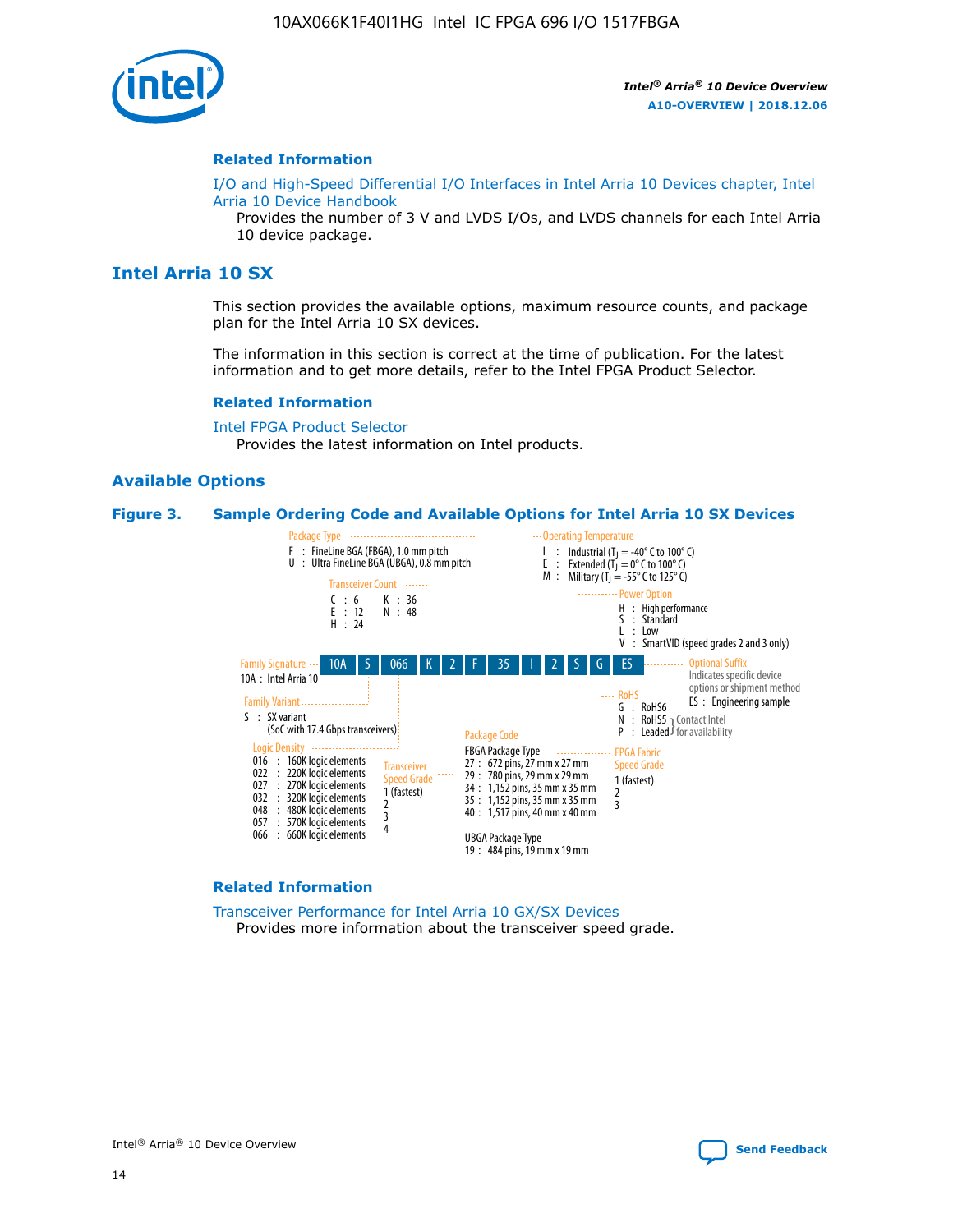

# **Maximum Resources**

## **Table 12. Maximum Resource Counts for Intel Arria 10 SX Devices**

| <b>Resource</b>                   |                         | <b>Product Line</b> |               |                |                |                |                |                |  |  |  |
|-----------------------------------|-------------------------|---------------------|---------------|----------------|----------------|----------------|----------------|----------------|--|--|--|
|                                   |                         | <b>SX 160</b>       | <b>SX 220</b> | <b>SX 270</b>  | <b>SX 320</b>  | <b>SX 480</b>  | <b>SX 570</b>  | <b>SX 660</b>  |  |  |  |
| Logic Elements (LE) (K)           |                         | 160                 | 220           | 270            | 320            | 480            | 570            | 660            |  |  |  |
| <b>ALM</b>                        |                         | 61,510              | 80,330        | 101,620        | 119,900        | 183,590        | 217,080        | 251,680        |  |  |  |
| Register                          |                         | 246,040             | 321,320       | 406,480        | 479,600        | 734,360        | 868,320        | 1,006,720      |  |  |  |
| Memory (Kb)                       | M <sub>20</sub> K       | 8,800               | 11,740        | 15,000         | 17,820         | 28,620         | 36,000         | 42,620         |  |  |  |
|                                   | <b>MLAB</b>             | 1,050               | 1,690         | 2,452          | 2,727          | 4,164          | 5,096          | 5,788          |  |  |  |
| Variable-precision DSP Block      |                         | 156                 | 192           | 830            | 985            | 1,368          | 1,523          | 1,687          |  |  |  |
| 18 x 19 Multiplier                |                         | 312                 | 384           | 1,660          | 1,970          | 2,736          | 3,046          | 3,374          |  |  |  |
| PLL                               | Fractional<br>Synthesis | 6                   | 6             | 8              | 8              | 12             | 16             | 16             |  |  |  |
|                                   | I/O                     | 6                   | 6             | 8              | 8              | 12             | 16             | 16             |  |  |  |
| 17.4 Gbps Transceiver             |                         | 12                  | 12            | 24             | 24             | 36             | 48             | 48             |  |  |  |
| GPIO <sup>(8)</sup>               |                         | 288                 | 288           | 384            | 384            | 492            | 696            | 696            |  |  |  |
| LVDS Pair $(9)$                   |                         | 120                 | 120           | 168            | 168            | 174            | 324            | 324            |  |  |  |
| PCIe Hard IP Block                |                         | $\mathbf{1}$        | $\mathbf{1}$  | $\overline{2}$ | $\overline{2}$ | $\overline{2}$ | $\overline{2}$ | $\overline{2}$ |  |  |  |
| Hard Memory Controller            |                         | 6                   | 6             | 8              | 8              | 12             | 16             | 16             |  |  |  |
| ARM Cortex-A9 MPCore<br>Processor |                         | Yes                 | Yes           | Yes            | Yes            | Yes            | Yes            | <b>Yes</b>     |  |  |  |

# **Package Plan**

## **Table 13. Package Plan for Intel Arria 10 SX Devices (U19, F27, F29, and F34)**

Refer to I/O and High Speed I/O in Intel Arria 10 Devices chapter for the number of 3 V I/O, LVDS I/O, and LVDS channels in each device package.

| <b>Product Line</b> | U19<br>$(19 \text{ mm} \times 19 \text{ mm})$<br>484-pin UBGA) |                    | <b>F27</b><br>$(27 \text{ mm} \times 27 \text{ mm})$<br>672-pin FBGA) |           | <b>F29</b><br>$(29 \text{ mm} \times 29 \text{ mm})$<br>780-pin FBGA) |             |            | <b>F34</b><br>$(35 \text{ mm} \times 35 \text{ mm})$<br><b>1152-pin FBGA)</b> |             |           |                    |             |
|---------------------|----------------------------------------------------------------|--------------------|-----------------------------------------------------------------------|-----------|-----------------------------------------------------------------------|-------------|------------|-------------------------------------------------------------------------------|-------------|-----------|--------------------|-------------|
|                     | 3V<br>I/O                                                      | <b>LVDS</b><br>I/O | <b>XCVR</b>                                                           | 3V<br>I/O | <b>LVDS</b><br>I/O                                                    | <b>XCVR</b> | 3 V<br>I/O | <b>LVDS</b><br>I/O                                                            | <b>XCVR</b> | 3V<br>I/O | <b>LVDS</b><br>I/O | <b>XCVR</b> |
| SX 160              | 48                                                             | 144                | 6                                                                     | 48        | 192                                                                   | 12          | 48         | 240                                                                           | 12          | –         |                    |             |
| SX 220              | 48                                                             | 144                | 6                                                                     | 48        | 192                                                                   | 12          | 48         | 240                                                                           | 12          |           |                    |             |
| SX 270              |                                                                |                    |                                                                       | 48        | 192                                                                   | 12          | 48         | 312                                                                           | 12          | 48        | 336                | 24          |
| SX 320              |                                                                |                    |                                                                       | 48        | 192                                                                   | 12          | 48         | 312                                                                           | 12          | 48        | 336                | 24          |
|                     | continued                                                      |                    |                                                                       |           |                                                                       |             |            |                                                                               |             |           |                    |             |

 $(8)$  The number of GPIOs does not include transceiver I/Os. In the Intel Quartus Prime software, the number of user I/Os includes transceiver I/Os.

 $(9)$  Each LVDS I/O pair can be used as differential input or output.

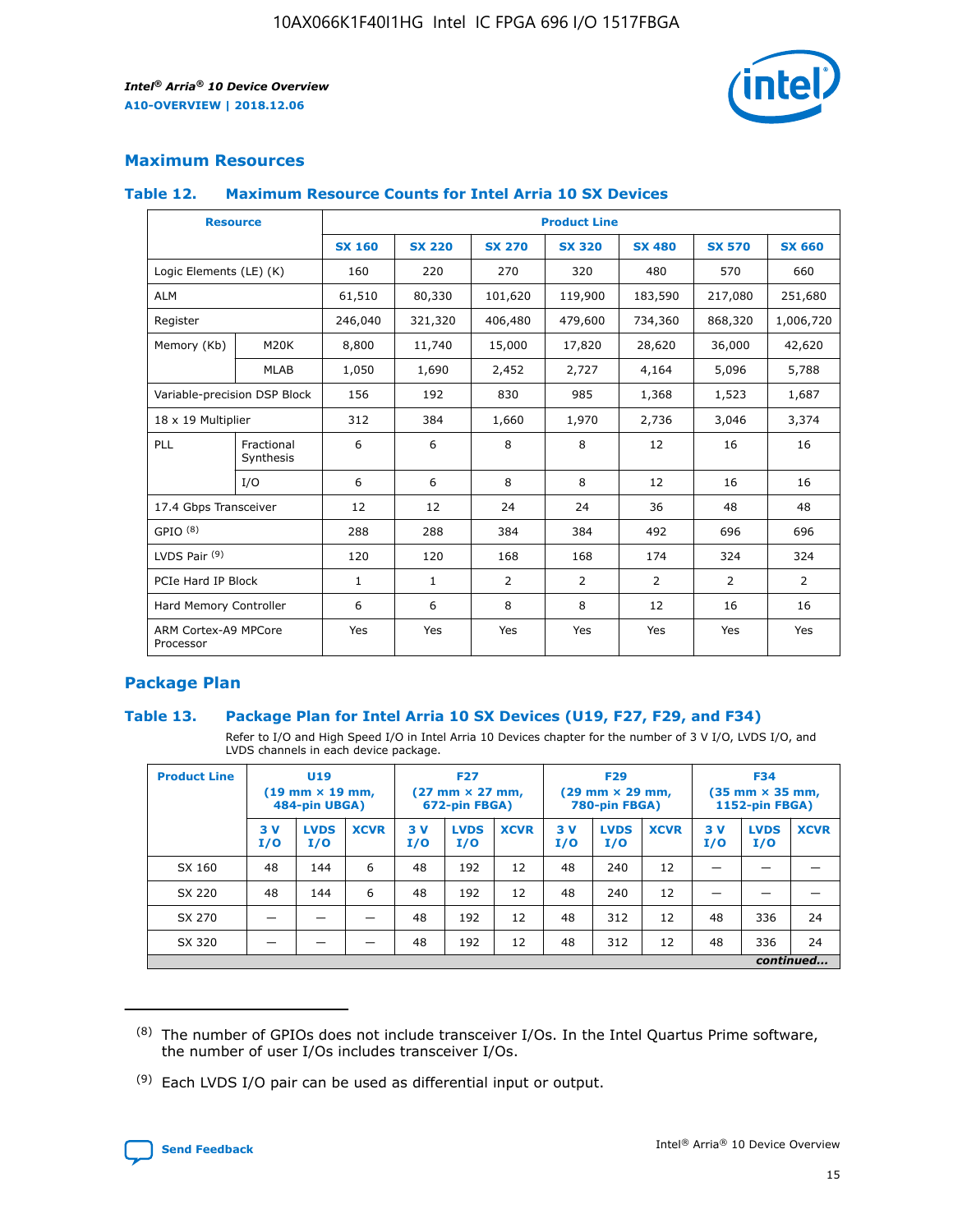

| <b>Product Line</b> | U <sub>19</sub><br>$(19 \text{ mm} \times 19 \text{ mm})$<br>484-pin UBGA) |                    | <b>F27</b><br>$(27 \text{ mm} \times 27 \text{ mm})$<br>672-pin FBGA) |           |                    | <b>F29</b><br>$(29 \text{ mm} \times 29 \text{ mm})$<br>780-pin FBGA) |           |                    | <b>F34</b><br>$(35$ mm $\times$ 35 mm,<br><b>1152-pin FBGA)</b> |           |                    |             |
|---------------------|----------------------------------------------------------------------------|--------------------|-----------------------------------------------------------------------|-----------|--------------------|-----------------------------------------------------------------------|-----------|--------------------|-----------------------------------------------------------------|-----------|--------------------|-------------|
|                     | 3V<br>I/O                                                                  | <b>LVDS</b><br>I/O | <b>XCVR</b>                                                           | 3V<br>I/O | <b>LVDS</b><br>I/O | <b>XCVR</b>                                                           | 3V<br>I/O | <b>LVDS</b><br>I/O | <b>XCVR</b>                                                     | 3V<br>I/O | <b>LVDS</b><br>I/O | <b>XCVR</b> |
| SX 480              |                                                                            |                    |                                                                       |           |                    |                                                                       | 48        | 312                | 12                                                              | 48        | 444                | 24          |
| SX 570              |                                                                            |                    |                                                                       |           |                    |                                                                       |           |                    |                                                                 | 48        | 444                | 24          |
| SX 660              |                                                                            |                    |                                                                       |           |                    |                                                                       |           |                    |                                                                 | 48        | 444                | 24          |

## **Table 14. Package Plan for Intel Arria 10 SX Devices (F35, KF40, and NF40)**

Refer to I/O and High Speed I/O in Intel Arria 10 Devices chapter for the number of 3 V I/O, LVDS I/O, and LVDS channels in each device package.

| <b>Product Line</b> | <b>F35</b><br>$(35 \text{ mm} \times 35 \text{ mm})$<br><b>1152-pin FBGA)</b> |          |             |                                           | <b>KF40</b><br>(40 mm × 40 mm,<br>1517-pin FBGA) |    | <b>NF40</b><br>$(40 \text{ mm} \times 40 \text{ mm})$<br>1517-pin FBGA) |          |             |  |
|---------------------|-------------------------------------------------------------------------------|----------|-------------|-------------------------------------------|--------------------------------------------------|----|-------------------------------------------------------------------------|----------|-------------|--|
|                     | 3 V I/O                                                                       | LVDS I/O | <b>XCVR</b> | <b>LVDS I/O</b><br><b>XCVR</b><br>3 V I/O |                                                  |    | 3 V I/O                                                                 | LVDS I/O | <b>XCVR</b> |  |
| SX 270              | 48                                                                            | 336      | 24          |                                           |                                                  |    |                                                                         |          |             |  |
| SX 320              | 48                                                                            | 336      | 24          |                                           |                                                  |    |                                                                         |          |             |  |
| SX 480              | 48                                                                            | 348      | 36          |                                           |                                                  |    |                                                                         |          |             |  |
| SX 570              | 48                                                                            | 348      | 36          | 96                                        | 600                                              | 36 | 48                                                                      | 540      | 48          |  |
| SX 660              | 48                                                                            | 348      | 36          | 96                                        | 600                                              | 36 | 48                                                                      | 540      | 48          |  |

# **Related Information**

[I/O and High-Speed Differential I/O Interfaces in Intel Arria 10 Devices chapter, Intel](https://www.intel.com/content/www/us/en/programmable/documentation/sam1403482614086.html#sam1403482030321) [Arria 10 Device Handbook](https://www.intel.com/content/www/us/en/programmable/documentation/sam1403482614086.html#sam1403482030321)

Provides the number of 3 V and LVDS I/Os, and LVDS channels for each Intel Arria 10 device package.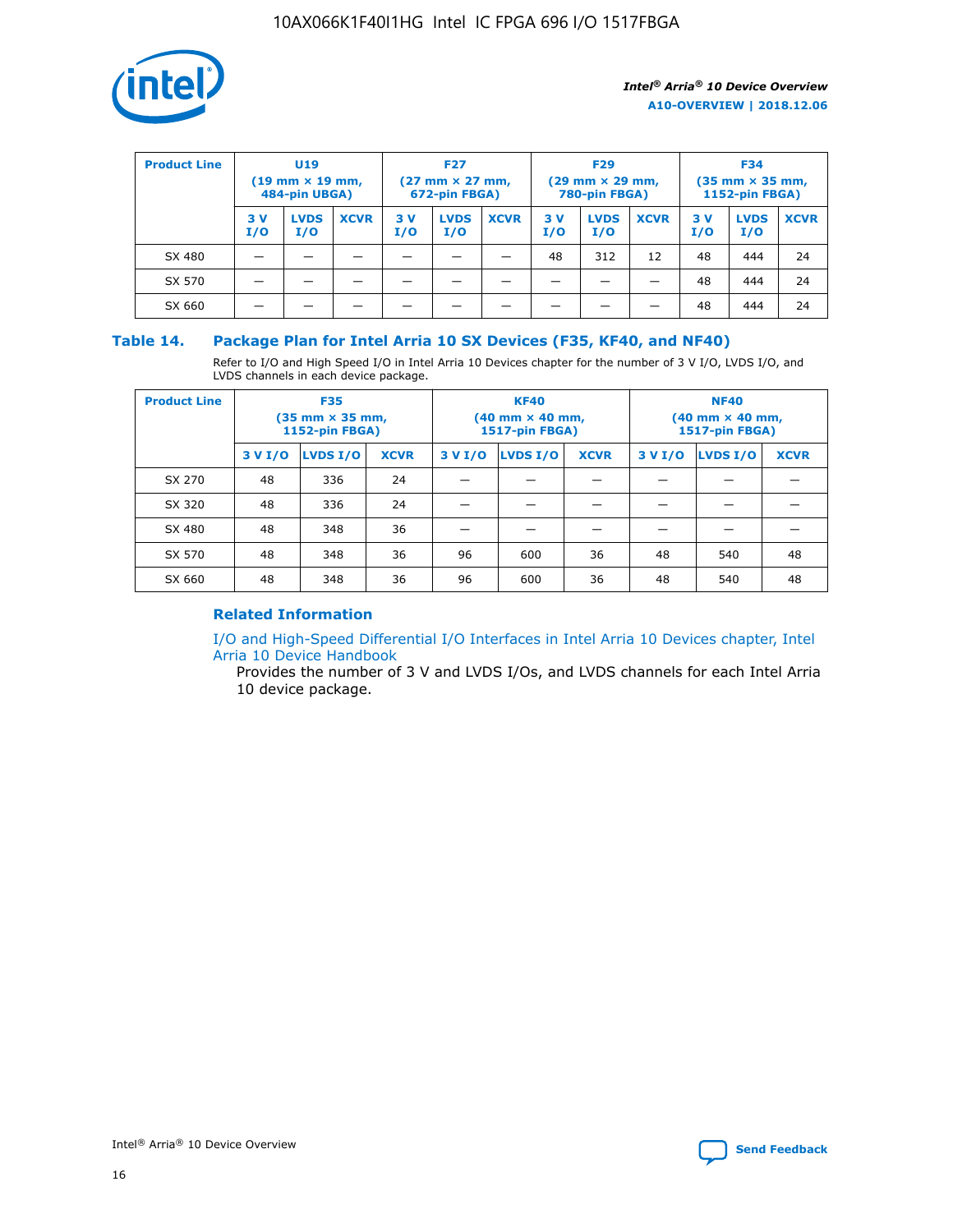

# **I/O Vertical Migration for Intel Arria 10 Devices**

#### **Figure 4. Migration Capability Across Intel Arria 10 Product Lines**

- The arrows indicate the migration paths. The devices included in each vertical migration path are shaded. Devices with fewer resources in the same path have lighter shades.
- To achieve the full I/O migration across product lines in the same migration path, restrict I/Os and transceivers usage to match the product line with the lowest I/O and transceiver counts.
- An LVDS I/O bank in the source device may be mapped to a 3 V I/O bank in the target device. To use memory interface clock frequency higher than 533 MHz, assign external memory interface pins only to banks that are LVDS I/O in both devices.
- There may be nominal 0.15 mm package height difference between some product lines in the same package type.
	- **Variant Product Line Package U19 F27 F29 F34 F35 KF40 NF40 RF40 NF45 SF45 UF45** Intel® Arria® 10 GX GX 160 GX 220 GX 270 GX 320 GX 480 GX 570 GX 660 GX 900 GX 1150 Intel Arria 10 GT GT 900 GT 1150 Intel Arria 10 SX SX 160 SX 220 SX 270 SX 320 SX 480 SX 570 SX 660
- Some migration paths are not shown in the Intel Quartus Prime software **Pin Migration View**.

*Note:* To verify the pin migration compatibility, use the **Pin Migration View** window in the Intel Quartus Prime software Pin Planner.

# **Adaptive Logic Module**

Intel Arria 10 devices use a 20 nm ALM as the basic building block of the logic fabric.

The ALM architecture is the same as the previous generation FPGAs, allowing for efficient implementation of logic functions and easy conversion of IP between the device generations.

The ALM, as shown in following figure, uses an 8-input fracturable look-up table (LUT) with four dedicated registers to help improve timing closure in register-rich designs and achieve an even higher design packing capability than the traditional two-register per LUT architecture.

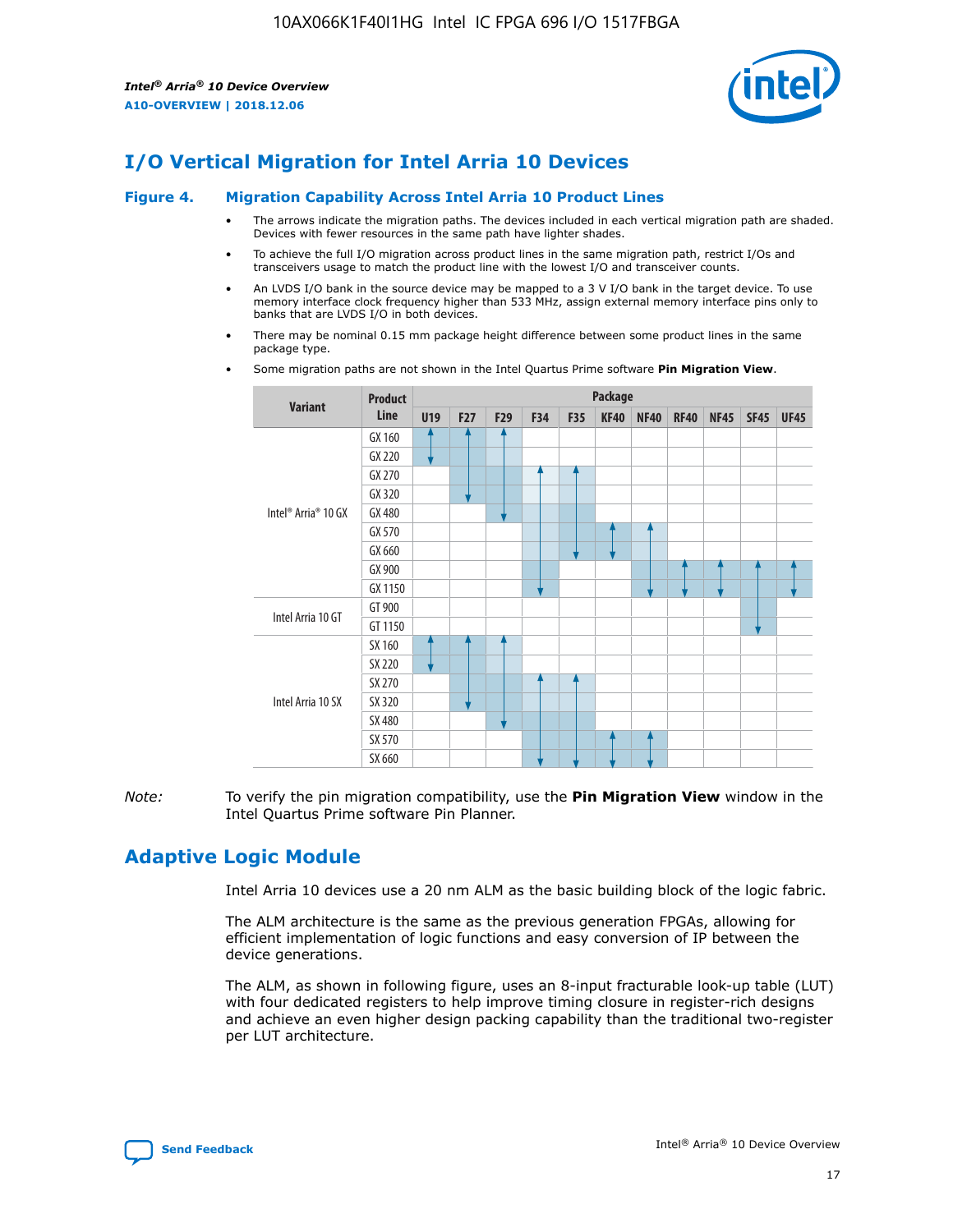

**Figure 5. ALM for Intel Arria 10 Devices**



The Intel Quartus Prime software optimizes your design according to the ALM logic structure and automatically maps legacy designs into the Intel Arria 10 ALM architecture.

# **Variable-Precision DSP Block**

The Intel Arria 10 variable precision DSP blocks support fixed-point arithmetic and floating-point arithmetic.

Features for fixed-point arithmetic:

- High-performance, power-optimized, and fully registered multiplication operations
- 18-bit and 27-bit word lengths
- Two 18 x 19 multipliers or one 27 x 27 multiplier per DSP block
- Built-in addition, subtraction, and 64-bit double accumulation register to combine multiplication results
- Cascading 19-bit or 27-bit when pre-adder is disabled and cascading 18-bit when pre-adder is used to form the tap-delay line for filtering applications
- Cascading 64-bit output bus to propagate output results from one block to the next block without external logic support
- Hard pre-adder supported in 19-bit and 27-bit modes for symmetric filters
- Internal coefficient register bank in both 18-bit and 27-bit modes for filter implementation
- 18-bit and 27-bit systolic finite impulse response (FIR) filters with distributed output adder
- Biased rounding support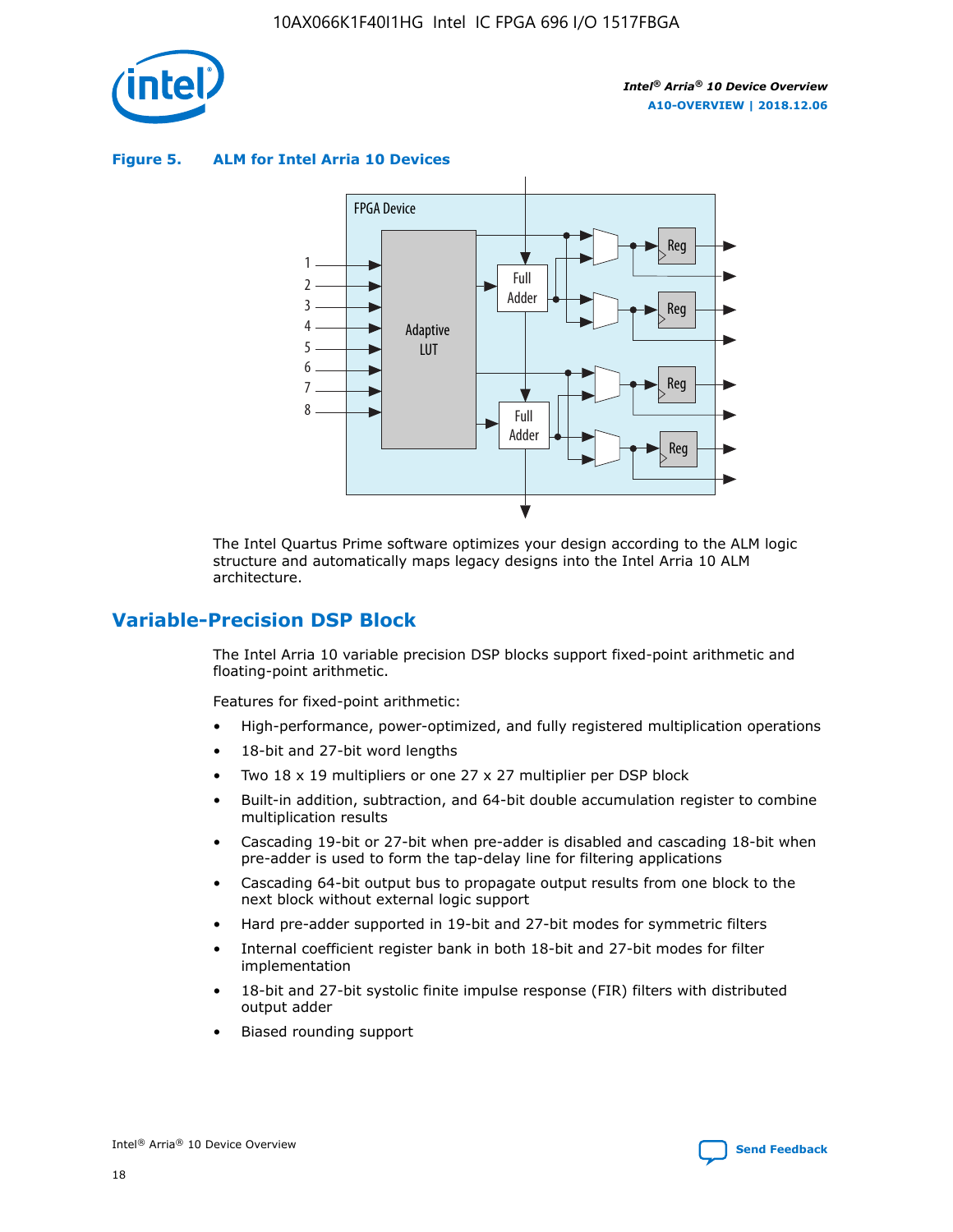

Features for floating-point arithmetic:

- A completely hardened architecture that supports multiplication, addition, subtraction, multiply-add, and multiply-subtract
- Multiplication with accumulation capability and a dynamic accumulator reset control
- Multiplication with cascade summation capability
- Multiplication with cascade subtraction capability
- Complex multiplication
- Direct vector dot product
- Systolic FIR filter

## **Table 15. Variable-Precision DSP Block Configurations for Intel Arria 10 Devices**

| <b>Usage Example</b>                                       | <b>Multiplier Size (Bit)</b>    | <b>DSP Block Resources</b> |
|------------------------------------------------------------|---------------------------------|----------------------------|
| Medium precision fixed point                               | Two 18 x 19                     |                            |
| High precision fixed or Single precision<br>floating point | One 27 x 27                     |                            |
| Fixed point FFTs                                           | One 19 x 36 with external adder |                            |
| Very high precision fixed point                            | One 36 x 36 with external adder |                            |
| Double precision floating point                            | One 54 x 54 with external adder | 4                          |

#### **Table 16. Resources for Fixed-Point Arithmetic in Intel Arria 10 Devices**

The table lists the variable-precision DSP resources by bit precision for each Intel Arria 10 device.

| <b>Variant</b>  | <b>Product Line</b> | <b>Variable-</b><br>precision<br><b>DSP Block</b> | <b>Independent Input and Output</b><br><b>Multiplications Operator</b> |                                     | 18 x 19<br><b>Multiplier</b><br><b>Adder Sum</b> | $18 \times 18$<br><b>Multiplier</b><br><b>Adder</b> |
|-----------------|---------------------|---------------------------------------------------|------------------------------------------------------------------------|-------------------------------------|--------------------------------------------------|-----------------------------------------------------|
|                 |                     |                                                   | 18 x 19<br><b>Multiplier</b>                                           | $27 \times 27$<br><b>Multiplier</b> | <b>Mode</b>                                      | <b>Summed with</b><br>36 bit Input                  |
| AIntel Arria 10 | GX 160              | 156                                               | 312                                                                    | 156                                 | 156                                              | 156                                                 |
| GX              | GX 220              | 192                                               | 384                                                                    | 192                                 | 192                                              | 192                                                 |
|                 | GX 270              | 830                                               | 1,660                                                                  | 830                                 | 830                                              | 830                                                 |
|                 | GX 320              | 984                                               | 1,968                                                                  | 984                                 | 984                                              | 984                                                 |
|                 | GX 480              | 1,368                                             | 2,736                                                                  | 1,368                               | 1,368                                            | 1,368                                               |
|                 | GX 570              | 1,523                                             | 3,046                                                                  | 1,523                               | 1,523                                            | 1,523                                               |
|                 | GX 660              | 1,687                                             | 3,374                                                                  | 1,687                               | 1,687                                            | 1,687                                               |
|                 | GX 900              | 1,518                                             | 3,036                                                                  | 1,518                               | 1,518                                            | 1,518                                               |
|                 | GX 1150             | 1,518                                             | 3,036                                                                  | 1,518                               | 1,518                                            | 1,518                                               |
| Intel Arria 10  | GT 900              | 1,518                                             | 3,036                                                                  | 1,518                               | 1,518                                            | 1,518                                               |
| GT              | GT 1150             | 1,518                                             | 3,036                                                                  | 1,518                               | 1,518                                            | 1,518                                               |
| Intel Arria 10  | SX 160              | 156                                               | 312                                                                    | 156                                 | 156                                              | 156                                                 |
| <b>SX</b>       | SX 220              | 192                                               | 384                                                                    | 192                                 | 192                                              | 192                                                 |
|                 | SX 270              | 830                                               | 1,660                                                                  | 830                                 | 830                                              | 830                                                 |
|                 |                     |                                                   |                                                                        |                                     |                                                  | continued                                           |

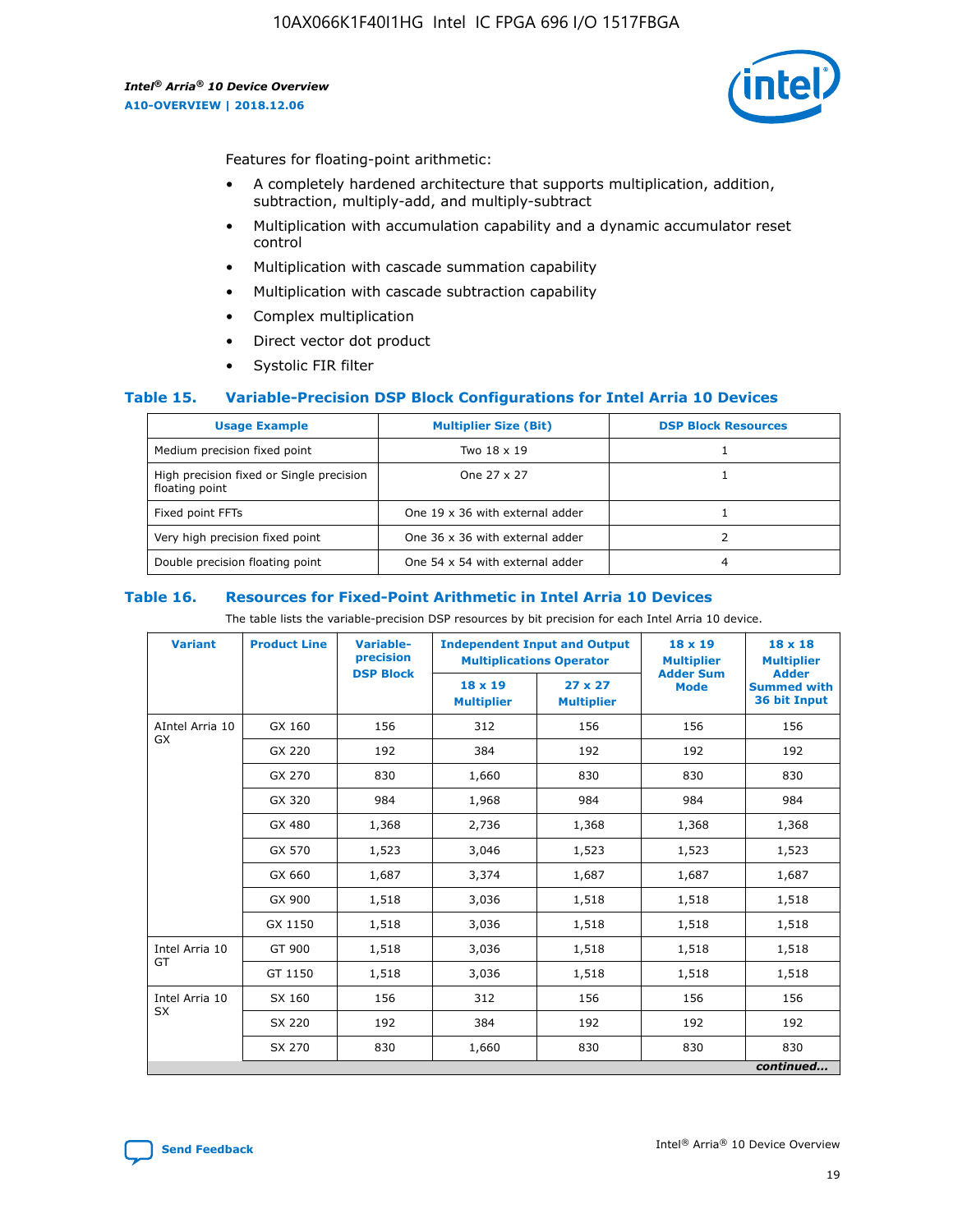

| <b>Variant</b> | <b>Product Line</b> | <b>Variable-</b><br>precision<br><b>DSP Block</b> | <b>Independent Input and Output</b><br><b>Multiplications Operator</b> |                                     | $18 \times 19$<br><b>Multiplier</b><br><b>Adder Sum</b> | $18 \times 18$<br><b>Multiplier</b><br><b>Adder</b> |  |
|----------------|---------------------|---------------------------------------------------|------------------------------------------------------------------------|-------------------------------------|---------------------------------------------------------|-----------------------------------------------------|--|
|                |                     |                                                   | $18 \times 19$<br><b>Multiplier</b>                                    | $27 \times 27$<br><b>Multiplier</b> | <b>Mode</b>                                             | <b>Summed with</b><br>36 bit Input                  |  |
|                | SX 320              | 984                                               | 1,968                                                                  | 984                                 | 984                                                     | 984                                                 |  |
|                | SX 480              | 1,368                                             | 2,736                                                                  | 1,368                               | 1,368                                                   | 1,368                                               |  |
|                | SX 570              | 1,523                                             | 3,046                                                                  | 1,523                               | 1,523                                                   | 1,523                                               |  |
|                | SX 660              | 1,687                                             | 3,374                                                                  | 1,687                               | 1,687                                                   | 1,687                                               |  |

# **Table 17. Resources for Floating-Point Arithmetic in Intel Arria 10 Devices**

The table lists the variable-precision DSP resources by bit precision for each Intel Arria 10 device.

| <b>Variant</b> | <b>Product Line</b> | <b>Variable-</b><br>precision<br><b>DSP Block</b> | <b>Single</b><br><b>Precision</b><br><b>Floating-Point</b><br><b>Multiplication</b><br><b>Mode</b> | <b>Single-Precision</b><br><b>Floating-Point</b><br><b>Adder Mode</b> | Single-<br><b>Precision</b><br><b>Floating-Point</b><br><b>Multiply</b><br><b>Accumulate</b><br><b>Mode</b> | <b>Peak</b><br><b>Giga Floating-</b><br><b>Point</b><br><b>Operations</b><br>per Second<br>(GFLOPs) |
|----------------|---------------------|---------------------------------------------------|----------------------------------------------------------------------------------------------------|-----------------------------------------------------------------------|-------------------------------------------------------------------------------------------------------------|-----------------------------------------------------------------------------------------------------|
| Intel Arria 10 | GX 160              | 156                                               | 156                                                                                                | 156                                                                   | 156                                                                                                         | 140                                                                                                 |
| GX             | GX 220              | 192                                               | 192                                                                                                | 192                                                                   | 192                                                                                                         | 173                                                                                                 |
|                | GX 270              | 830                                               | 830                                                                                                | 830                                                                   | 830                                                                                                         | 747                                                                                                 |
|                | GX 320              | 984                                               | 984                                                                                                | 984                                                                   | 984                                                                                                         | 886                                                                                                 |
|                | GX 480              | 1,369                                             | 1,368                                                                                              | 1,368                                                                 | 1,368                                                                                                       | 1,231                                                                                               |
|                | GX 570              | 1,523                                             | 1,523                                                                                              | 1,523                                                                 | 1,523                                                                                                       | 1,371                                                                                               |
|                | GX 660              | 1,687                                             | 1,687                                                                                              | 1,687                                                                 | 1,687                                                                                                       | 1,518                                                                                               |
|                | GX 900              | 1,518                                             | 1,518                                                                                              | 1,518                                                                 | 1,518                                                                                                       | 1,366                                                                                               |
|                | GX 1150             | 1,518                                             | 1,518                                                                                              | 1,518                                                                 | 1,518                                                                                                       | 1,366                                                                                               |
| Intel Arria 10 | GT 900              | 1,518                                             | 1,518                                                                                              | 1,518                                                                 | 1,518                                                                                                       | 1,366                                                                                               |
| GT             | GT 1150             | 1,518                                             | 1,518                                                                                              | 1,518                                                                 | 1,518                                                                                                       | 1,366                                                                                               |
| Intel Arria 10 | SX 160              | 156                                               | 156                                                                                                | 156                                                                   | 156                                                                                                         | 140                                                                                                 |
| <b>SX</b>      | SX 220              | 192                                               | 192                                                                                                | 192                                                                   | 192                                                                                                         | 173                                                                                                 |
|                | SX 270              | 830                                               | 830                                                                                                | 830                                                                   | 830                                                                                                         | 747                                                                                                 |
|                | SX 320              | 984                                               | 984                                                                                                | 984                                                                   | 984                                                                                                         | 886                                                                                                 |
|                | SX 480              | 1,369                                             | 1,368                                                                                              | 1,368                                                                 | 1,368                                                                                                       | 1,231                                                                                               |
|                | SX 570              | 1,523                                             | 1,523                                                                                              | 1,523                                                                 | 1,523                                                                                                       | 1,371                                                                                               |
|                | SX 660              | 1,687                                             | 1,687                                                                                              | 1,687                                                                 | 1,687                                                                                                       | 1,518                                                                                               |

# **Embedded Memory Blocks**

The embedded memory blocks in the devices are flexible and designed to provide an optimal amount of small- and large-sized memory arrays to fit your design requirements.

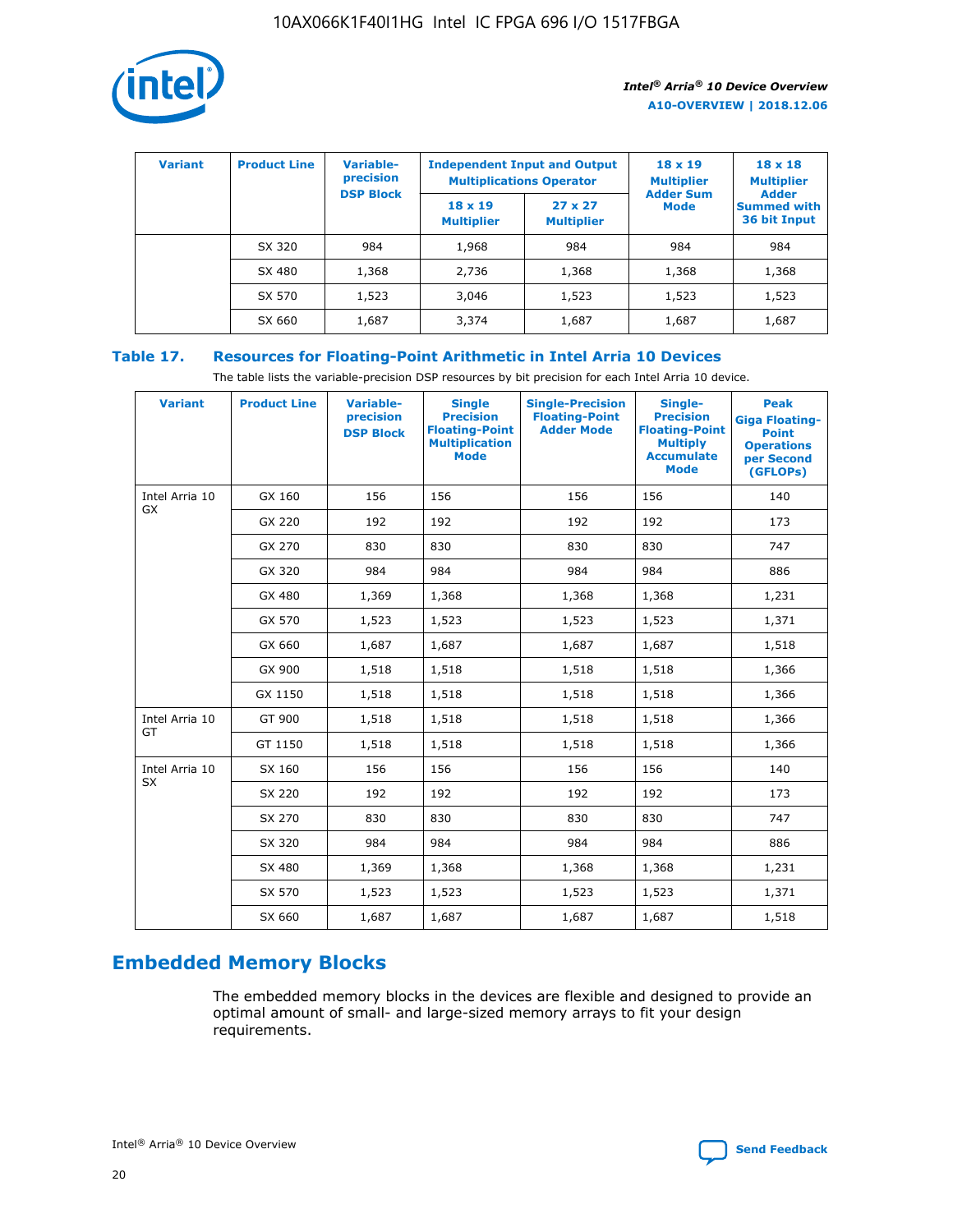

# **Types of Embedded Memory**

The Intel Arria 10 devices contain two types of memory blocks:

- 20 Kb M20K blocks—blocks of dedicated memory resources. The M20K blocks are ideal for larger memory arrays while still providing a large number of independent ports.
- 640 bit memory logic array blocks (MLABs)—enhanced memory blocks that are configured from dual-purpose logic array blocks (LABs). The MLABs are ideal for wide and shallow memory arrays. The MLABs are optimized for implementation of shift registers for digital signal processing (DSP) applications, wide and shallow FIFO buffers, and filter delay lines. Each MLAB is made up of ten adaptive logic modules (ALMs). In the Intel Arria 10 devices, you can configure these ALMs as ten 32 x 2 blocks, giving you one 32 x 20 simple dual-port SRAM block per MLAB.

# **Embedded Memory Capacity in Intel Arria 10 Devices**

|                   | <b>Product</b> | <b>M20K</b>  |                     | <b>MLAB</b>  |                     | <b>Total RAM Bit</b> |
|-------------------|----------------|--------------|---------------------|--------------|---------------------|----------------------|
| <b>Variant</b>    | <b>Line</b>    | <b>Block</b> | <b>RAM Bit (Kb)</b> | <b>Block</b> | <b>RAM Bit (Kb)</b> | (Kb)                 |
| Intel Arria 10 GX | GX 160         | 440          | 8,800               | 1,680        | 1,050               | 9,850                |
|                   | GX 220         | 587          | 11,740              | 2,703        | 1,690               | 13,430               |
|                   | GX 270         | 750          | 15,000              | 3,922        | 2,452               | 17,452               |
|                   | GX 320         | 891          | 17,820              | 4,363        | 2,727               | 20,547               |
|                   | GX 480         | 1,431        | 28,620              | 6,662        | 4,164               | 32,784               |
|                   | GX 570         | 1,800        | 36,000              | 8,153        | 5,096               | 41,096               |
|                   | GX 660         | 2,131        | 42,620              | 9,260        | 5,788               | 48,408               |
|                   | GX 900         | 2,423        | 48,460              | 15,017       | 9,386               | 57,846               |
|                   | GX 1150        | 2,713        | 54,260              | 20,774       | 12,984              | 67,244               |
| Intel Arria 10 GT | GT 900         | 2,423        | 48,460              | 15,017       | 9,386               | 57,846               |
|                   | GT 1150        | 2,713        | 54,260              | 20,774       | 12,984              | 67,244               |
| Intel Arria 10 SX | SX 160         | 440          | 8,800               | 1,680        | 1,050               | 9,850                |
|                   | SX 220         | 587          | 11,740              | 2,703        | 1,690               | 13,430               |
|                   | SX 270         | 750          | 15,000              | 3,922        | 2,452               | 17,452               |
|                   | SX 320         | 891          | 17,820              | 4,363        | 2,727               | 20,547               |
|                   | SX 480         | 1,431        | 28,620              | 6,662        | 4,164               | 32,784               |
|                   | SX 570         | 1,800        | 36,000              | 8,153        | 5,096               | 41,096               |
|                   | SX 660         | 2,131        | 42,620              | 9,260        | 5,788               | 48,408               |

#### **Table 18. Embedded Memory Capacity and Distribution in Intel Arria 10 Devices**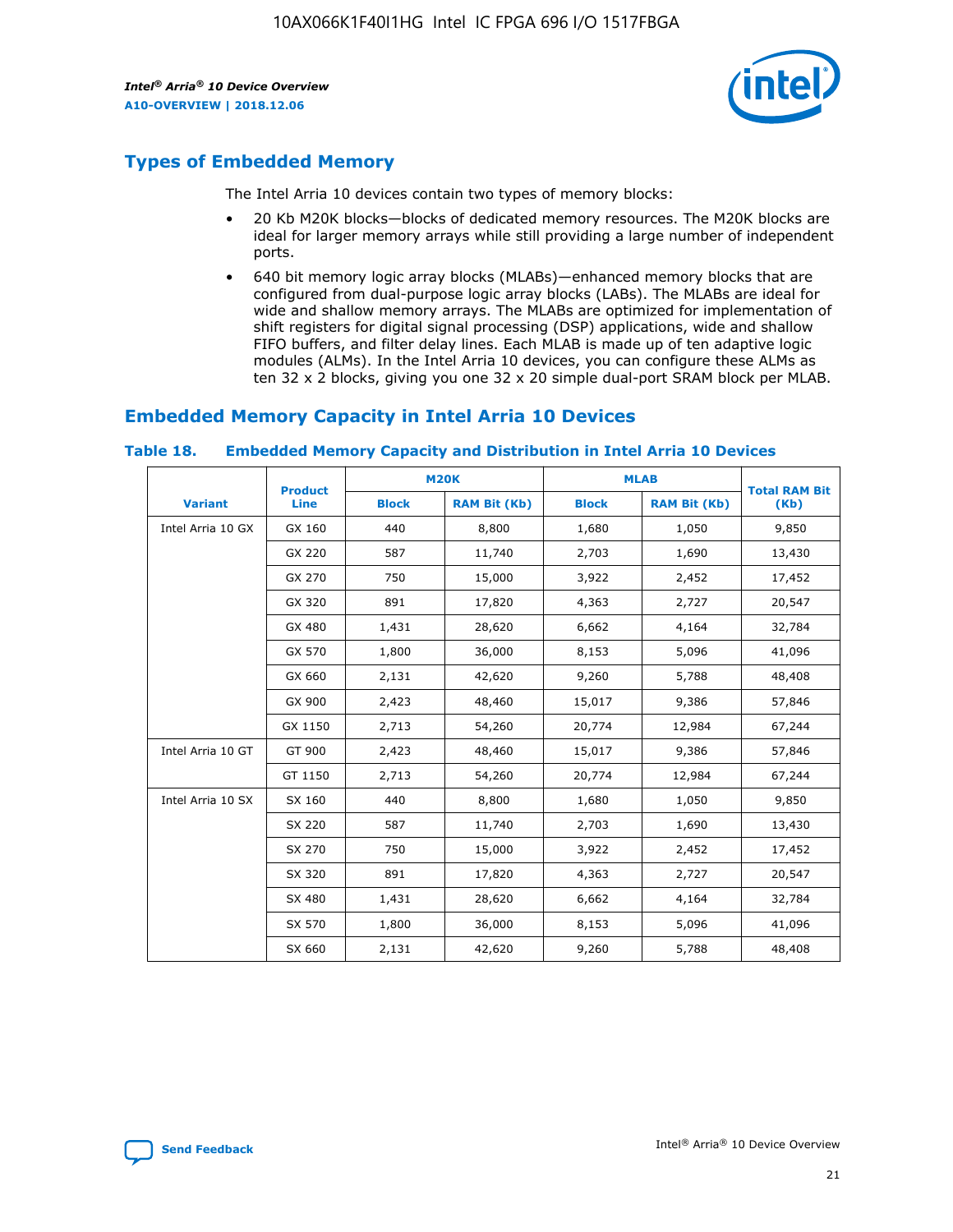

# **Embedded Memory Configurations for Single-port Mode**

## **Table 19. Single-port Embedded Memory Configurations for Intel Arria 10 Devices**

This table lists the maximum configurations supported for single-port RAM and ROM modes.

| <b>Memory Block</b> | Depth (bits) | <b>Programmable Width</b> |
|---------------------|--------------|---------------------------|
| MLAB                | 32           | x16, x18, or x20          |
|                     | 64(10)       | x8, x9, x10               |
| M20K                | 512          | x40, x32                  |
|                     | 1K           | x20, x16                  |
|                     | 2K           | x10, x8                   |
|                     | 4K           | x5, x4                    |
|                     | 8K           | x2                        |
|                     | 16K          | x1                        |

# **Clock Networks and PLL Clock Sources**

The clock network architecture is based on Intel's global, regional, and peripheral clock structure. This clock structure is supported by dedicated clock input pins, fractional clock synthesis PLLs, and integer I/O PLLs.

# **Clock Networks**

The Intel Arria 10 core clock networks are capable of up to 800 MHz fabric operation across the full industrial temperature range. For the external memory interface, the clock network supports the hard memory controller with speeds up to 2,400 Mbps in a quarter-rate transfer.

To reduce power consumption, the Intel Quartus Prime software identifies all unused sections of the clock network and powers them down.

# **Fractional Synthesis and I/O PLLs**

Intel Arria 10 devices contain up to 32 fractional synthesis PLLs and up to 16 I/O PLLs that are available for both specific and general purpose uses in the core:

- Fractional synthesis PLLs—located in the column adjacent to the transceiver blocks
- I/O PLLs—located in each bank of the 48 I/Os

## **Fractional Synthesis PLLs**

You can use the fractional synthesis PLLs to:

- Reduce the number of oscillators that are required on your board
- Reduce the number of clock pins that are used in the device by synthesizing multiple clock frequencies from a single reference clock source

<sup>(10)</sup> Supported through software emulation and consumes additional MLAB blocks.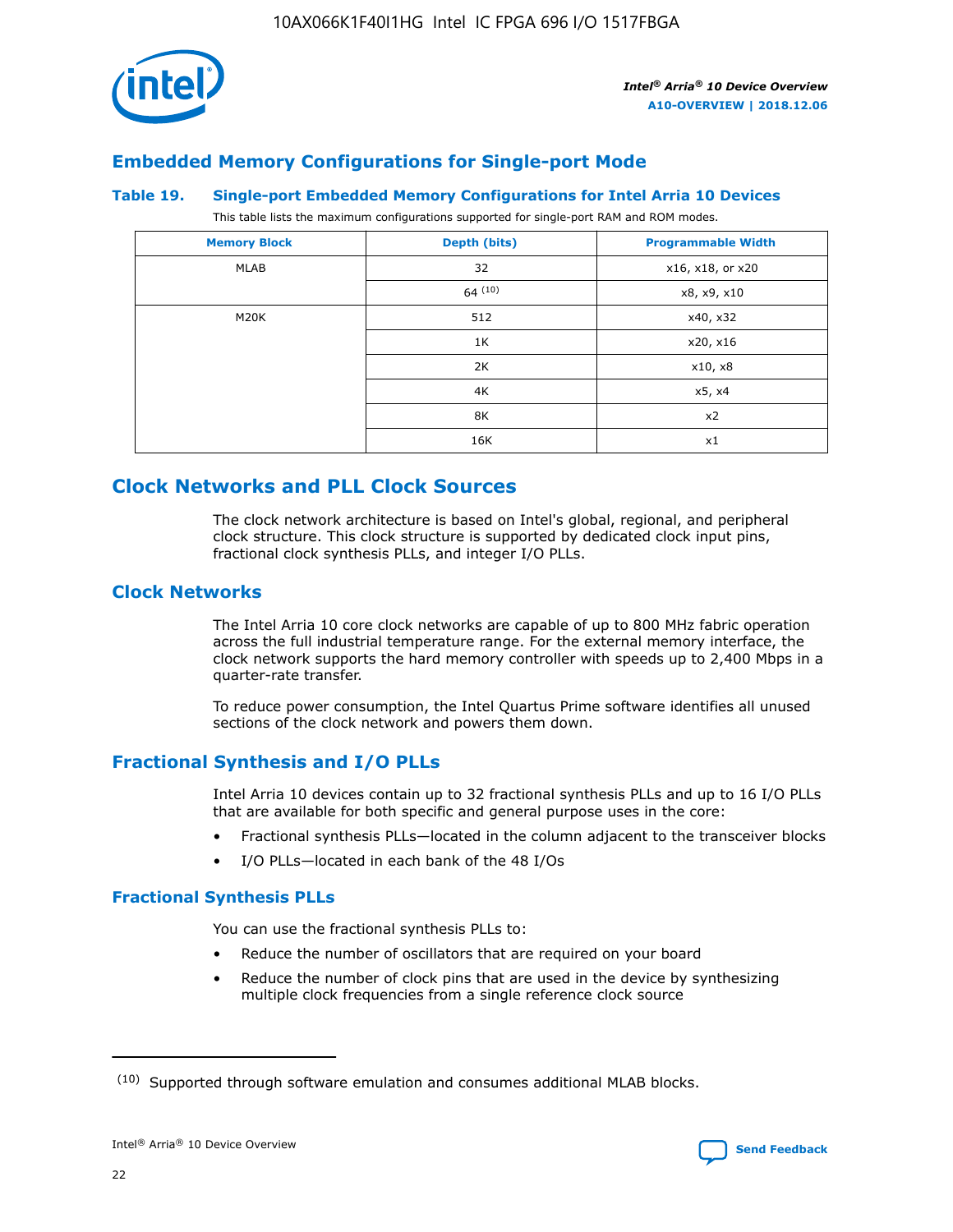

The fractional synthesis PLLs support the following features:

- Reference clock frequency synthesis for transceiver CMU and Advanced Transmit (ATX) PLLs
- Clock network delay compensation
- Zero-delay buffering
- Direct transmit clocking for transceivers
- Independently configurable into two modes:
	- Conventional integer mode equivalent to the general purpose PLL
	- Enhanced fractional mode with third order delta-sigma modulation
- PLL cascading

# **I/O PLLs**

The integer mode I/O PLLs are located in each bank of 48 I/Os. You can use the I/O PLLs to simplify the design of external memory and high-speed LVDS interfaces.

In each I/O bank, the I/O PLLs are adjacent to the hard memory controllers and LVDS SERDES. Because these PLLs are tightly coupled with the I/Os that need to use them, it makes it easier to close timing.

You can use the I/O PLLs for general purpose applications in the core such as clock network delay compensation and zero-delay buffering.

Intel Arria 10 devices support PLL-to-PLL cascading.

# **FPGA General Purpose I/O**

Intel Arria 10 devices offer highly configurable GPIOs. Each I/O bank contains 48 general purpose I/Os and a high-efficiency hard memory controller.

The following list describes the features of the GPIOs:

- Consist of 3 V I/Os for high-voltage application and LVDS I/Os for differential signaling
	- Up to two 3 V I/O banks, available in some devices, that support up to 3 V I/O standards
	- LVDS I/O banks that support up to 1.8 V I/O standards
- Support a wide range of single-ended and differential I/O interfaces
- LVDS speeds up to 1.6 Gbps
- Each LVDS pair of pins has differential input and output buffers, allowing you to configure the LVDS direction for each pair.
- Programmable bus hold and weak pull-up
- Programmable differential output voltage  $(V_{OD})$  and programmable pre-emphasis

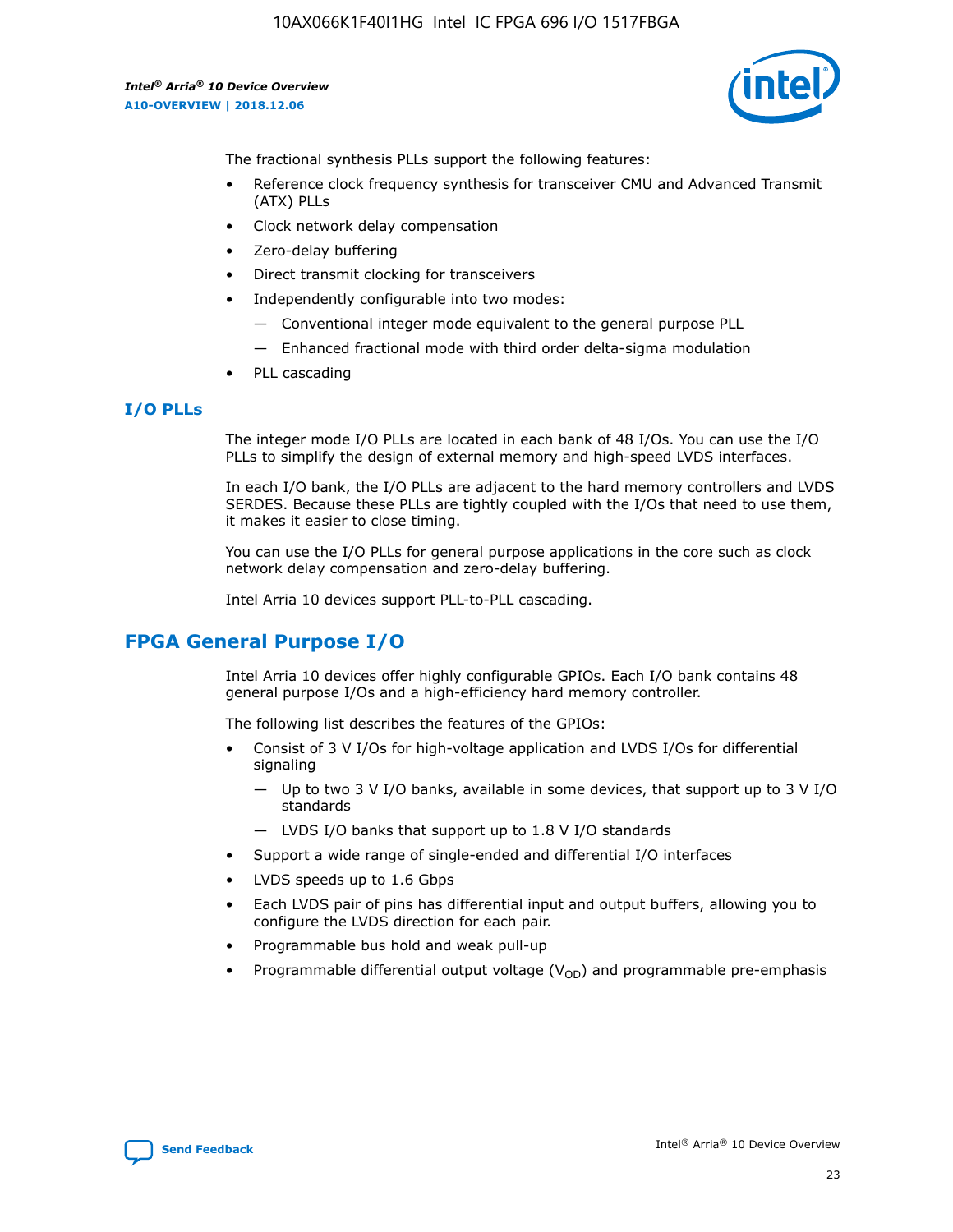

- Series (R<sub>S</sub>) and parallel (R<sub>T</sub>) on-chip termination (OCT) for all I/O banks with OCT calibration to limit the termination impedance variation
- On-chip dynamic termination that has the ability to swap between series and parallel termination, depending on whether there is read or write on a common bus for signal integrity
- Easy timing closure support using the hard read FIFO in the input register path, and delay-locked loop (DLL) delay chain with fine and coarse architecture

# **External Memory Interface**

Intel Arria 10 devices offer massive external memory bandwidth, with up to seven 32 bit DDR4 memory interfaces running at up to 2,400 Mbps. This bandwidth provides additional ease of design, lower power, and resource efficiencies of hardened highperformance memory controllers.

The memory interface within Intel Arria 10 FPGAs and SoCs delivers the highest performance and ease of use. You can configure up to a maximum width of 144 bits when using the hard or soft memory controllers. If required, you can bypass the hard memory controller and use a soft controller implemented in the user logic.

Each I/O contains a hardened DDR read/write path (PHY) capable of performing key memory interface functionality such as read/write leveling, FIFO buffering to lower latency and improve margin, timing calibration, and on-chip termination.

The timing calibration is aided by the inclusion of hard microcontrollers based on Intel's Nios® II technology, specifically tailored to control the calibration of multiple memory interfaces. This calibration allows the Intel Arria 10 device to compensate for any changes in process, voltage, or temperature either within the Intel Arria 10 device itself, or within the external memory device. The advanced calibration algorithms ensure maximum bandwidth and robust timing margin across all operating conditions.

In addition to parallel memory interfaces, Intel Arria 10 devices support serial memory technologies such as the Hybrid Memory Cube (HMC). The HMC is supported by the Intel Arria 10 high-speed serial transceivers which connect up to four HMC links, with each link running at data rates up to 15 Gbps.

## **Related Information**

#### [External Memory Interface Spec Estimator](http://www.altera.com/technology/memory/estimator/mem-emif-index.html)

Provides a parametric tool that allows you to find and compare the performance of the supported external memory interfaces in IntelFPGAs.

# **Memory Standards Supported by Intel Arria 10 Devices**

The I/Os are designed to provide high performance support for existing and emerging external memory standards.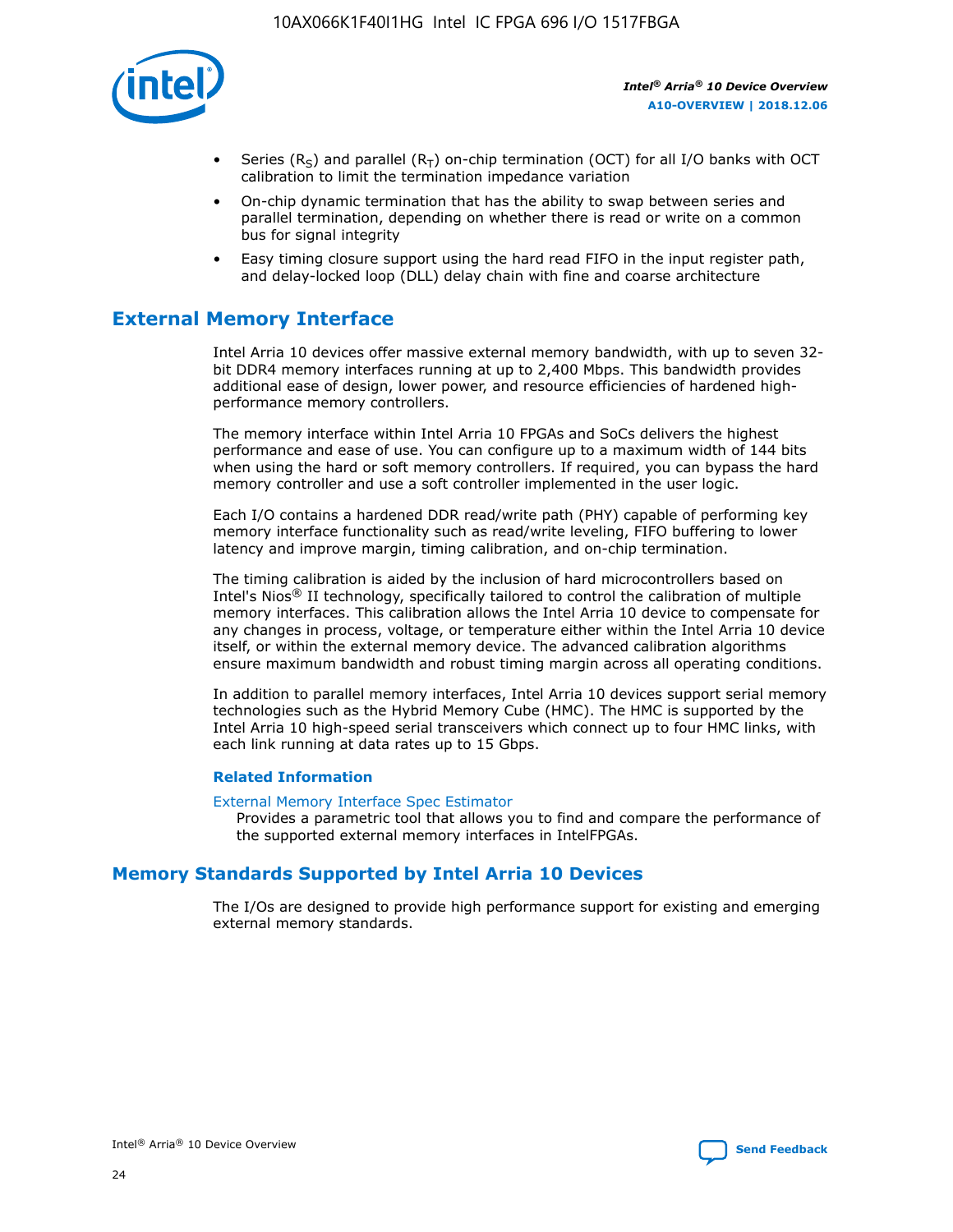

#### **Table 20. Memory Standards Supported by the Hard Memory Controller**

This table lists the overall capability of the hard memory controller. For specific details, refer to the External Memory Interface Spec Estimator and Intel Arria 10 Device Datasheet.

| <b>Memory Standard</b> | <b>Rate Support</b> | <b>Ping Pong PHY Support</b> | <b>Maximum Frequency</b><br>(MHz) |
|------------------------|---------------------|------------------------------|-----------------------------------|
| <b>DDR4 SDRAM</b>      | Quarter rate        | Yes                          | 1,067                             |
|                        |                     |                              | 1,200                             |
| <b>DDR3 SDRAM</b>      | Half rate           | Yes                          | 533                               |
|                        |                     |                              | 667                               |
|                        | Quarter rate        | Yes                          | 1,067                             |
|                        |                     |                              | 1,067                             |
| <b>DDR3L SDRAM</b>     | Half rate           | Yes                          | 533                               |
|                        |                     |                              | 667                               |
|                        | Quarter rate        | Yes                          | 933                               |
|                        |                     |                              | 933                               |
| LPDDR3 SDRAM           | Half rate           |                              | 533                               |
|                        | Quarter rate        |                              | 800                               |

#### **Table 21. Memory Standards Supported by the Soft Memory Controller**

| <b>Memory Standard</b>      | <b>Rate Support</b> | <b>Maximum Frequency</b><br>(MHz) |
|-----------------------------|---------------------|-----------------------------------|
| <b>RLDRAM 3 (11)</b>        | Quarter rate        | 1,200                             |
| ODR IV SRAM <sup>(11)</sup> | Quarter rate        | 1,067                             |
| <b>ODR II SRAM</b>          | Full rate           | 333                               |
|                             | Half rate           | 633                               |
| <b>ODR II+ SRAM</b>         | Full rate           | 333                               |
|                             | Half rate           | 633                               |
| <b>ODR II+ Xtreme SRAM</b>  | Full rate           | 333                               |
|                             | Half rate           | 633                               |

#### **Table 22. Memory Standards Supported by the HPS Hard Memory Controller**

The hard processor system (HPS) is available in Intel Arria 10 SoC devices only.

| <b>Memory Standard</b> | <b>Rate Support</b> | <b>Maximum Frequency</b><br>(MHz) |
|------------------------|---------------------|-----------------------------------|
| <b>DDR4 SDRAM</b>      | Half rate           | 1,200                             |
| <b>DDR3 SDRAM</b>      | Half rate           | 1,067                             |
| <b>DDR3L SDRAM</b>     | Half rate           | 933                               |

<sup>(11)</sup> Intel Arria 10 devices support this external memory interface using hard PHY with soft memory controller.

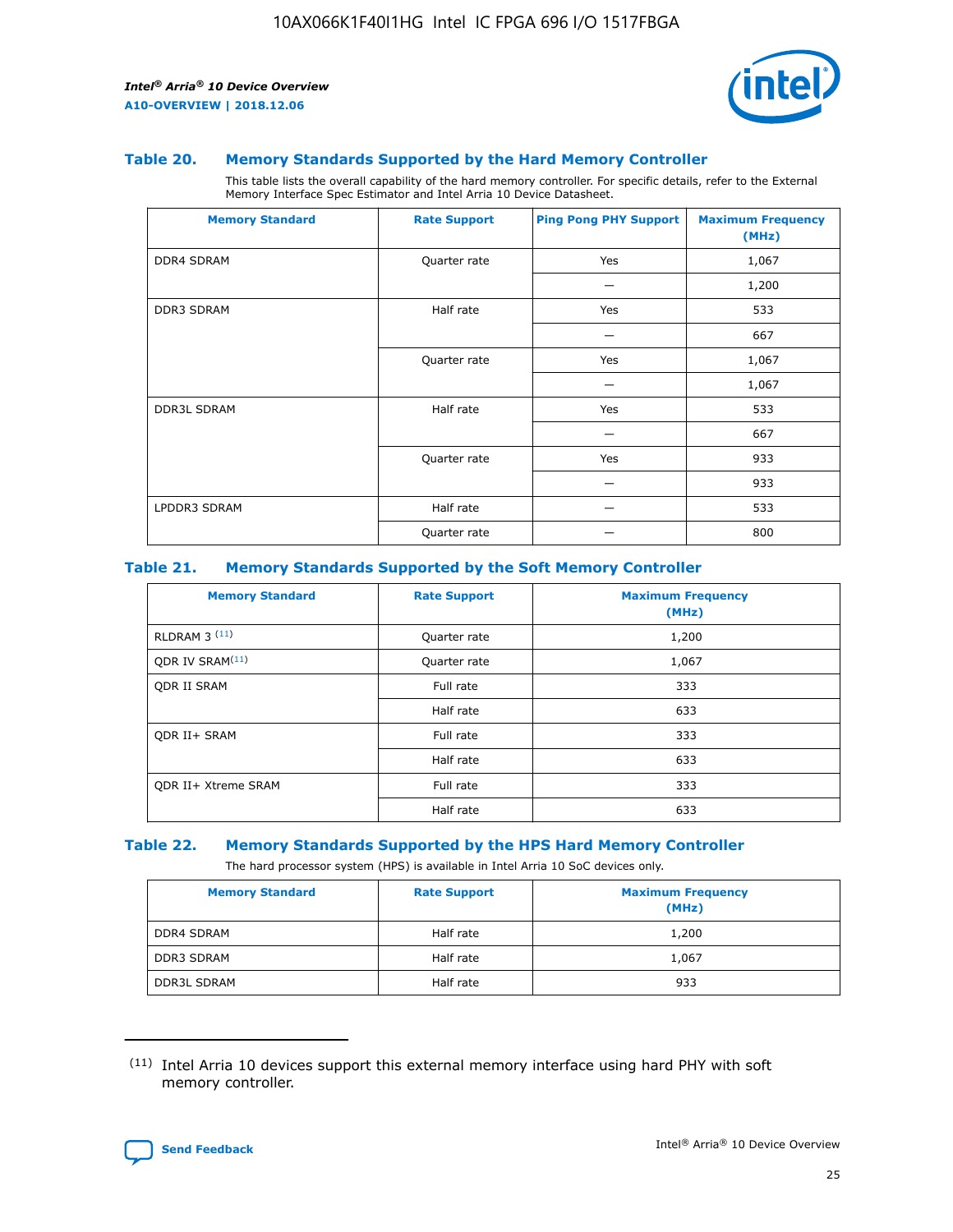

## **Related Information**

#### [Intel Arria 10 Device Datasheet](https://www.intel.com/content/www/us/en/programmable/documentation/mcn1413182292568.html#mcn1413182153340)

Lists the memory interface performance according to memory interface standards, rank or chip select configurations, and Intel Arria 10 device speed grades.

# **PCIe Gen1, Gen2, and Gen3 Hard IP**

Intel Arria 10 devices contain PCIe hard IP that is designed for performance and ease-of-use:

- Includes all layers of the PCIe stack—transaction, data link and physical layers.
- Supports PCIe Gen3, Gen2, and Gen1 Endpoint and Root Port in x1, x2, x4, or x8 lane configuration.
- Operates independently from the core logic—optional configuration via protocol (CvP) allows the PCIe link to power up and complete link training in less than 100 ms while the Intel Arria 10 device completes loading the programming file for the rest of the FPGA.
- Provides added functionality that makes it easier to support emerging features such as Single Root I/O Virtualization (SR-IOV) and optional protocol extensions.
- Provides improved end-to-end datapath protection using ECC.
- Supports FPGA configuration via protocol (CvP) using PCIe at Gen3, Gen2, or Gen1 speed.

#### **Related Information**

PCS Features on page 30

# **Enhanced PCS Hard IP for Interlaken and 10 Gbps Ethernet**

# **Interlaken Support**

The Intel Arria 10 enhanced PCS hard IP provides integrated Interlaken PCS supporting rates up to 25.8 Gbps per lane.

The Interlaken PCS is based on the proven functionality of the PCS developed for Intel's previous generation FPGAs, which demonstrated interoperability with Interlaken ASSP vendors and third-party IP suppliers. The Interlaken PCS is present in every transceiver channel in Intel Arria 10 devices.

## **Related Information**

PCS Features on page 30

# **10 Gbps Ethernet Support**

The Intel Arria 10 enhanced PCS hard IP supports 10GBASE-R PCS compliant with IEEE 802.3 10 Gbps Ethernet (10GbE). The integrated hard IP support for 10GbE and the 10 Gbps transceivers save external PHY cost, board space, and system power.

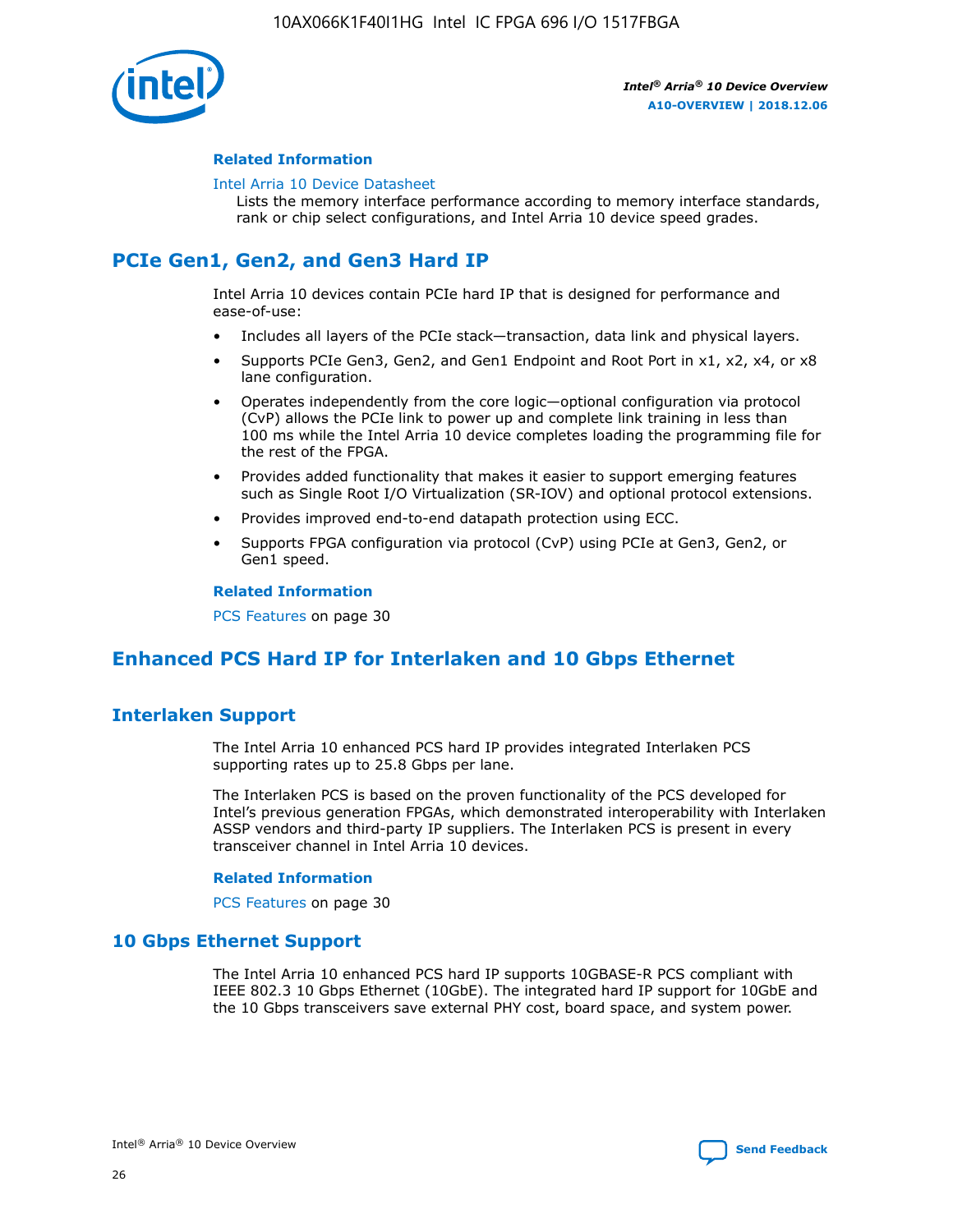

The scalable hard IP supports multiple independent 10GbE ports while using a single PLL for all the 10GBASE-R PCS instantiations, which saves on core logic resources and clock networks:

- Simplifies multiport 10GbE systems compared to XAUI interfaces that require an external XAUI-to-10G PHY.
- Incorporates Electronic Dispersion Compensation (EDC), which enables direct connection to standard 10 Gbps XFP and SFP+ pluggable optical modules.
- Supports backplane Ethernet applications and includes a hard 10GBASE-KR Forward Error Correction (FEC) circuit that you can use for 10 Gbps and 40 Gbps applications.

The 10 Gbps Ethernet PCS hard IP and 10GBASE-KR FEC are present in every transceiver channel.

#### **Related Information**

PCS Features on page 30

# **Low Power Serial Transceivers**

Intel Arria 10 FPGAs and SoCs include lowest power transceivers that deliver high bandwidth, throughput and low latency.

Intel Arria 10 devices deliver the industry's lowest power consumption per transceiver channel:

- 12.5 Gbps transceivers at as low as 242 mW
- 10 Gbps transceivers at as low as 168 mW
- 6 Gbps transceivers at as low as 117 mW

Intel Arria 10 transceivers support various data rates according to application:

- Chip-to-chip and chip-to-module applications—from 1 Gbps up to 25.8 Gbps
- Long reach and backplane applications—from 1 Gbps up to 12.5 with advanced adaptive equalization
- Critical power sensitive applications—from 1 Gbps up to 11.3 Gbps using lower power modes

The combination of 20 nm process technology and architectural advances provide the following benefits:

- Significant reduction in die area and power consumption
- Increase of up to two times in transceiver I/O density compared to previous generation devices while maintaining optimal signal integrity
- Up to 72 total transceiver channels—you can configure up to 6 of these channels to run as fast as 25.8 Gbps
- All channels feature continuous data rate support up to the maximum rated speed

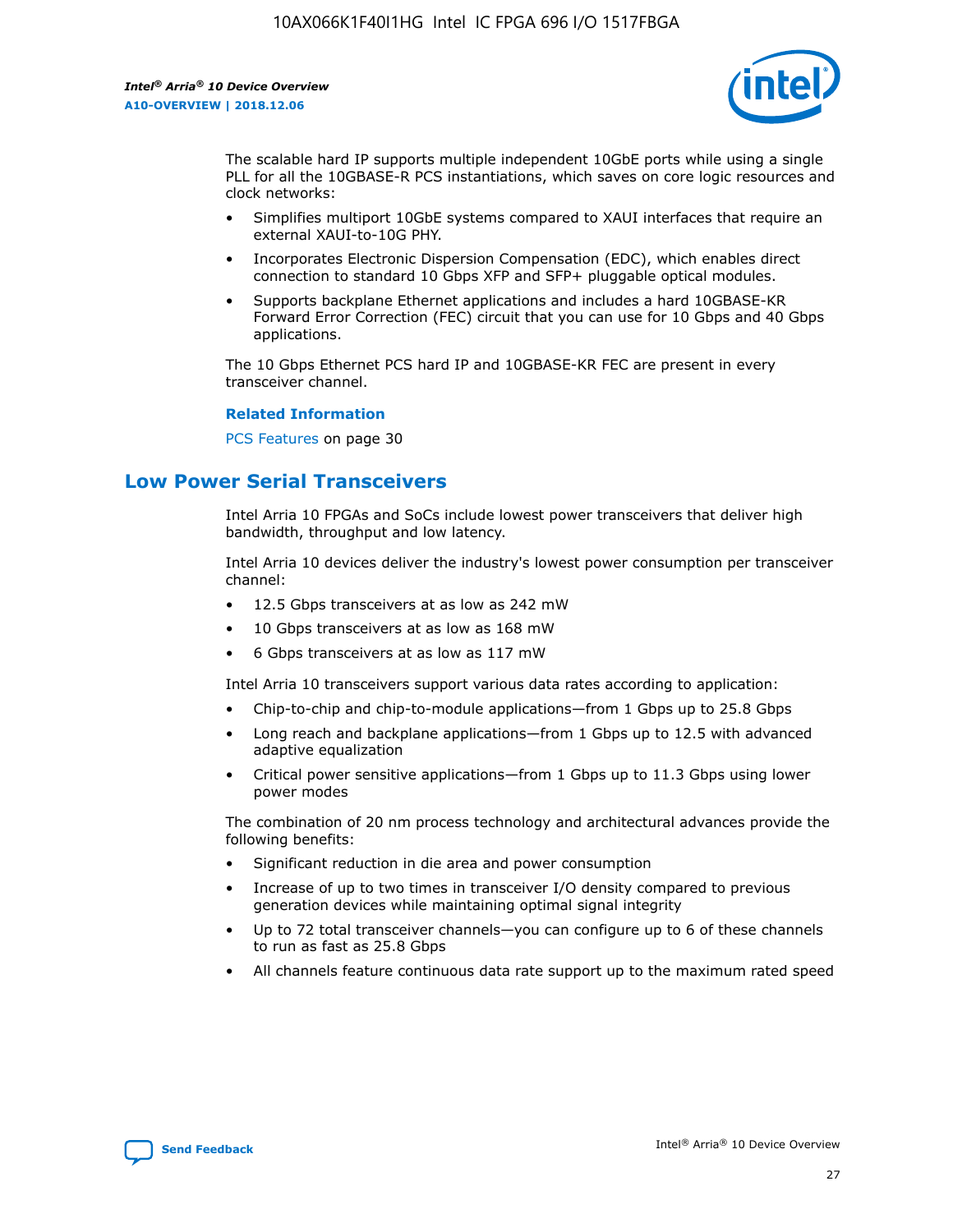

## **Figure 6. Intel Arria 10 Transceiver Block Architecture**



# **Transceiver Channels**

All transceiver channels feature a dedicated Physical Medium Attachment (PMA) and a hardened Physical Coding Sublayer (PCS).

- The PMA provides primary interfacing capabilities to physical channels.
- The PCS typically handles encoding/decoding, word alignment, and other preprocessing functions before transferring data to the FPGA core fabric.

A transceiver channel consists of a PMA and a PCS block. Most transceiver banks have 6 channels. There are some transceiver banks that contain only 3 channels.

A wide variety of bonded and non-bonded data rate configurations is possible using a highly configurable clock distribution network. Up to 80 independent transceiver data rates can be configured.

The following figures are graphical representations of top views of the silicon die, which correspond to reverse views for flip chip packages. Different Intel Arria 10 devices may have different floorplans than the ones shown in the figures.

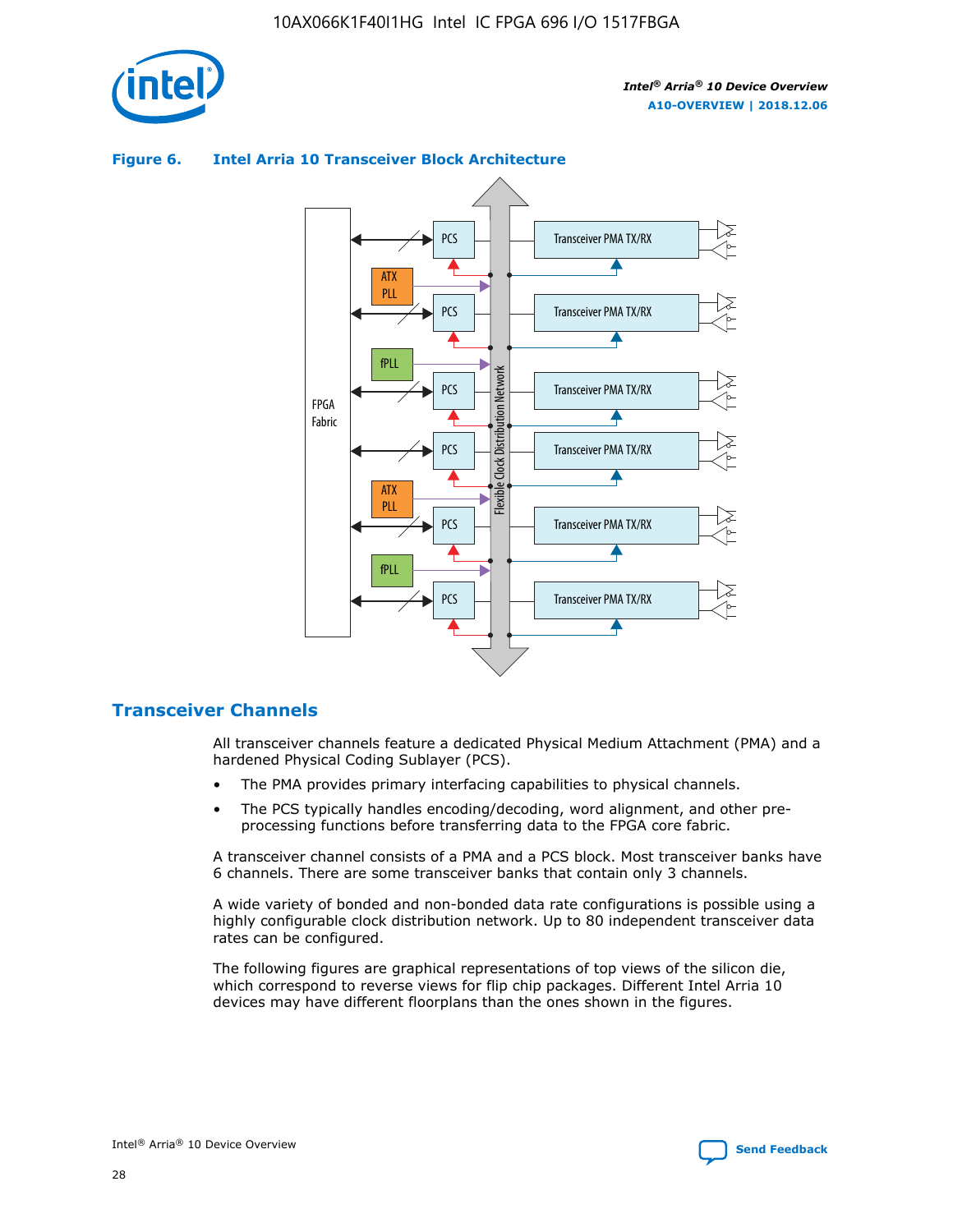

## **Figure 7. Device Chip Overview for Intel Arria 10 GX and GT Devices**



M20K Internal Memory Blocks Core Logic Fabric Transceiver Channels Hard IP Per Transceiver: Standard PCS and Enhanced PCS Hard IPs PCI Express Gen3 Hard IP Fractional PLLs M20K Internal Memory Blocks PCI Express Gen3 Hard IP Variable Precision DSP Blocks I/O PLLs Hard Memory Controllers, General-Purpose I/O Cells, LVDS Hard Processor Subsystem, Dual-Core ARM Cortex A9 M20K Internal Memory Blocks Variable Precision DSP Blocks M20K Internal Memory Blocks Core Logic Fabric I/O PLLs Hard Memory Controllers, General-Purpose I/O Cells, LVDS M20K Internal Memory Blocks Variable Precision DSP Blocks M20K Internal Memory Blocks Transceiver Channels Hard IP Per Transceiver: Standard PCS and Enhanced PCS Hard IPs PCI Express Gen3 Hard IP Fractional PLLs PCI Express Gen3 Hard IP Hard PCS Hard PCS Hard PCS Hard PCS Hard PCS Hard PCS Hard PCS Hard PCS Hard PCS Transceiver PMA Transceiver PMA Transceiver PMA Transceiver PMA Transceiver PMA Transceiver PMA Transceiver PMA Unused transceiver chann can be used as additional transceiver transmit PLLs Transceiver PMA Transceiver PMA Transceiver Clock Networks fPLL ATX (LC) **Transmit** PLL fPLL ATX (LC) Transmi PLL fPLL ATX (LC) **Transmit** PLL

# **PMA Features**

Intel Arria 10 transceivers provide exceptional signal integrity at data rates up to 25.8 Gbps. Clocking options include ultra-low jitter ATX PLLs (LC tank based), clock multiplier unit (CMU) PLLs, and fractional PLLs.

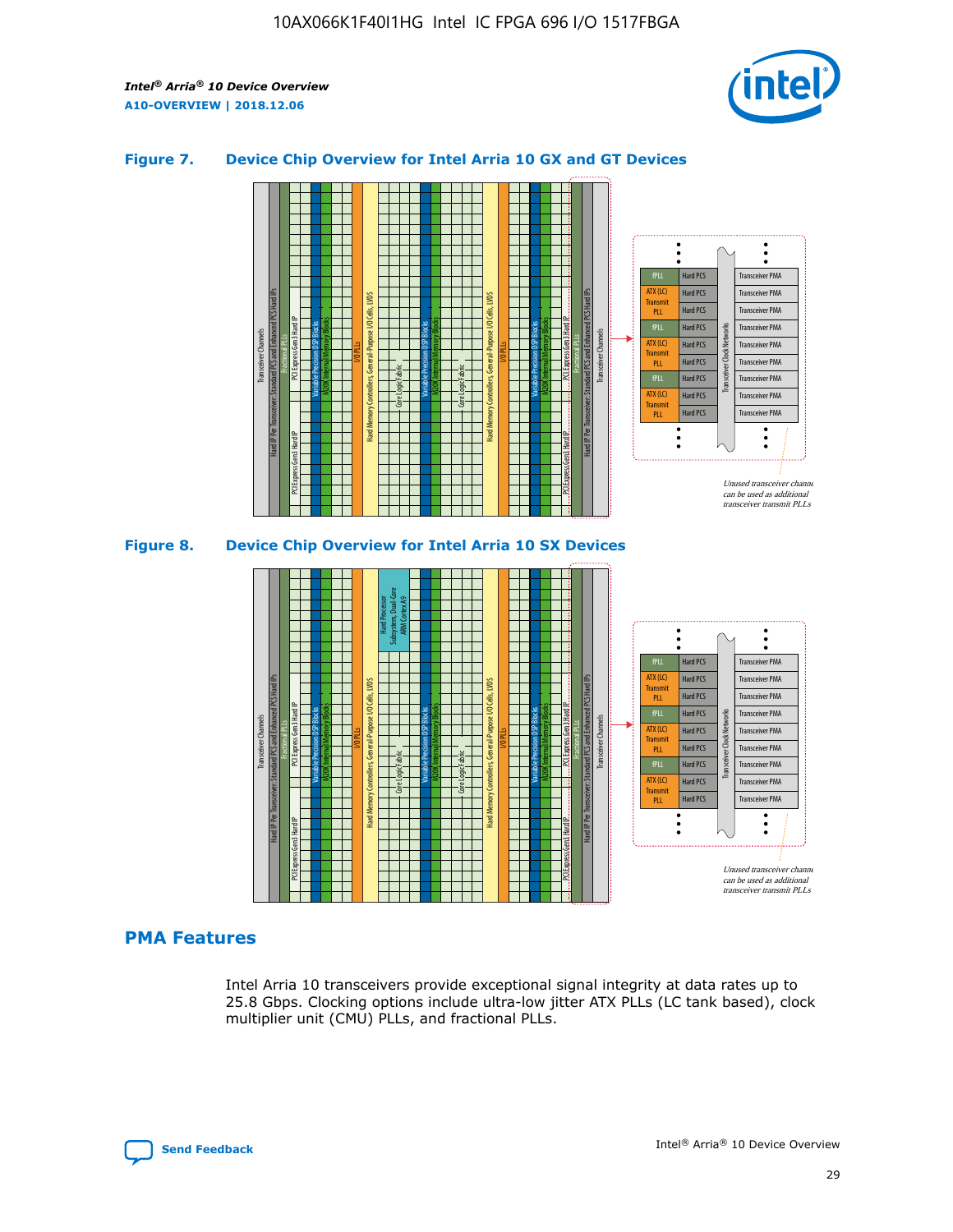

Each transceiver channel contains a channel PLL that can be used as the CMU PLL or clock data recovery (CDR) PLL. In CDR mode, the channel PLL recovers the receiver clock and data in the transceiver channel. Up to 80 independent data rates can be configured on a single Intel Arria 10 device.

## **Table 23. PMA Features of the Transceivers in Intel Arria 10 Devices**

| <b>Feature</b>                                             | <b>Capability</b>                                                                                                                                                                                                             |
|------------------------------------------------------------|-------------------------------------------------------------------------------------------------------------------------------------------------------------------------------------------------------------------------------|
| Chip-to-Chip Data Rates                                    | 1 Gbps to 17.4 Gbps (Intel Arria 10 GX devices)<br>1 Gbps to 25.8 Gbps (Intel Arria 10 GT devices)                                                                                                                            |
| Backplane Support                                          | Drive backplanes at data rates up to 12.5 Gbps                                                                                                                                                                                |
| <b>Optical Module Support</b>                              | SFP+/SFP, XFP, CXP, QSFP/QSFP28, CFP/CFP2/CFP4                                                                                                                                                                                |
| Cable Driving Support                                      | SFP+ Direct Attach, PCI Express over cable, eSATA                                                                                                                                                                             |
| Transmit Pre-Emphasis                                      | 4-tap transmit pre-emphasis and de-emphasis to compensate for system channel loss                                                                                                                                             |
| Continuous Time Linear<br>Equalizer (CTLE)                 | Dual mode, high-gain, and high-data rate, linear receive equalization to compensate for<br>system channel loss                                                                                                                |
| Decision Feedback Equalizer<br>(DFE)                       | 7-fixed and 4-floating tap DFE to equalize backplane channel loss in the presence of<br>crosstalk and noisy environments                                                                                                      |
| Variable Gain Amplifier                                    | Optimizes the signal amplitude prior to the CDR sampling and operates in fixed and<br>adaptive modes                                                                                                                          |
| Altera Digital Adaptive<br>Parametric Tuning (ADAPT)       | Fully digital adaptation engine to automatically adjust all link equalization parameters-<br>including CTLE, DFE, and variable gain amplifier blocks—that provide optimal link margin<br>without intervention from user logic |
| Precision Signal Integrity<br>Calibration Engine (PreSICE) | Hardened calibration controller to quickly calibrate all transceiver control parameters on<br>power-up, which provides the optimal signal integrity and jitter performance                                                    |
| Advanced Transmit (ATX)<br>PLL                             | Low jitter ATX (LC tank based) PLLs with continuous tuning range to cover a wide range of<br>standard and proprietary protocols                                                                                               |
| <b>Fractional PLLs</b>                                     | On-chip fractional frequency synthesizers to replace on-board crystal oscillators and reduce<br>system cost                                                                                                                   |
| Digitally Assisted Analog<br><b>CDR</b>                    | Superior jitter tolerance with fast lock time                                                                                                                                                                                 |
| Dynamic Partial<br>Reconfiguration                         | Allows independent control of the Avalon memory-mapped interface of each transceiver<br>channel for the highest transceiver flexibility                                                                                       |
| Multiple PCS-PMA and PCS-<br>PLD interface widths          | 8-, 10-, 16-, 20-, 32-, 40-, or 64-bit interface widths for flexibility of deserialization width,<br>encoding, and reduced latency                                                                                            |

# **PCS Features**

This table summarizes the Intel Arria 10 transceiver PCS features. You can use the transceiver PCS to support a wide range of protocols ranging from 1 Gbps to 25.8 Gbps.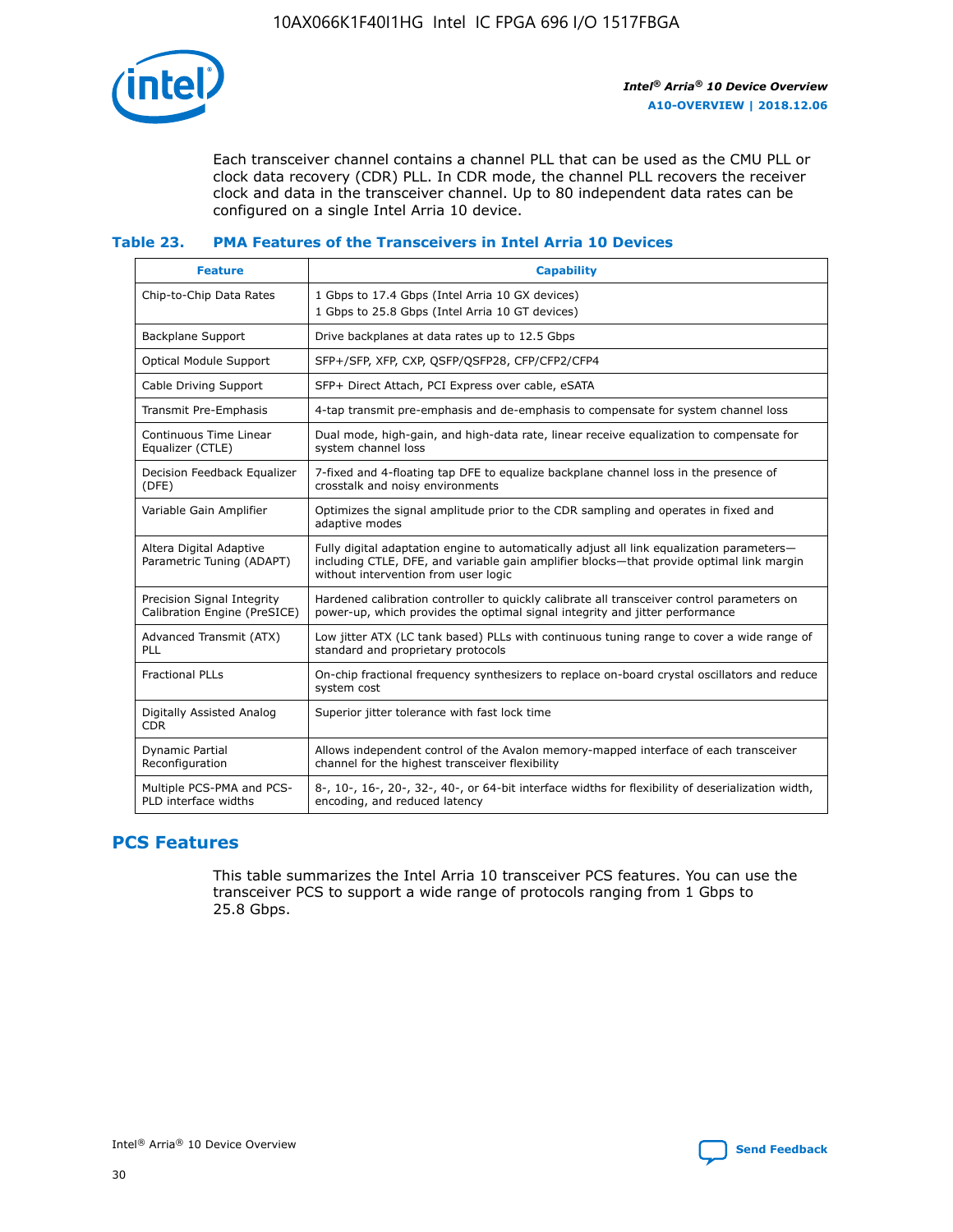

| <b>PCS</b>    | <b>Description</b>                                                                                                                                                                                                                                                                                                                                                                                                          |
|---------------|-----------------------------------------------------------------------------------------------------------------------------------------------------------------------------------------------------------------------------------------------------------------------------------------------------------------------------------------------------------------------------------------------------------------------------|
| Standard PCS  | Operates at a data rate up to 12 Gbps<br>Supports protocols such as PCI-Express, CPRI 4.2+, GigE, IEEE 1588 in Hard PCS<br>Implements other protocols using Basic/Custom (Standard PCS) transceiver<br>configuration rules.                                                                                                                                                                                                 |
| Enhanced PCS  | Performs functions common to most serial data industry standards, such as word<br>$\bullet$<br>alignment, encoding/decoding, and framing, before data is sent or received off-chip<br>through the PMA<br>• Handles data transfer to and from the FPGA fabric<br>Handles data transfer internally to and from the PMA<br>Provides frequency compensation<br>Performs channel bonding for multi-channel low skew applications |
| PCIe Gen3 PCS | Supports the seamless switching of Data and Clock between the Gen1, Gen2, and Gen3<br>data rates<br>Provides support for PIPE 3.0 features<br>Supports the PIPE interface with the Hard IP enabled, as well as with the Hard IP<br>bypassed                                                                                                                                                                                 |

#### **Related Information**

- PCIe Gen1, Gen2, and Gen3 Hard IP on page 26
- Interlaken Support on page 26
- 10 Gbps Ethernet Support on page 26

# **PCS Protocol Support**

This table lists some of the protocols supported by the Intel Arria 10 transceiver PCS. For more information about the blocks in the transmitter and receiver data paths, refer to the related information.

| <b>Protocol</b>                                 | <b>Data Rate</b><br>(Gbps) | <b>Transceiver IP</b>       | <b>PCS Support</b>                      |
|-------------------------------------------------|----------------------------|-----------------------------|-----------------------------------------|
| PCIe Gen3 x1, x2, x4, x8                        | 8.0                        | Native PHY (PIPE)           | Standard PCS and PCIe<br>Gen3 PCS       |
| PCIe Gen2 x1, x2, x4, x8                        | 5.0                        | Native PHY (PIPE)           | <b>Standard PCS</b>                     |
| PCIe Gen1 x1, x2, x4, x8                        | 2.5                        | Native PHY (PIPE)           | Standard PCS                            |
| 1000BASE-X Gigabit Ethernet                     | 1.25                       | Native PHY                  | <b>Standard PCS</b>                     |
| 1000BASE-X Gigabit Ethernet with<br>IEEE 1588v2 | 1.25                       | Native PHY                  | Standard PCS                            |
| 10GBASE-R                                       | 10.3125                    | Native PHY                  | <b>Enhanced PCS</b>                     |
| 10GBASE-R with IEEE 1588v2                      | 10.3125                    | Native PHY                  | <b>Enhanced PCS</b>                     |
| 10GBASE-R with KR FEC                           | 10.3125                    | Native PHY                  | <b>Enhanced PCS</b>                     |
| 10GBASE-KR and 1000BASE-X                       | 10.3125                    | 1G/10GbE and 10GBASE-KR PHY | Standard PCS and<br><b>Enhanced PCS</b> |
| Interlaken (CEI-6G/11G)                         | 3.125 to 17.4              | Native PHY                  | <b>Enhanced PCS</b>                     |
| SFI-S/SFI-5.2                                   | 11.2                       | Native PHY                  | <b>Enhanced PCS</b>                     |
| $10G$ SDI                                       | 10.692                     | Native PHY                  | <b>Enhanced PCS</b>                     |
|                                                 |                            |                             | continued                               |

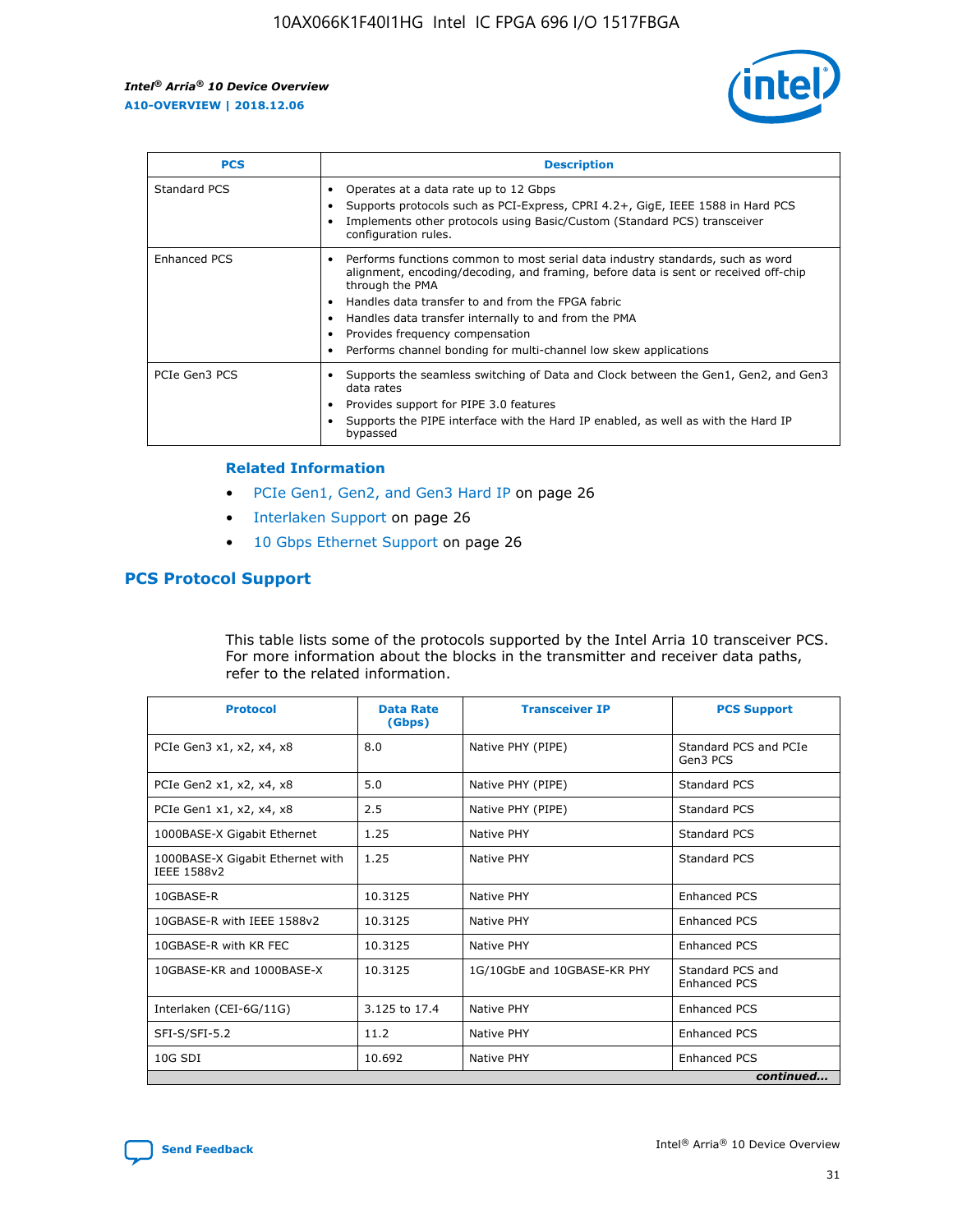

| <b>Protocol</b>      | <b>Data Rate</b><br>(Gbps) | <b>Transceiver IP</b> | <b>PCS Support</b> |
|----------------------|----------------------------|-----------------------|--------------------|
| CPRI 6.0 (64B/66B)   | $0.6144$ to<br>10.1376     | Native PHY            | Enhanced PCS       |
| CPRI 4.2 (8B/10B)    | 0.6144 to<br>9.8304        | Native PHY            | Standard PCS       |
| OBSAI RP3 v4.2       | 0.6144 to 6.144            | Native PHY            | Standard PCS       |
| SD-SDI/HD-SDI/3G-SDI | $0.143(12)$ to<br>2.97     | Native PHY            | Standard PCS       |

## **Related Information**

#### [Intel Arria 10 Transceiver PHY User Guide](https://www.intel.com/content/www/us/en/programmable/documentation/nik1398707230472.html#nik1398707091164)

Provides more information about the supported transceiver protocols and PHY IP, the PMA architecture, and the standard, enhanced, and PCIe Gen3 PCS architecture.

# **SoC with Hard Processor System**

Each SoC device combines an FPGA fabric and a hard processor system (HPS) in a single device. This combination delivers the flexibility of programmable logic with the power and cost savings of hard IP in these ways:

- Reduces board space, system power, and bill of materials cost by eliminating a discrete embedded processor
- Allows you to differentiate the end product in both hardware and software, and to support virtually any interface standard
- Extends the product life and revenue through in-field hardware and software updates

<sup>(12)</sup> The 0.143 Gbps data rate is supported using oversampling of user logic that you must implement in the FPGA fabric.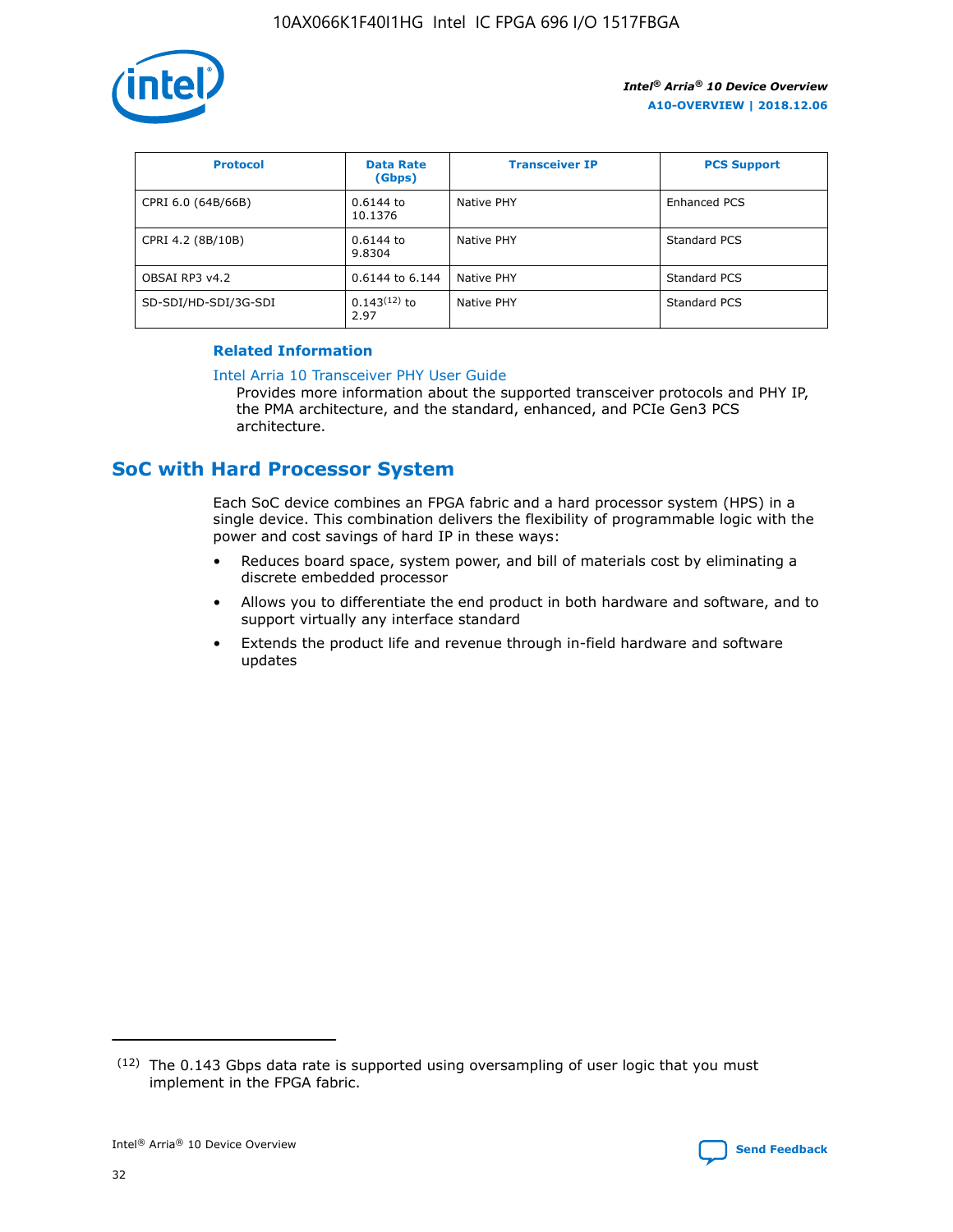

#### **Figure 9. HPS Block Diagram**

This figure shows a block diagram of the HPS with the dual ARM Cortex-A9 MPCore processor.



# **Key Advantages of 20-nm HPS**

The 20-nm HPS strikes a balance between enabling maximum software compatibility with 28-nm SoCs while still improving upon the 28-nm HPS architecture. These improvements address the requirements of the next generation target markets such as wireless and wireline communications, compute and storage equipment, broadcast and military in terms of performance, memory bandwidth, connectivity via backplane and security.

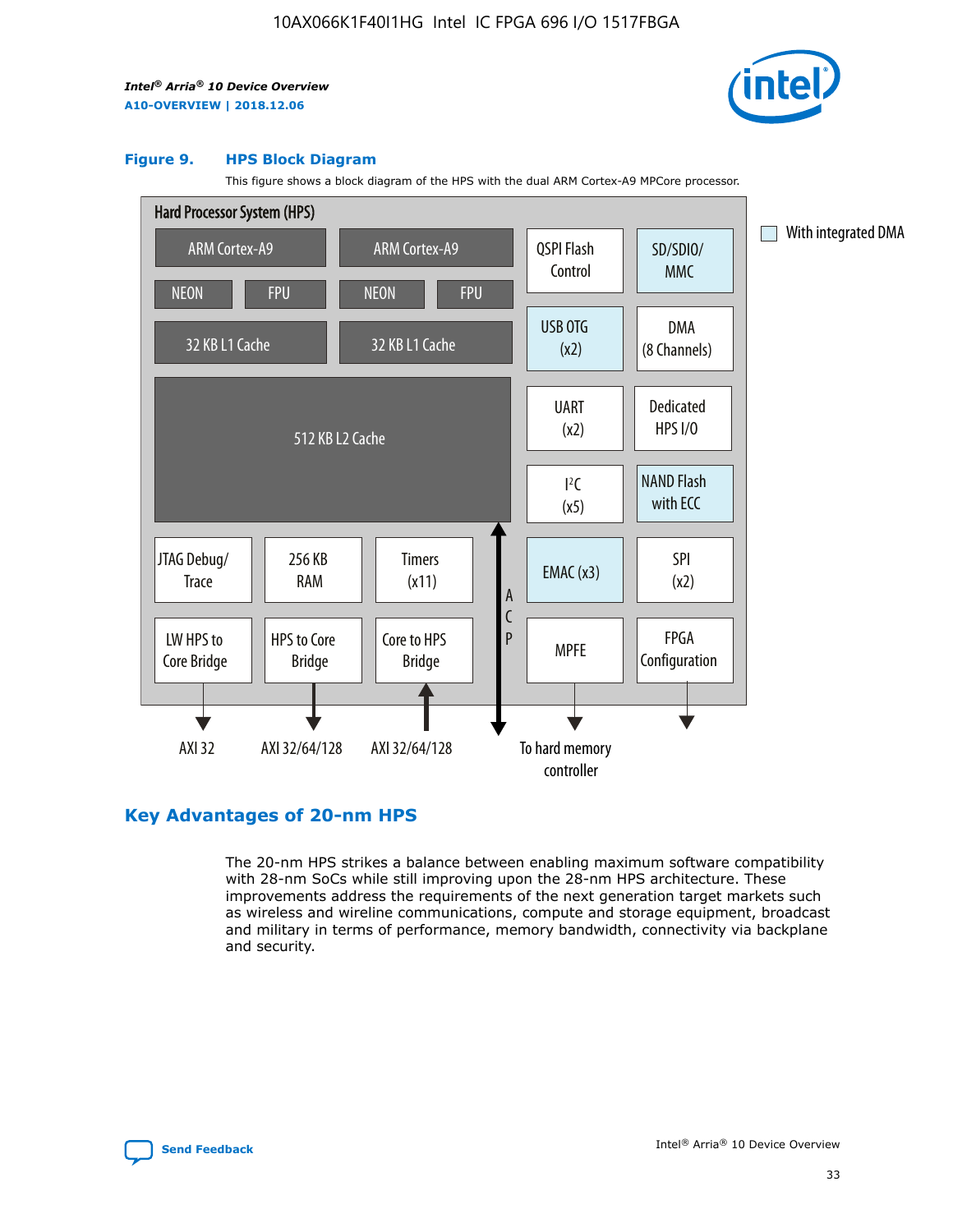

## **Table 24. Improvements in 20 nm HPS**

This table lists the key improvements of the 20 nm HPS compared to the 28 nm HPS.

| <b>Advantages/</b><br><b>Improvements</b>                   | <b>Description</b>                                                                                                                                                                                                                                                                                                                                                                                                                                                                                                                                                                                                                                                                                                                                                                                                                                                                                                      |
|-------------------------------------------------------------|-------------------------------------------------------------------------------------------------------------------------------------------------------------------------------------------------------------------------------------------------------------------------------------------------------------------------------------------------------------------------------------------------------------------------------------------------------------------------------------------------------------------------------------------------------------------------------------------------------------------------------------------------------------------------------------------------------------------------------------------------------------------------------------------------------------------------------------------------------------------------------------------------------------------------|
| Increased performance and<br>overdrive capability           | While the nominal processor frequency is 1.2 GHz, the 20 nm HPS offers an "overdrive"<br>feature which enables a higher processor operating frequency. This requires a higher supply<br>voltage value that is unique to the HPS and may require a separate regulator.                                                                                                                                                                                                                                                                                                                                                                                                                                                                                                                                                                                                                                                   |
| Increased processor memory<br>bandwidth and DDR4<br>support | Up to 64-bit DDR4 memory at 2,400 Mbps support is available for the processor. The hard<br>memory controller for the HPS comprises a multi-port front end that manages connections<br>to a single port memory controller. The multi-port front end allows logic core and the HPS<br>to share ports and thereby the available bandwidth of the memory controller.                                                                                                                                                                                                                                                                                                                                                                                                                                                                                                                                                        |
| Flexible I/O sharing                                        | An advanced I/O pin muxing scheme allows improved sharing of I/O between the HPS and<br>the core logic. The following types of I/O are available for SoC:<br>17 dedicated I/Os-physically located inside the HPS block and are not accessible to<br>logic within the core. The 17 dedicated I/Os are used for HPS clock, resets, and<br>interfacing with boot devices, QSPI, and SD/MMC.<br>48 direct shared I/O-located closest to the HPS block and are ideal for high speed HPS<br>peripherals such as EMAC, USB, and others. There is one bank of 48 I/Os that supports<br>direct sharing where the 48 I/Os can be shared 12 I/Os at a time.<br>Standard (shared) I/O-all standard I/Os can be shared by the HPS peripherals and any<br>logic within the core. For designs where more than 48 I/Os are required to fully use all<br>the peripherals in the HPS, these I/Os can be connected through the core logic. |
| <b>EMAC</b> core                                            | Three EMAC cores are available in the HPS. The EMAC cores enable an application to<br>support two redundant Ethernet connections; for example, backplane, or two EMAC cores<br>for managing IEEE 1588 time stamp information while allowing a third EMAC core for debug<br>and configuration. All three EMACs can potentially share the same time stamps, simplifying<br>the 1588 time stamping implementation. A new serial time stamp interface allows core<br>logic to access and read the time stamp values. The integrated EMAC controllers can be<br>connected to external Ethernet PHY through the provided MDIO or I <sup>2</sup> C interface.                                                                                                                                                                                                                                                                  |
| On-chip memory                                              | The on-chip memory is updated to 256 KB support and can support larger data sets and<br>real time algorithms.                                                                                                                                                                                                                                                                                                                                                                                                                                                                                                                                                                                                                                                                                                                                                                                                           |
| <b>ECC</b> enhancements                                     | Improvements in L2 Cache ECC management allow identification of errors down to the<br>address level. ECC enhancements also enable improved error injection and status reporting<br>via the introduction of new memory mapped access to syndrome and data signals.                                                                                                                                                                                                                                                                                                                                                                                                                                                                                                                                                                                                                                                       |
| HPS to FPGA Interconnect<br><b>Backbone</b>                 | Although the HPS and the Logic Core can operate independently, they are tightly coupled<br>via a high-bandwidth system interconnect built from high-performance ARM AMBA AXI bus<br>bridges. IP bus masters in the FPGA fabric have access to HPS bus slaves via the FPGA-to-<br>HPS interconnect. Similarly, HPS bus masters have access to bus slaves in the core fabric<br>via the HPS-to-FPGA bridge. Both bridges are AMBA AXI-3 compliant and support<br>simultaneous read and write transactions. Up to three masters within the core fabric can<br>share the HPS SDRAM controller with the processor. Additionally, the processor can be used<br>to configure the core fabric under program control via a dedicated 32-bit configuration port.                                                                                                                                                                  |
| FPGA configuration and HPS<br>booting                       | The FPGA fabric and HPS in the SoCs are powered independently. You can reduce the clock<br>frequencies or gate the clocks to reduce dynamic power.<br>You can configure the FPGA fabric and boot the HPS independently, in any order, providing<br>you with more design flexibility.                                                                                                                                                                                                                                                                                                                                                                                                                                                                                                                                                                                                                                    |
| Security                                                    | New security features have been introduced for anti-tamper management, secure boot,<br>encryption (AES), and authentication (SHA).                                                                                                                                                                                                                                                                                                                                                                                                                                                                                                                                                                                                                                                                                                                                                                                      |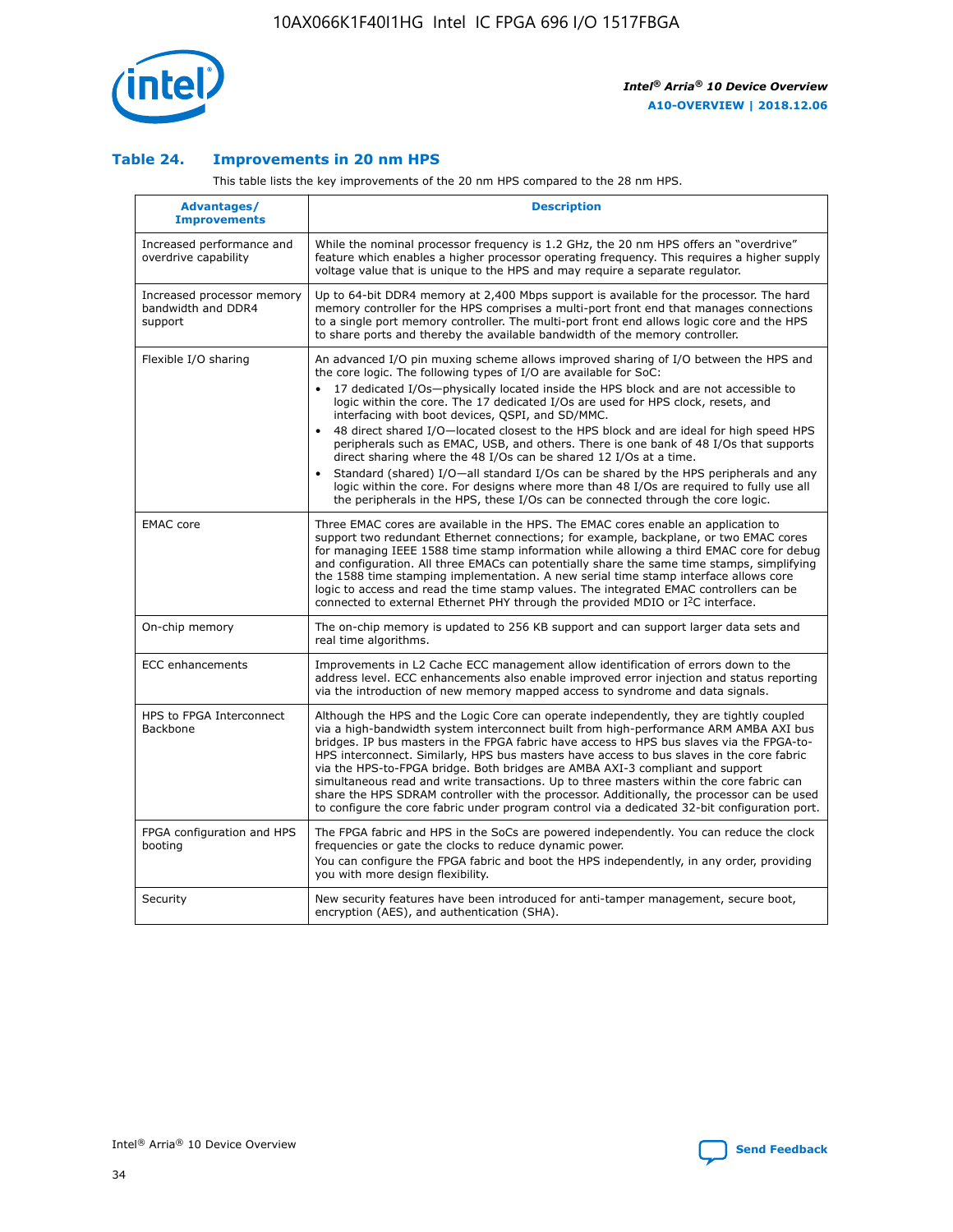

# **Features of the HPS**

The HPS has the following features:

- 1.2-GHz, dual-core ARM Cortex-A9 MPCore processor with up to 1.5-GHz via overdrive
	- ARMv7-A architecture that runs 32-bit ARM instructions, 16-bit and 32-bit Thumb instructions, and 8-bit Java byte codes in Jazelle style
	- Superscalar, variable length, out-of-order pipeline with dynamic branch prediction
	- Instruction Efficiency 2.5 MIPS/MHz, which provides total performance of 7500 MIPS at 1.5 GHz
- Each processor core includes:
	- 32 KB of L1 instruction cache, 32 KB of L1 data cache
	- Single- and double-precision floating-point unit and NEON media engine
	- CoreSight debug and trace technology
	- Snoop Control Unit (SCU) and Acceleration Coherency Port (ACP)
- 512 KB of shared L2 cache
- 256 KB of scratch RAM
- Hard memory controller with support for DDR3, DDR4 and optional error correction code (ECC) support
- Multiport Front End (MPFE) Scheduler interface to the hard memory controller
- 8-channel direct memory access (DMA) controller
- QSPI flash controller with SIO, DIO, QIO SPI Flash support
- NAND flash controller (ONFI 1.0 or later) with DMA and ECC support, updated to support 8 and 16-bit Flash devices and new command DMA to offload CPU for fast power down recovery
- Updated SD/SDIO/MMC controller to eMMC 4.5 with DMA with CE-ATA digital command support
- 3 10/100/1000 Ethernet media access control (MAC) with DMA
- 2 USB On-the-Go (OTG) controllers with DMA
- $\bullet$  5 I<sup>2</sup>C controllers (3 can be used by EMAC for MIO to external PHY)
- 2 UART 16550 Compatible controllers
- 4 serial peripheral interfaces (SPI) (2 Master, 2 Slaves)
- 62 programmable general-purpose I/Os, which includes 48 direct share I/Os that allows the HPS peripherals to connect directly to the FPGA I/Os
- 7 general-purpose timers
- 4 watchdog timers
- Anti-tamper, Secure Boot, Encryption (AES) and Authentication (SHA)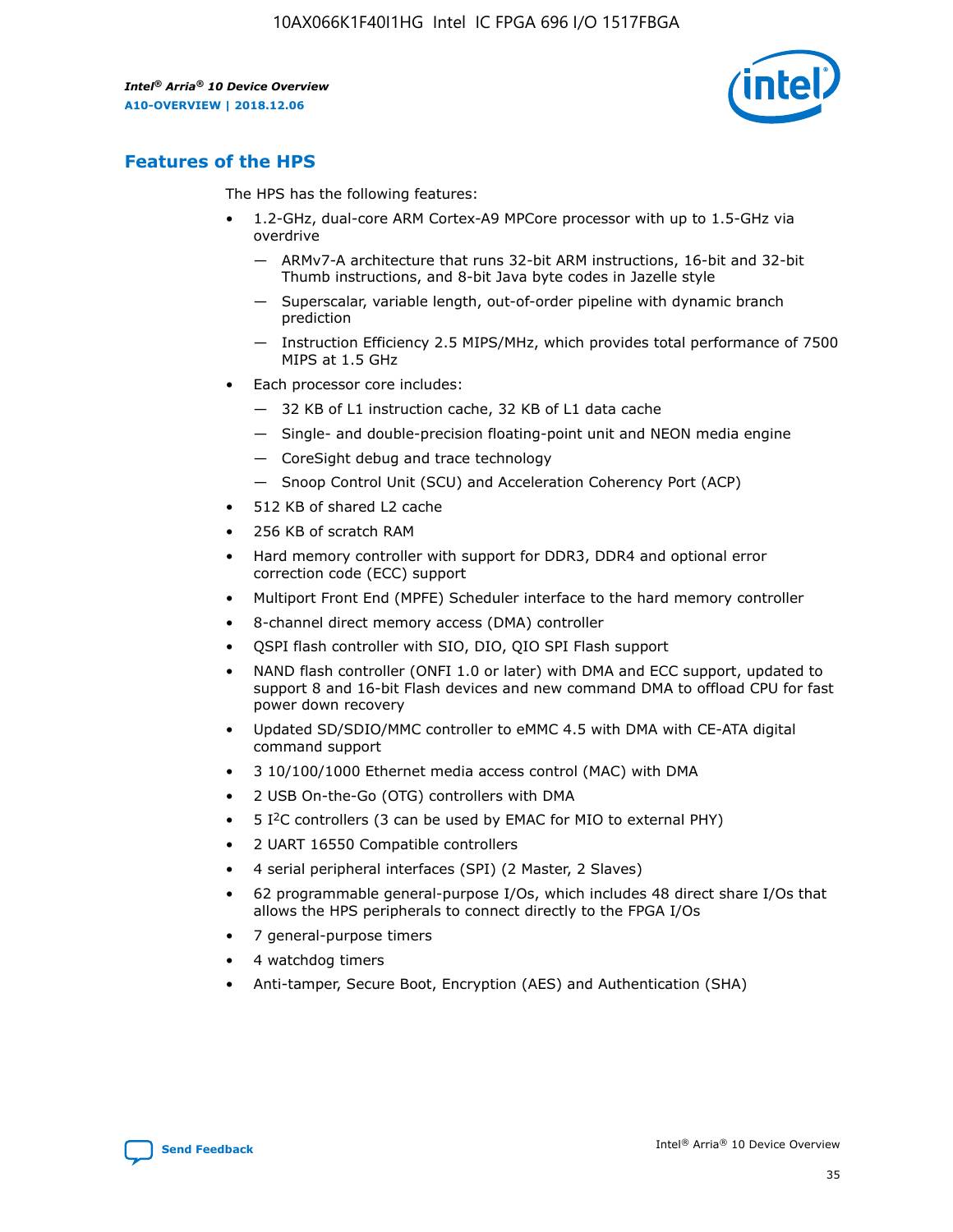

# **System Peripherals and Debug Access Port**

Each Ethernet MAC, USB OTG, NAND flash controller, and SD/MMC controller module has an integrated DMA controller. For modules without an integrated DMA controller, an additional DMA controller module provides up to eight channels of high-bandwidth data transfers. Peripherals that communicate off-chip are multiplexed with other peripherals at the HPS pin level. This allows you to choose which peripherals interface with other devices on your PCB.

The debug access port provides interfaces to industry standard JTAG debug probes and supports ARM CoreSight debug and core traces to facilitate software development.

#### **HPS–FPGA AXI Bridges**

The HPS–FPGA bridges, which support the Advanced Microcontroller Bus Architecture (AMBA) Advanced eXtensible Interface (AXI™) specifications, consist of the following bridges:

- FPGA-to-HPS AMBA AXI bridge—a high-performance bus supporting 32, 64, and 128 bit data widths that allows the FPGA fabric to issue transactions to slaves in the HPS.
- HPS-to-FPGA Avalon/AMBA AXI bridge—a high-performance bus supporting 32, 64, and 128 bit data widths that allows the HPS to issue transactions to slaves in the FPGA fabric.
- Lightweight HPS-to-FPGA AXI bridge—a lower latency 32 bit width bus that allows the HPS to issue transactions to soft peripherals in the FPGA fabric. This bridge is primarily used for control and status register (CSR) accesses to peripherals in the FPGA fabric.

The HPS–FPGA AXI bridges allow masters in the FPGA fabric to communicate with slaves in the HPS logic, and vice versa. For example, the HPS-to-FPGA AXI bridge allows you to share memories instantiated in the FPGA fabric with one or both microprocessors in the HPS, while the FPGA-to-HPS AXI bridge allows logic in the FPGA fabric to access the memory and peripherals in the HPS.

Each HPS–FPGA bridge also provides asynchronous clock crossing for data transferred between the FPGA fabric and the HPS.

#### **HPS SDRAM Controller Subsystem**

The HPS SDRAM controller subsystem contains a multiport SDRAM controller and DDR PHY that are shared between the FPGA fabric (through the FPGA-to-HPS SDRAM interface), the level 2 (L2) cache, and the level 3 (L3) system interconnect. The FPGA-to-HPS SDRAM interface supports AMBA AXI and Avalon® Memory-Mapped (Avalon-MM) interface standards, and provides up to six individual ports for access by masters implemented in the FPGA fabric.

The HPS SDRAM controller supports up to 3 masters (command ports), 3x 64-bit read data ports and 3x 64-bit write data ports.

To maximize memory performance, the SDRAM controller subsystem supports command and data reordering, deficit round-robin arbitration with aging, and high-priority bypass features.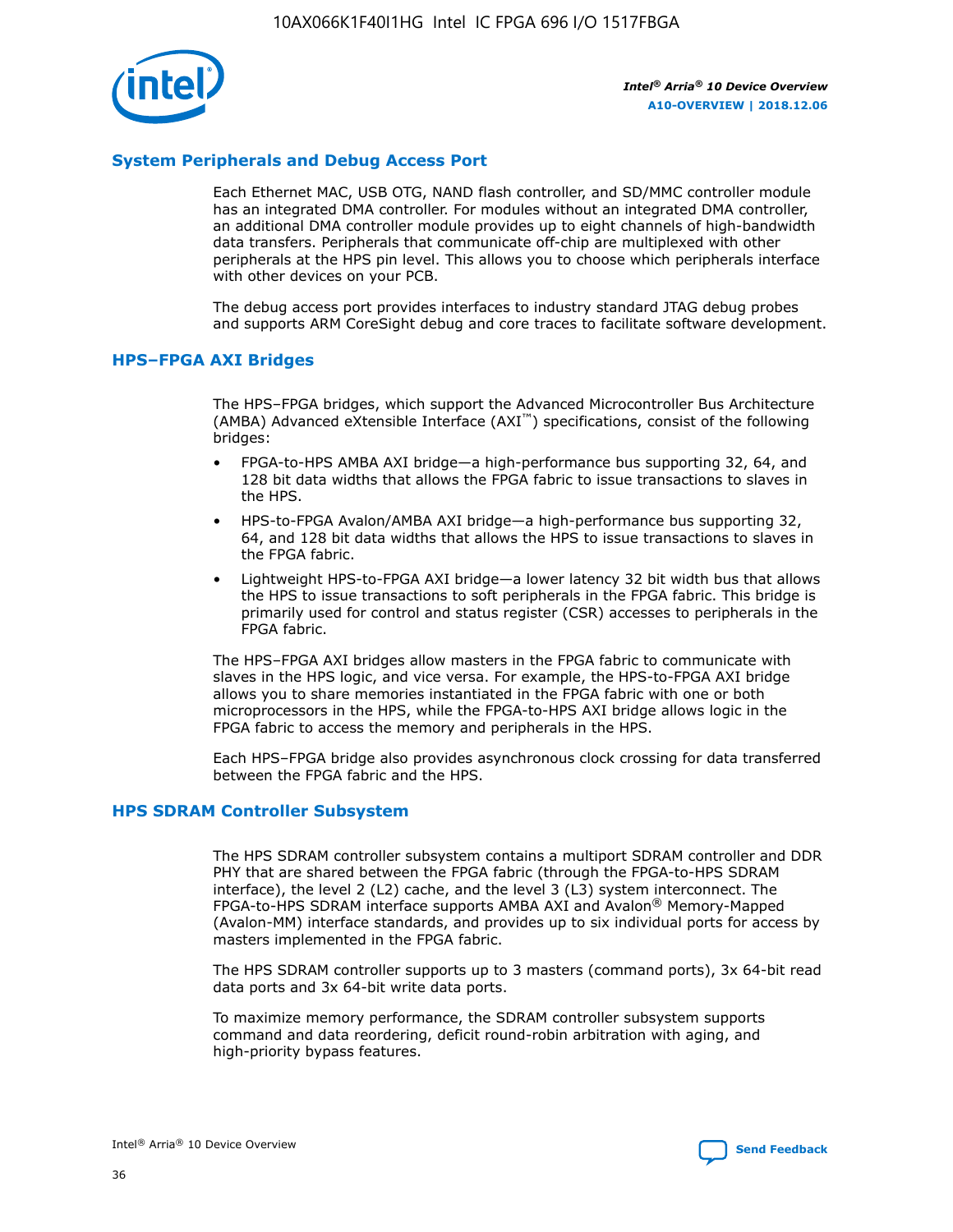

# **FPGA Configuration and HPS Booting**

The FPGA fabric and HPS in the SoC FPGA must be powered at the same time. You can reduce the clock frequencies or gate the clocks to reduce dynamic power.

Once powered, the FPGA fabric and HPS can be configured independently thus providing you with more design flexibility:

- You can boot the HPS independently. After the HPS is running, the HPS can fully or partially reconfigure the FPGA fabric at any time under software control. The HPS can also configure other FPGAs on the board through the FPGA configuration controller.
- Configure the FPGA fabric first, and then boot the HPS from memory accessible to the FPGA fabric.

## **Hardware and Software Development**

For hardware development, you can configure the HPS and connect your soft logic in the FPGA fabric to the HPS interfaces using the Platform Designer system integration tool in the Intel Quartus Prime software.

For software development, the ARM-based SoC FPGA devices inherit the rich software development ecosystem available for the ARM Cortex-A9 MPCore processor. The software development process for Intel SoC FPGAs follows the same steps as those for other SoC devices from other manufacturers. Support for Linux\*, VxWorks\*, and other operating systems are available for the SoC FPGAs. For more information on the operating systems support availability, contact the Intel FPGA sales team.

You can begin device-specific firmware and software development on the Intel SoC FPGA Virtual Target. The Virtual Target is a fast PC-based functional simulation of a target development system—a model of a complete development board. The Virtual Target enables the development of device-specific production software that can run unmodified on actual hardware.

# **Dynamic and Partial Reconfiguration**

The Intel Arria 10 devices support dynamic and partial reconfiguration. You can use dynamic and partial reconfiguration simultaneously to enable seamless reconfiguration of both the device core and transceivers.

# **Dynamic Reconfiguration**

You can reconfigure the PMA and PCS blocks while the device continues to operate. This feature allows you to change the data rates, protocol, and analog settings of a channel in a transceiver bank without affecting on-going data transfer in other transceiver banks. This feature is ideal for applications that require dynamic multiprotocol or multirate support.

# **Partial Reconfiguration**

Using partial reconfiguration, you can reconfigure some parts of the device while keeping the device in operation.

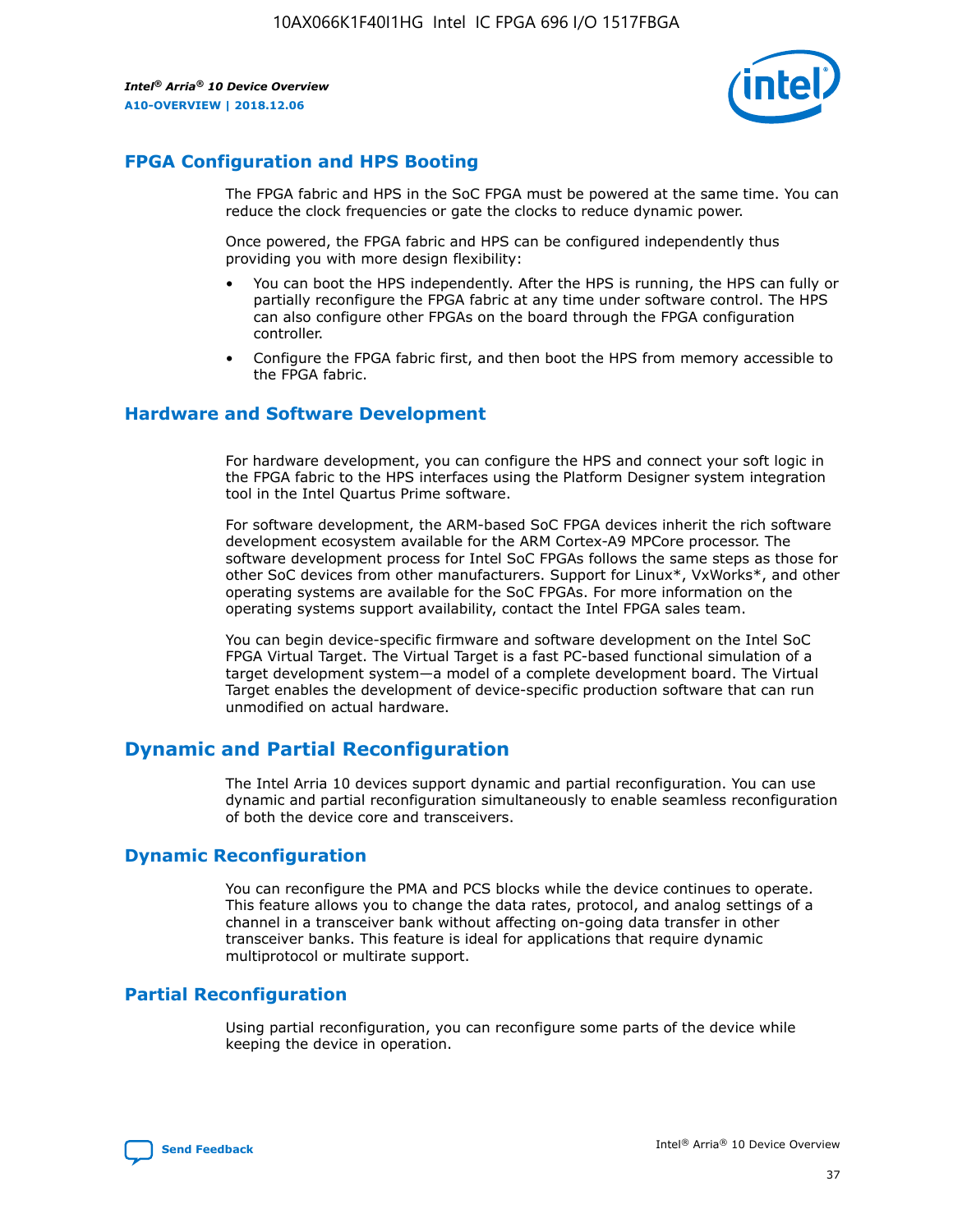

Instead of placing all device functions in the FPGA fabric, you can store some functions that do not run simultaneously in external memory and load them only when required. This capability increases the effective logic density of the device, and lowers cost and power consumption.

In the Intel solution, you do not have to worry about intricate device architecture to perform a partial reconfiguration. The partial reconfiguration capability is built into the Intel Quartus Prime design software, making such time-intensive task simple.

Intel Arria 10 devices support partial reconfiguration in the following configuration options:

- Using an internal host:
	- All supported configuration modes where the FPGA has access to external memory devices such as serial and parallel flash memory.
	- Configuration via Protocol [CvP (PCIe)]
- Using an external host—passive serial (PS), fast passive parallel (FPP) x8, FPP x16, and FPP x32 I/O interface.

# **Enhanced Configuration and Configuration via Protocol**

## **Table 25. Configuration Schemes and Features of Intel Arria 10 Devices**

Intel Arria 10 devices support 1.8 V programming voltage and several configuration schemes.

| <b>Scheme</b>                                                          | <b>Data</b><br><b>Width</b> | <b>Max Clock</b><br>Rate<br>(MHz) | <b>Max Data</b><br>Rate<br>(Mbps)<br>(13) | <b>Decompression</b> | <b>Design</b><br>Security <sup>(1</sup><br>4) | <b>Partial</b><br><b>Reconfiguration</b><br>(15) | <b>Remote</b><br><b>System</b><br><b>Update</b> |
|------------------------------------------------------------------------|-----------------------------|-----------------------------------|-------------------------------------------|----------------------|-----------------------------------------------|--------------------------------------------------|-------------------------------------------------|
| <b>JTAG</b>                                                            | 1 bit                       | 33                                | 33                                        |                      |                                               | Yes(16)                                          |                                                 |
| Active Serial (AS)<br>through the<br>EPCO-L<br>configuration<br>device | 1 bit,<br>4 bits            | 100                               | 400                                       | Yes                  | Yes                                           | Yes(16)                                          | Yes                                             |
| Passive serial (PS)<br>through CPLD or<br>external<br>microcontroller  | 1 bit                       | 100                               | 100                                       | Yes                  | Yes                                           | Yes <sup>(16)</sup>                              | Parallel<br>Flash<br>Loader<br>(PFL) IP<br>core |
|                                                                        |                             |                                   |                                           |                      |                                               |                                                  | continued                                       |

<sup>(13)</sup> Enabling either compression or design security features affects the maximum data rate. Refer to the Intel Arria 10 Device Datasheet for more information.

<sup>(14)</sup> Encryption and compression cannot be used simultaneously.

 $(15)$  Partial reconfiguration is an advanced feature of the device family. If you are interested in using partial reconfiguration, contact Intel for support.

 $(16)$  Partial configuration can be performed only when it is configured as internal host.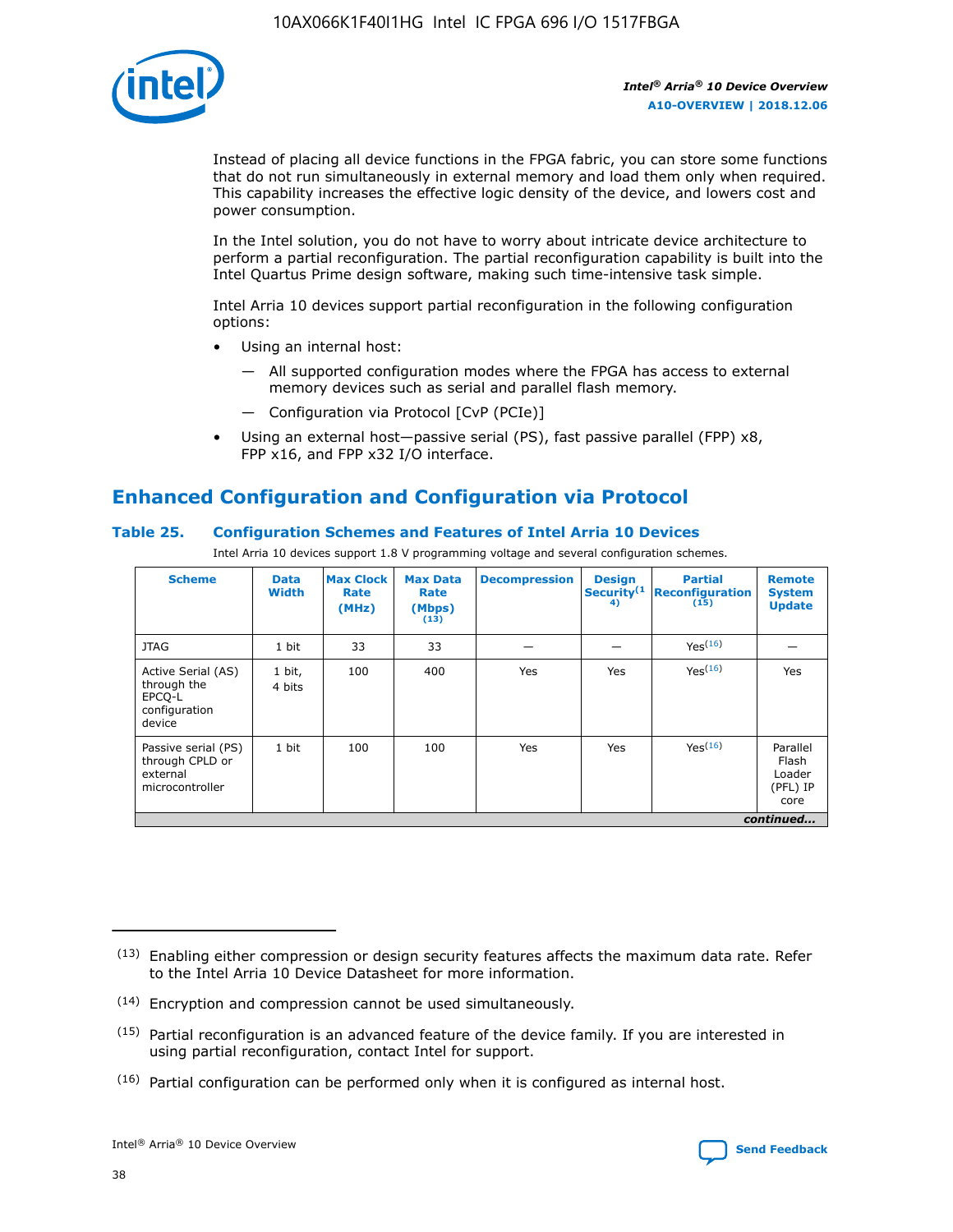

| <b>Scheme</b>                                    | <b>Data</b><br><b>Width</b> | <b>Max Clock</b><br>Rate<br>(MHz) | <b>Max Data</b><br>Rate<br>(Mbps)<br>(13) | <b>Decompression</b> | <b>Design</b><br>Security <sup>(1</sup><br>4) | <b>Partial</b><br><b>Reconfiguration</b><br>(15) | <b>Remote</b><br><b>System</b><br><b>Update</b> |
|--------------------------------------------------|-----------------------------|-----------------------------------|-------------------------------------------|----------------------|-----------------------------------------------|--------------------------------------------------|-------------------------------------------------|
| Fast passive                                     | 8 bits                      | 100                               | 3200                                      | Yes                  | Yes                                           | Yes(17)                                          | PFL IP                                          |
| parallel (FPP)<br>through CPLD or                | 16 bits                     |                                   |                                           | Yes                  | Yes                                           |                                                  | core                                            |
| external<br>microcontroller                      | 32 bits                     |                                   |                                           | Yes                  | Yes                                           |                                                  |                                                 |
| Configuration via                                | 16 bits                     | 100                               | 3200                                      | Yes                  | Yes                                           | Yes <sup>(17)</sup>                              |                                                 |
| <b>HPS</b>                                       | 32 bits                     |                                   |                                           | Yes                  | Yes                                           |                                                  |                                                 |
| Configuration via<br>Protocol [CvP<br>$(PCIe^*)$ | x1, x2,<br>x4, x8<br>lanes  |                                   | 8000                                      | Yes                  | Yes                                           | Yes(16)                                          |                                                 |

You can configure Intel Arria 10 devices through PCIe using Configuration via Protocol (CvP). The Intel Arria 10 CvP implementation conforms to the PCIe 100 ms power-up-to-active time requirement.

#### **Related Information**

[Configuration via Protocol \(CvP\) Implementation in Intel FPGAs User Guide](https://www.intel.com/content/www/us/en/programmable/documentation/dsu1441819344145.html#dsu1442269728522) Provides more information about the CvP configuration scheme.

# **SEU Error Detection and Correction**

Intel Arria 10 devices offer robust and easy-to-use single-event upset (SEU) error detection and correction circuitry.

The detection and correction circuitry includes protection for Configuration RAM (CRAM) programming bits and user memories. The CRAM is protected by a continuously running CRC error detection circuit with integrated ECC that automatically corrects one or two errors and detects higher order multi-bit errors. When more than two errors occur, correction is available through reloading of the core programming file, providing a complete design refresh while the FPGA continues to operate.

The physical layout of the Intel Arria 10 CRAM array is optimized to make the majority of multi-bit upsets appear as independent single-bit or double-bit errors which are automatically corrected by the integrated CRAM ECC circuitry. In addition to the CRAM protection, the M20K memory blocks also include integrated ECC circuitry and are layout-optimized for error detection and correction. The MLAB does not have ECC.

<sup>(17)</sup> Supported at a maximum clock rate of 100 MHz.



 $(13)$  Enabling either compression or design security features affects the maximum data rate. Refer to the Intel Arria 10 Device Datasheet for more information.

<sup>(14)</sup> Encryption and compression cannot be used simultaneously.

 $(15)$  Partial reconfiguration is an advanced feature of the device family. If you are interested in using partial reconfiguration, contact Intel for support.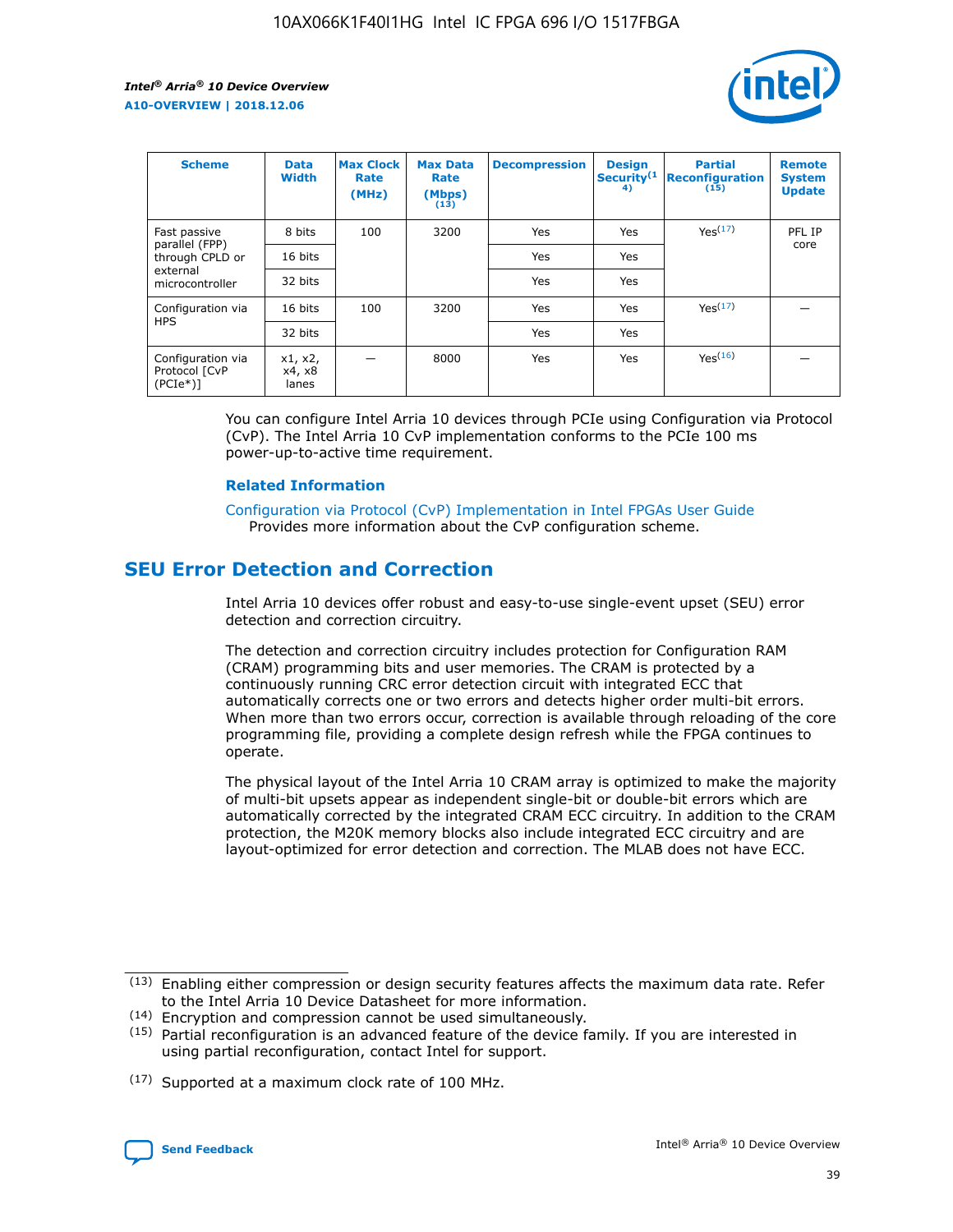

# **Power Management**

Intel Arria 10 devices leverage the advanced 20 nm process technology, a low 0.9 V core power supply, an enhanced core architecture, and several optional power reduction techniques to reduce total power consumption by as much as 40% compared to Arria V devices and as much as 60% compared to Stratix V devices.

The optional power reduction techniques in Intel Arria 10 devices include:

- **SmartVID**—a code is programmed into each device during manufacturing that allows a smart regulator to operate the device at lower core  $V_{CC}$  while maintaining performance
- **Programmable Power Technology**—non-critical timing paths are identified by the Intel Quartus Prime software and the logic in these paths is biased for low power instead of high performance
- **Low Static Power Options**—devices are available with either standard static power or low static power while maintaining performance

Furthermore, Intel Arria 10 devices feature Intel's industry-leading low power transceivers and include a number of hard IP blocks that not only reduce logic resources but also deliver substantial power savings compared to soft implementations. In general, hard IP blocks consume up to 90% less power than the equivalent soft logic implementations.

# **Incremental Compilation**

The Intel Quartus Prime software incremental compilation feature reduces compilation time and helps preserve performance to ease timing closure. The incremental compilation feature enables the partial reconfiguration flow for Intel Arria 10 devices.

Incremental compilation supports top-down, bottom-up, and team-based design flows. This feature facilitates modular, hierarchical, and team-based design flows where different designers compile their respective design sections in parallel. Furthermore, different designers or IP providers can develop and optimize different blocks of the design independently. These blocks can then be imported into the top level project.

# **Document Revision History for Intel Arria 10 Device Overview**

| <b>Document</b><br><b>Version</b> | <b>Changes</b>                                                                                                                                                                                                                                                              |
|-----------------------------------|-----------------------------------------------------------------------------------------------------------------------------------------------------------------------------------------------------------------------------------------------------------------------------|
| 2018.12.06                        | Added links to Intel Arria 10 device errata documents.<br>Removed automotive temperature option from the Intel Arria 10 GX devices.<br>Removed -3 fabric speed grade from the Intel Arria 10 GT devices.<br>Updated power options for the Intel Arria 10 GX and GT devices. |
| 2018.04.09                        | Updated the lowest $V_{CC}$ from 0.83 V to 0.82 V in the topic listing a summary of the device features.                                                                                                                                                                    |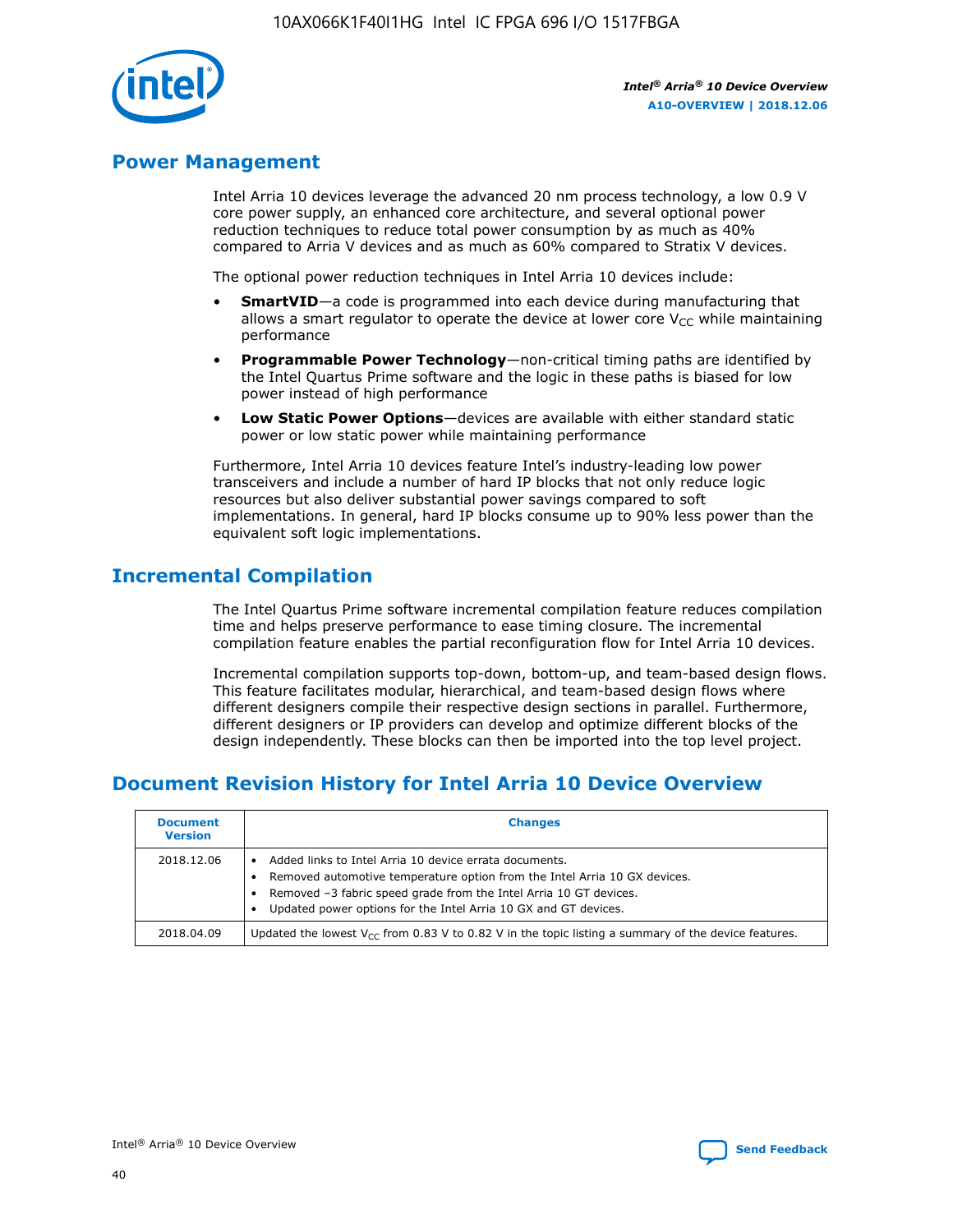

| <b>Date</b>    | <b>Version</b> | <b>Changes</b>                                                                                                                                                                                                                                                                                                                                                                                                                                                                                                                                                                                                                                                                                                                                                                                                                                                                                                                                                            |
|----------------|----------------|---------------------------------------------------------------------------------------------------------------------------------------------------------------------------------------------------------------------------------------------------------------------------------------------------------------------------------------------------------------------------------------------------------------------------------------------------------------------------------------------------------------------------------------------------------------------------------------------------------------------------------------------------------------------------------------------------------------------------------------------------------------------------------------------------------------------------------------------------------------------------------------------------------------------------------------------------------------------------|
| January 2018   | 2018.01.17     | Updated the maximum data rate for HPS (Intel Arria 10 SX devices<br>external memory interface DDR3 controller from 2,166 Mbps to 2,133<br>Mbps.<br>Updated maximum frequency supported for half rate QDRII and QDRII<br>+ SRAM to 633 MHz in Memory Standards Supported by the Soft<br>Memory Controller table.<br>Updated transceiver backplane capability to 12.5 Gbps.<br>$\bullet$<br>Removed transceiver speed grade 5 in Sample Ordering Core and<br>Available Options for Intel Arria 10 GX Devices figure.<br>Removed package code 40, low static power, SmartVID, industrial, and<br>military operating temperature support from Sample Ordering Core and<br>Available Options for Intel Arria 10 GT Devices figure.<br>Updated short reach transceiver rate for Intel Arria 10 GT devices to<br>25.8 Gbps.<br>Removed On-Die Instrumentation - EyeQ and Jitter Margin Tool<br>support from PMA Features of the Transceivers in Intel Arria 10 Devices<br>table. |
| September 2017 | 2017.09.20     | Updated the maximum speed of the DDR4 external memory interface from<br>1,333 MHz/2,666 Mbps to 1,200 MHz/2,400 Mbps.                                                                                                                                                                                                                                                                                                                                                                                                                                                                                                                                                                                                                                                                                                                                                                                                                                                     |
| July 2017      | 2017.07.13     | Corrected the automotive temperature range in the figure showing the<br>available options for the Intel Arria 10 GX devices from "-40°C to 100°C"<br>to "-40°C to 125°C".                                                                                                                                                                                                                                                                                                                                                                                                                                                                                                                                                                                                                                                                                                                                                                                                 |
| July 2017      | 2017.07.06     | Added automotive temperature option to Intel Arria 10 GX device family.                                                                                                                                                                                                                                                                                                                                                                                                                                                                                                                                                                                                                                                                                                                                                                                                                                                                                                   |
| May 2017       | 2017.05.08     | Corrected protocol names with "1588" to "IEEE 1588v2".<br>$\bullet$<br>Updated the vertical migration table to remove vertical migration<br>$\bullet$<br>between Intel Arria 10 GX and Intel Arria 10 SX device variants.<br>Removed all "Preliminary" marks.<br>$\bullet$                                                                                                                                                                                                                                                                                                                                                                                                                                                                                                                                                                                                                                                                                                |
| March 2017     | 2017.03.15     | Removed the topic about migration from Intel Arria 10 to Intel Stratix<br>10 devices.<br>Rebranded as Intel.<br>$\bullet$                                                                                                                                                                                                                                                                                                                                                                                                                                                                                                                                                                                                                                                                                                                                                                                                                                                 |
| October 2016   | 2016.10.31     | Removed package F36 from Intel Arria 10 GX devices.<br>Updated Intel Arria 10 GT sample ordering code and maximum GX<br>$\bullet$<br>transceiver count. Intel Arria 10 GT devices are available only in the<br>SF45 package option with a maximum of 72 transceivers.                                                                                                                                                                                                                                                                                                                                                                                                                                                                                                                                                                                                                                                                                                     |
| May 2016       | 2016.05.02     | Updated the FPGA Configuration and HPS Booting topic.<br>$\bullet$<br>Remove V <sub>CC</sub> PowerManager from the Summary of Features, Power<br>Management and Arria 10 Device Variants and packages topics. This<br>feature is no longer supported in Arria 10 devices.<br>Removed LPDDR3 from the Memory Standards Supported by the HPS<br>Hard Memory Controller table in the Memory Standards Supported by<br>Intel Arria 10 Devices topic. This standard is only supported by the<br>FPGA.<br>Removed transceiver speed grade 5 from the Device Variants and<br>Packages topic for Arria 10 GX and SX devices.                                                                                                                                                                                                                                                                                                                                                      |
| February 2016  | 2016.02.11     | Changed the maximum Arria 10 GT datarate to 25.8 Gbps and the<br>minimum datarate to 1 Gbps globally.<br>Revised the state for Core clock networks in the Summary of Features<br>$\bullet$<br>topic.<br>Changed the transceiver parameters in the "Summary of Features for<br>$\bullet$<br>Arria 10 Devices" table.<br>• Changed the transceiver parameters in the "Maximum Resource Counts<br>for Arria 10 GT Devices" table.<br>Changed the package availability for GT devices in the "Package Plan<br>for Arria 10 GT Devices" table.<br>Changed the package configurations for GT devices in the "Migration"<br>Capability Across Arria 10 Product Lines" figure.<br>continued                                                                                                                                                                                                                                                                                       |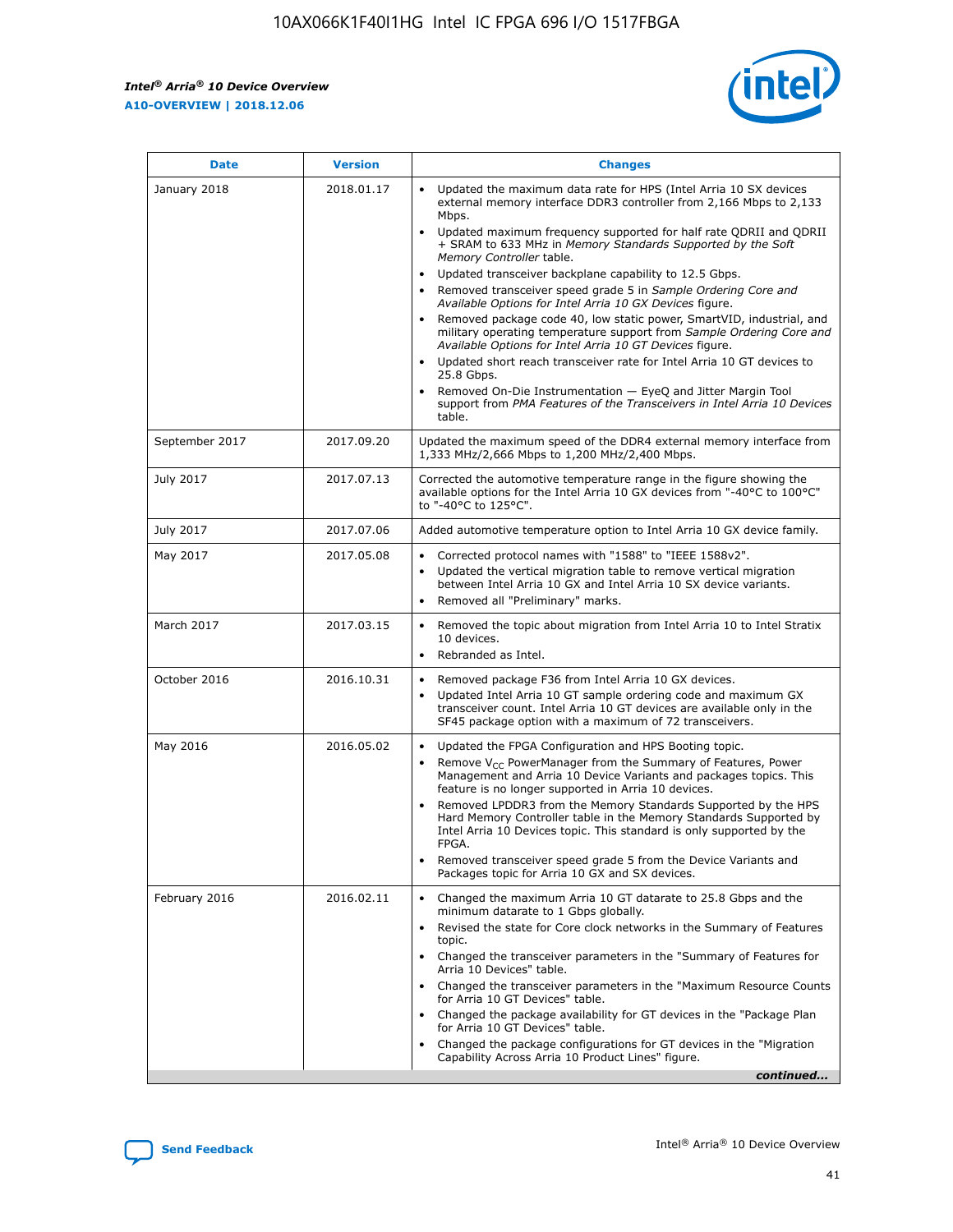

| <b>Date</b>   | <b>Version</b> | <b>Changes</b>                                                                                                                                                                   |
|---------------|----------------|----------------------------------------------------------------------------------------------------------------------------------------------------------------------------------|
|               |                | • Changed transceiver parameters in the "Low Power Serial Transceivers"<br>section.                                                                                              |
|               |                | • Changed the transceiver descriptions in the "Device Variants for the<br>Arria 10 Device Family" table.                                                                         |
|               |                | Changed the "Sample Ordering Code and Available Options for Arria 10<br>GT Devices" figure.                                                                                      |
|               |                | Changed the datarates for GT devices in the "PMA Features" section.                                                                                                              |
|               |                | Changed the datarates for GT devices in the "PCS Features" section.<br>$\bullet$                                                                                                 |
| December 2015 | 2015.12.14     | Updated the number of M20K memory blocks for Arria 10 GX 660 from<br>$\bullet$<br>2133 to 2131 and corrected the total RAM bit from 48,448 Kb to<br>48,408 Kb.                   |
|               |                | Corrected the number of DSP blocks for Arria 10 GX 660 from 1688 to<br>$\bullet$<br>1687 in the table listing floating-point arithmetic resources.                               |
| November 2015 | 2015.11.02     | Updated the maximum resources for Arria 10 GX 220, GX 320, GX 480,<br>$\bullet$<br>GX 660, SX 220, SX 320, SX 480, and SX 660.                                                   |
|               |                | Updated resource count for Arria 10 GX 320, GX 480, GX 660, SX 320,<br>$\bullet$<br>SX 480, a SX 660 devices in Number of Multipliers in Intel Arria 10<br><b>Devices</b> table. |
|               |                | Updated the available options for Arria 10 GX, GT, and SX.<br>$\bullet$                                                                                                          |
|               |                | Changed instances of Quartus II to Quartus Prime.<br>$\bullet$                                                                                                                   |
| June 2015     | 2015.06.15     | Corrected label for Intel Arria 10 GT product lines in the vertical migration<br>figure.                                                                                         |
| May 2015      | 2015.05.15     | Corrected the DDR3 half rate and quarter rate maximum frequencies in the<br>table that lists the memory standards supported by the Intel Arria 10 hard<br>memory controller.     |
| May 2015      | 2015.05.04     | • Added support for 13.5G JESD204b in the Summary of Features table.<br>• Added a link to Arria 10 GT Channel Usage in the Arria 10 GT Package<br>Plan topic.                    |
|               |                | • Added a note to the table, Maximum Resource Counts for Arria 10 GT<br>devices.                                                                                                 |
|               |                | Updated the power requirements of the transceivers in the Low Power<br>Serial Transceivers topic.                                                                                |
| January 2015  | 2015.01.23     | • Added floating point arithmetic features in the Summary of Features<br>table.                                                                                                  |
|               |                | • Updated the total embedded memory from 38.38 megabits (Mb) to<br>65.6 Mb.                                                                                                      |
|               |                | • Updated the table that lists the memory standards supported by Intel<br>Arria 10 devices.                                                                                      |
|               |                | Removed support for DDR3U, LPDDR3 SDRAM, RLDRAM 2, and DDR2.                                                                                                                     |
|               |                | Moved RLDRAM 3 support from hard memory controller to soft memory<br>controller. RLDRAM 3 support uses hard PHY with soft memory<br>controller.                                  |
|               |                | Added soft memory controller support for QDR IV.                                                                                                                                 |
|               |                | Updated the maximum resource count table to include the number of<br>hard memory controllers available in each device variant.                                                   |
|               |                | Updated the transceiver PCS data rate from 12.5 Gbps to 12 Gbps.<br>$\bullet$                                                                                                    |
|               |                | Updated the max clock rate of PS, FPP x8, FPP x16, and Configuration<br>via HPS from 125 MHz to 100 MHz.                                                                         |
|               |                | Added a feature for fractional synthesis PLLs: PLL cascading.                                                                                                                    |
|               |                | Updated the HPS programmable general-purpose I/Os from 54 to 62.                                                                                                                 |
|               |                | continued                                                                                                                                                                        |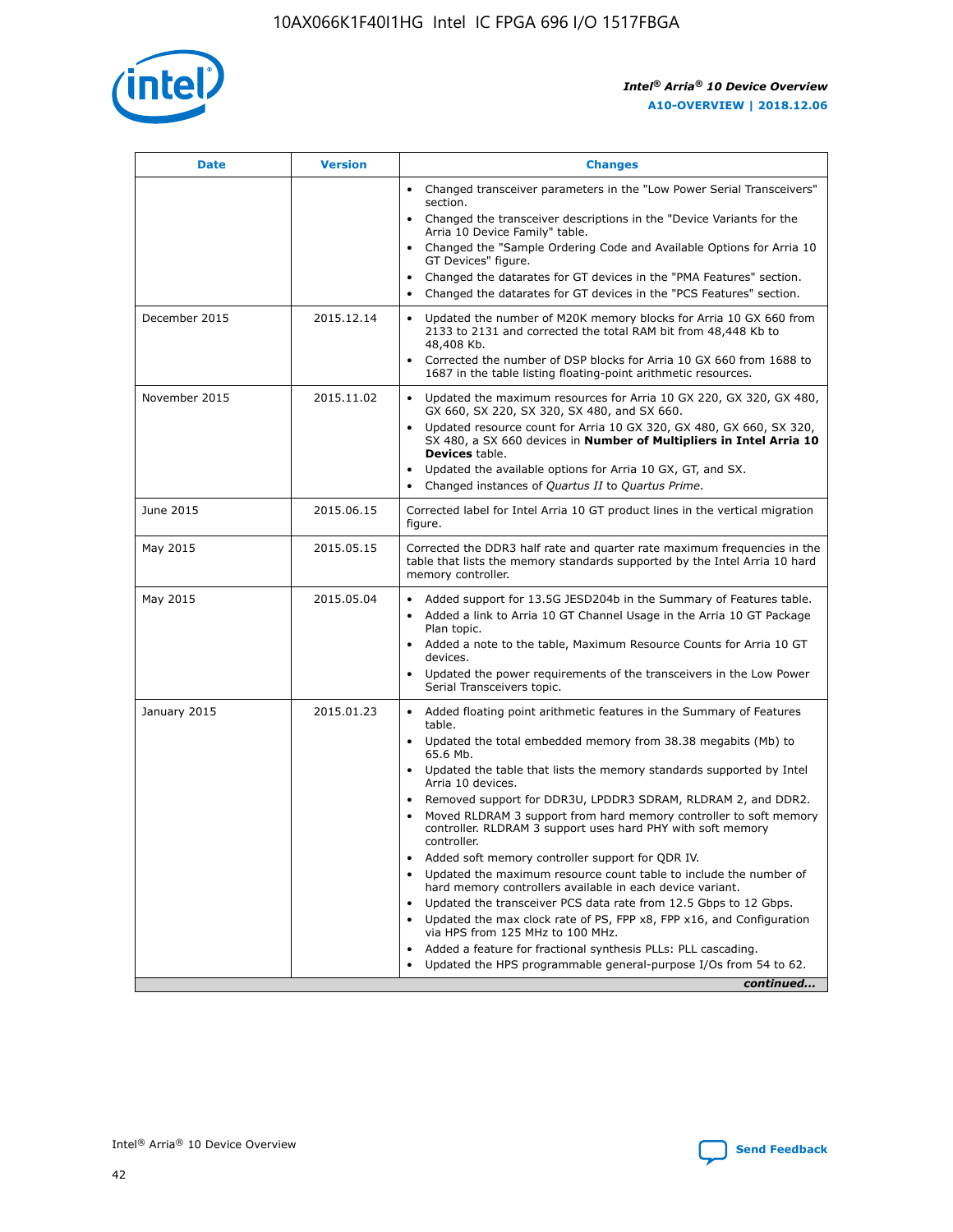r



| <b>Date</b>    | <b>Version</b> | <b>Changes</b>                                                                                                                                                                                                                                                                                                                                                                                                                                                                                                                                      |
|----------------|----------------|-----------------------------------------------------------------------------------------------------------------------------------------------------------------------------------------------------------------------------------------------------------------------------------------------------------------------------------------------------------------------------------------------------------------------------------------------------------------------------------------------------------------------------------------------------|
| September 2014 | 2014.09.30     | Corrected the 3 V I/O and LVDS I/O counts for F35 and F36 packages<br>$\bullet$<br>of Arria 10 GX.<br>Corrected the 3 V I/O, LVDS I/O, and transceiver counts for the NF40<br>$\bullet$<br>package of the Arria GX 570 and 660.<br>Removed 3 V I/O, LVDS I/O, and transceiver counts for the NF40<br>package of the Arria GX 900 and 1150. The NF40 package is not<br>available for Arria 10 GX 900 and 1150.                                                                                                                                       |
| August 2014    | 2014.08.18     | Updated Memory (Kb) M20K maximum resources for Arria 10 GX 660<br>devices from 42,660 to 42,620.<br>Added GPIO columns consisting of LVDS I/O Bank and 3V I/O Bank in<br>$\bullet$<br>the Package Plan table.<br>Added how to use memory interface clock frequency higher than 533<br>$\bullet$<br>MHz in the I/O vertical migration.<br>Added information to clarify that RLDRAM3 support uses hard PHY with<br>$\bullet$<br>soft memory controller.<br>Added variable precision DSP blocks support for floating-point<br>$\bullet$<br>arithmetic. |
| June 2014      | 2014.06.19     | Updated number of dedicated I/Os in the HPS block to 17.                                                                                                                                                                                                                                                                                                                                                                                                                                                                                            |
| February 2014  | 2014.02.21     | Updated transceiver speed grade options for GT devices in Figure 2.                                                                                                                                                                                                                                                                                                                                                                                                                                                                                 |
| February 2014  | 2014.02.06     | Updated data rate for Arria 10 GT devices from 28.1 Gbps to 28.3 Gbps.                                                                                                                                                                                                                                                                                                                                                                                                                                                                              |
| December 2013  | 2013.12.10     | Updated the HPS memory standards support from LPDDR2 to LPDDR3.<br>Updated HPS block diagram to include dedicated HPS I/O and FPGA<br>$\bullet$<br>Configuration blocks as well as repositioned SD/SDIO/MMC, DMA, SPI<br>and NAND Flash with ECC blocks.                                                                                                                                                                                                                                                                                            |
| December 2013  | 2013.12.02     | Initial release.                                                                                                                                                                                                                                                                                                                                                                                                                                                                                                                                    |